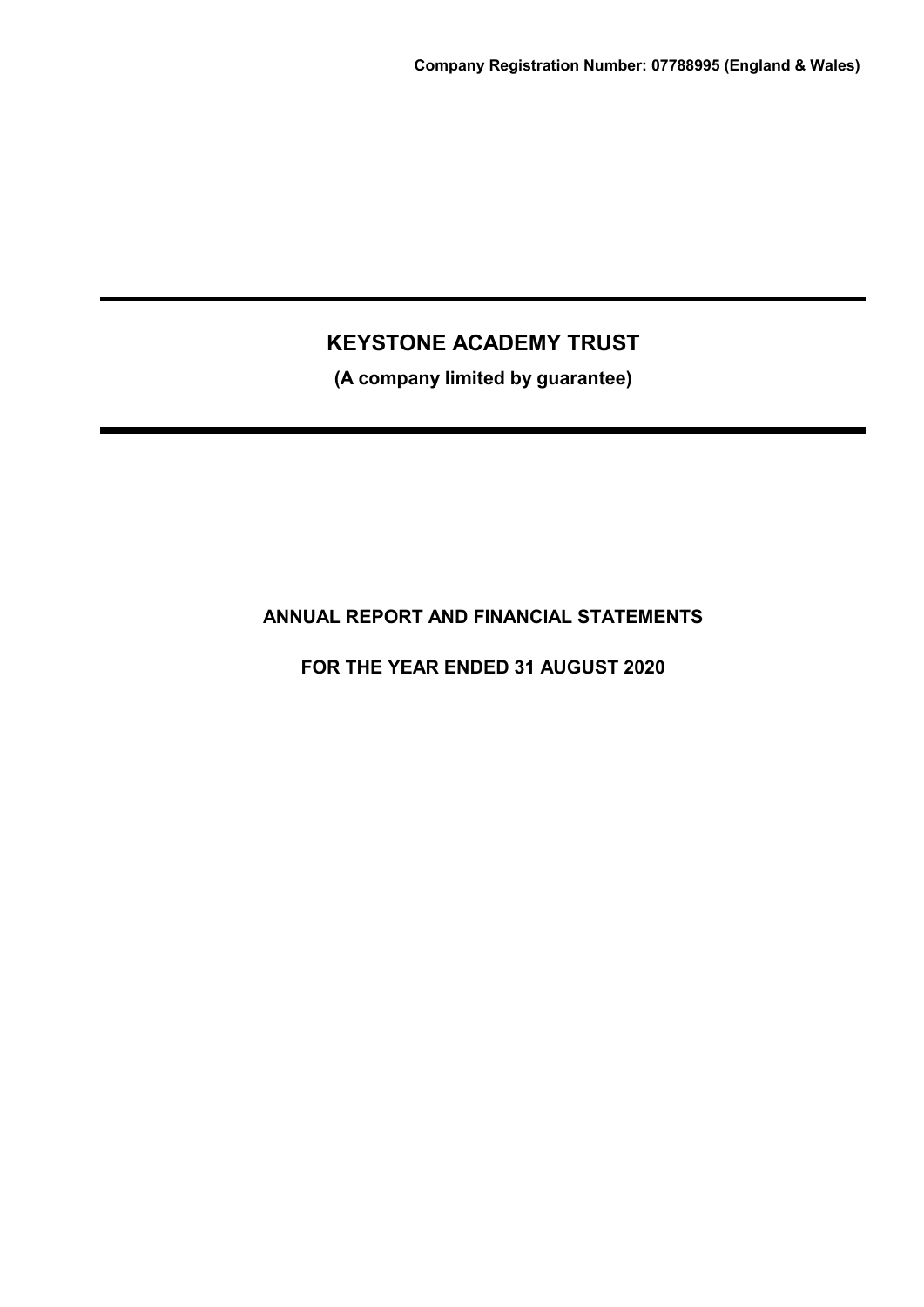**(A company limited by guarantee)**

## **CONTENTS**

|                                                                                | Page      |
|--------------------------------------------------------------------------------|-----------|
| Reference and administrative details                                           | $1 - 2$   |
| <b>Trustees' report</b>                                                        | $3 - 11$  |
| Governance statement                                                           | $12 - 16$ |
| Statement on regularity, propriety and compliance                              | 17        |
| <b>Statement of Trustees' responsibilities</b>                                 | 18        |
| Independent auditors' report on the financial statements                       | 19 - 21   |
| Independent reporting accountant's report on regularity                        | $22 - 23$ |
| Statement of financial activities incorporating income and expenditure account | $24 - 25$ |
| <b>Balance sheet</b>                                                           | $26 - 27$ |
| <b>Statement of cash flows</b>                                                 | 28        |
| Notes to the financial statements                                              | $29 - 65$ |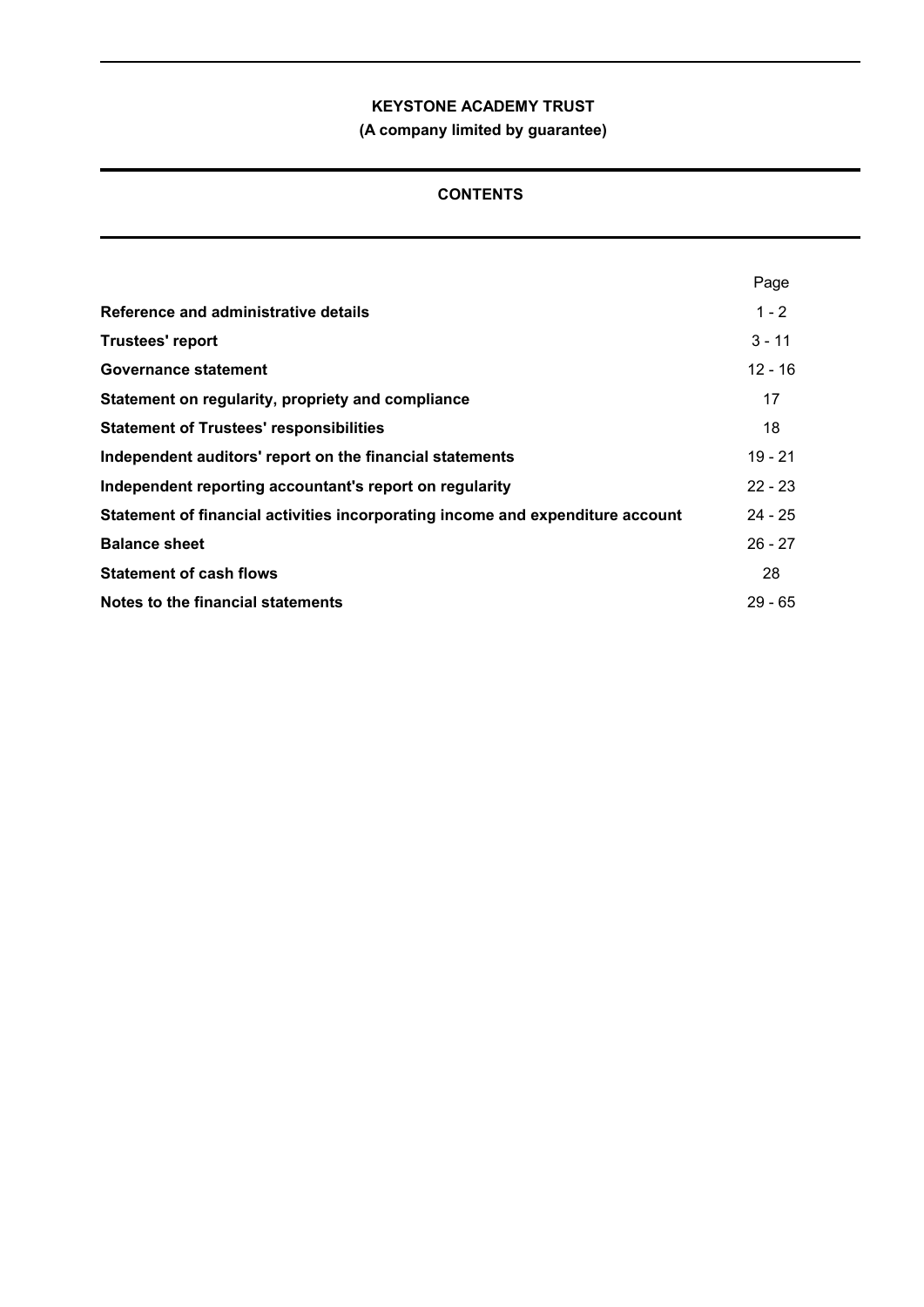## **(A company limited by guarantee)**

## **REFERENCE AND ADMINISTRATIVE DETAILS**

| <b>Members</b>                                     | A Thorpe (appointed 1 September 2019)<br>C Wesley (appointed 1 September 2019)<br>E Nicholson (appointed 1 September 2019)<br>J Wooley (appointed 1 September 2019, resigned 22 September 2020)<br>W Phelan (appointed 1 September 2019)                                                                                                                                  |
|----------------------------------------------------|---------------------------------------------------------------------------------------------------------------------------------------------------------------------------------------------------------------------------------------------------------------------------------------------------------------------------------------------------------------------------|
| <b>Trustees</b>                                    | J Pignatiello, Chair of Trustees (appointed 1 September 2019)<br>J MacPhee (appointed 1 September 2019)<br>N Smith (appointed 1 September 2019)<br>S Sharpe (appointed 1 September 2019)<br>J Harrison<br>R Immink (reigned 20 October 2020)<br>R Monkhouse (appointed 1 September 2019)<br>M Rainbow (resigned 20 October 2020)<br>G Palmer (appointed 1 September 2019) |
| <b>Company registered</b><br>number                | 07788995                                                                                                                                                                                                                                                                                                                                                                  |
| <b>Company name</b>                                | Keystone Academy Trust                                                                                                                                                                                                                                                                                                                                                    |
| Principal and registered Westbourne Park<br>office | <b>Bourne</b><br>Lincs<br><b>PE10 9QS</b>                                                                                                                                                                                                                                                                                                                                 |
| <b>Company secretary</b>                           | K Bryant                                                                                                                                                                                                                                                                                                                                                                  |
| <b>Accounting officer</b>                          | E Radley                                                                                                                                                                                                                                                                                                                                                                  |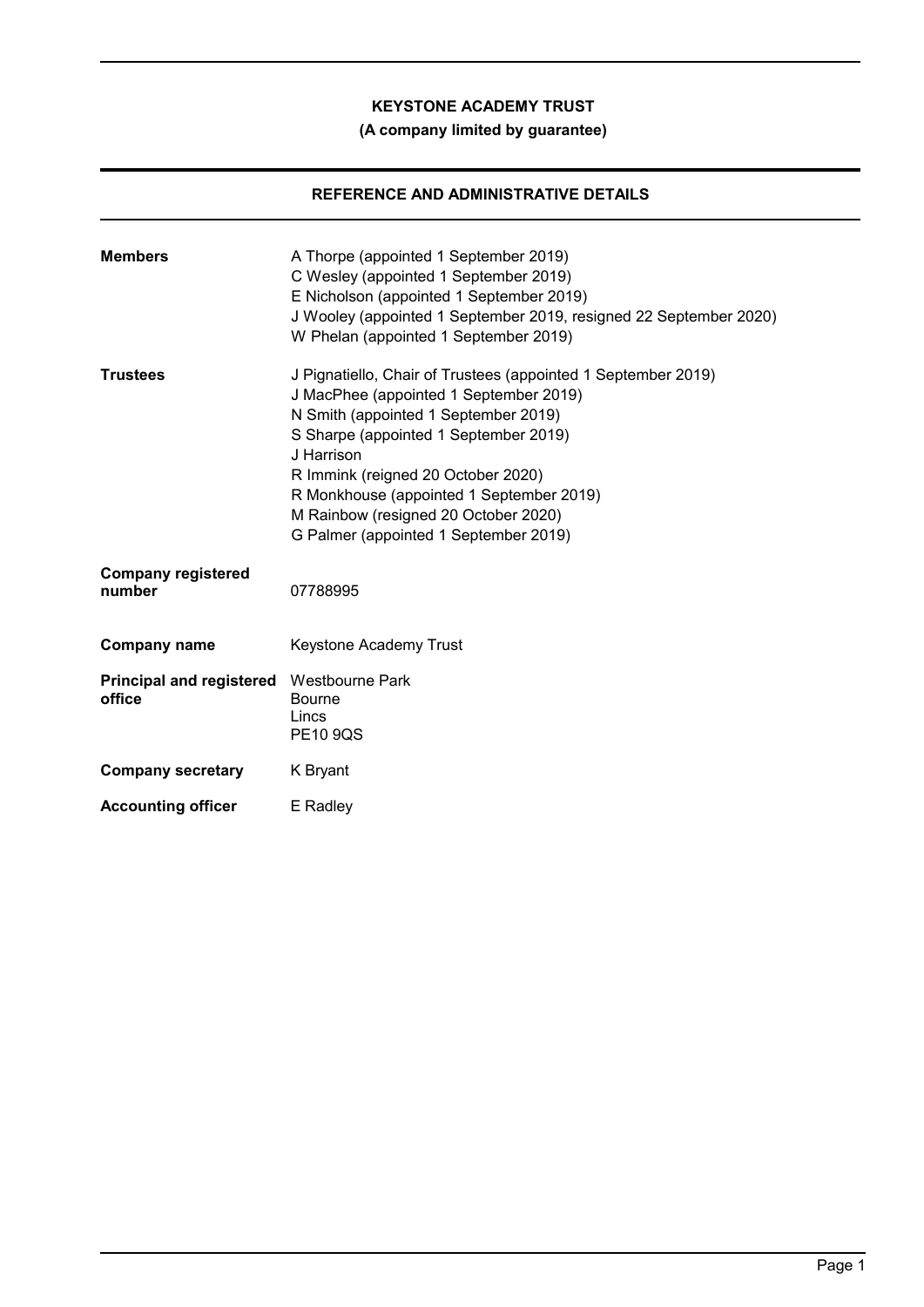**(A company limited by guarantee)**

#### **REFERENCE AND ADMINISTRATIVE DETAILS (CONTINUED) FOR THE YEAR ENDED 31 AUGUST 2020**

| <b>Senior executive</b><br>team | E Radley, Chief Executive Officer and Accounting Officer<br>S Taylor, Chief Financial Officer                   |
|---------------------------------|-----------------------------------------------------------------------------------------------------------------|
| Independent auditors            | Streets Audit LLP<br>Windsor House<br>A1 Business Park at<br>Long Bennington<br><b>Notts</b><br><b>NG23 5JR</b> |
| <b>Bankers</b>                  | Lloyds Bank Plc<br><b>Business Centre</b><br>PO Box 1000<br>Spalding                                            |
| <b>Solicitors</b>               | Browne Jacobsen<br>Mowbray House<br>Castle Meadow Road<br>Nottingham<br><b>NG2 1BJ</b>                          |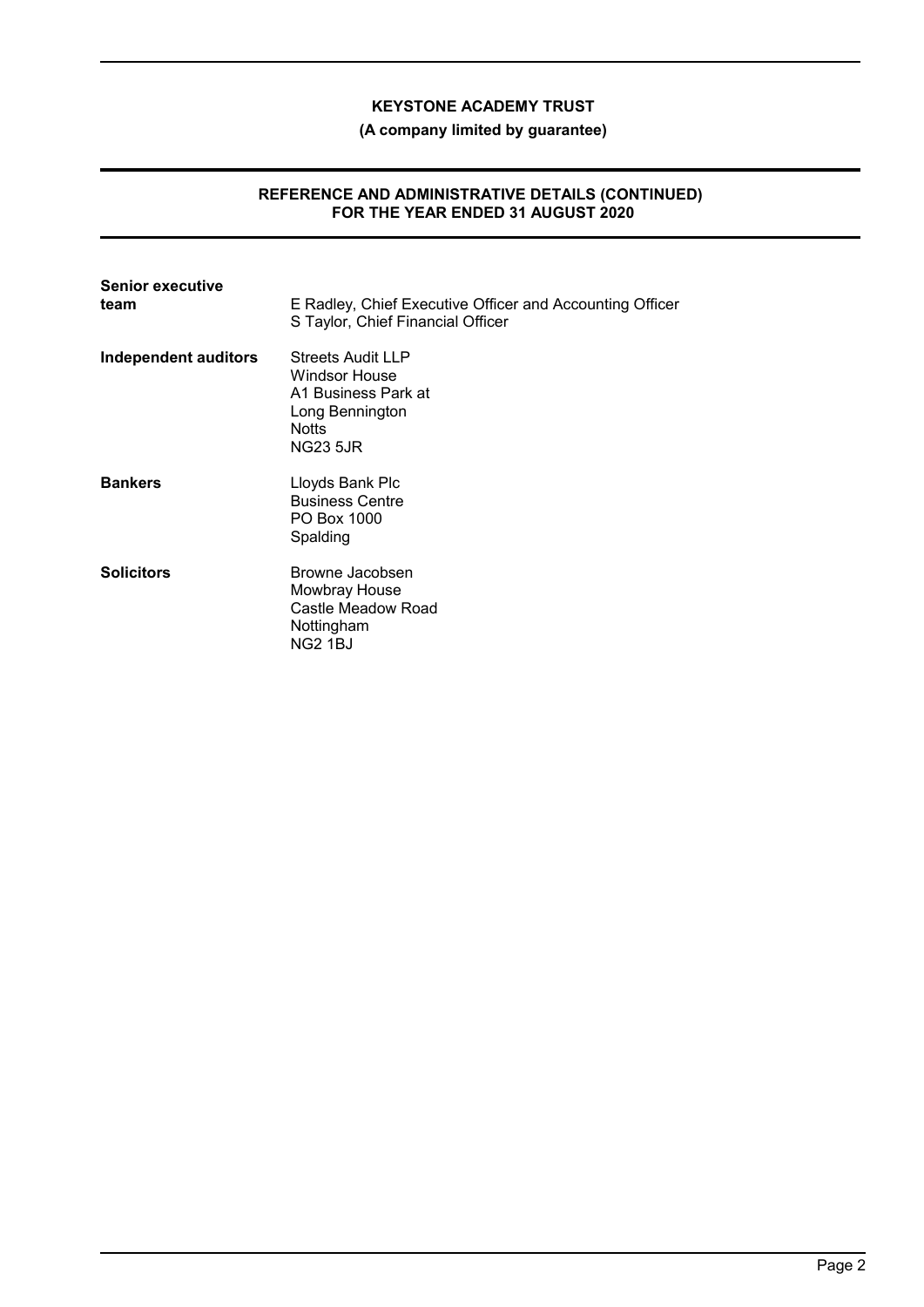#### **(A company limited by guarantee)**

### **TRUSTEES' REPORT FOR THE YEAR ENDED 31 AUGUST 2020**

The Trustees present their annual report together with the financial statements and auditors' report of the charitable company for the year 1 September 2019 to 31 August 2020. The annual report serves the purposes of both a Trustees' report and a directors' report under company law.

Keystone Academy Trust (KAT) was originally Bourne Westfield Primary Academy. On 1st September 2019 Tower Road Primary Academy came together with Bourne Westfield Primary Academy to become a multiacademy trust. Keystone Academy Trust (KAT) was established to provide primary education across South Lincolnshire. At this point the Executive Team changed to reflect the change in the organisation. During the year the trust operated four academies for pupils aged 3 to 11. Long Sutton County Primary School joined KAT on 1 November 2019 and Thurlby Community Primary School joined on 1 January 2020. In the school census in October 2020 the four schools had a combined pupil capacity of 1,942 and had a roll of 1,847.

#### **Structure, governance and management**

#### **Constitution**

The academy is a charitable company limited by guarantee and an exempt charity.

The charitable company's Memorandum of Association is the primary governing document of the academy.

The Trustees of Keystone Academy Trust are also the directors of the charitable company for the purposes of company law.

The charitable company is known as Keystone Academy Trust.

Details of the Trustees who served during the yearyear, and to the date these accounts are approved are included in the Reference and administrative details on page 1.

## **Members' liability**

Each member of the charitable company undertakes to contribute to the assets of the charitable company in the event of it being wound up while they are a member, or within one year after they cease to be a member, such amount as may be required, not exceeding £10, for the debts and liabilities contracted before they ceased to be a member.

#### **Trustees' indemnities**

Subject to the provisions of the Companies Acts, every trustee or other officer of the MAT shall be indemnified out of the assets of the MAT against any liability incurred by them in that capacity in defending any proceedings, whether civil or criminal, in which judgement is given in favour or in which they are acquitted or in connection with any application in which relief is granted to them by the court from liability for negligence, default breach of trust in relation to the affairs of the MAT.

In addition, Keystone Academy Trust belongs to the Risk Protection Arrangement (RPA) with the Department of Education. The RPA includes Trustees' liability cover. This qualified as third party indemnity insurance as defined by Section 236 of the Companies Act 2006.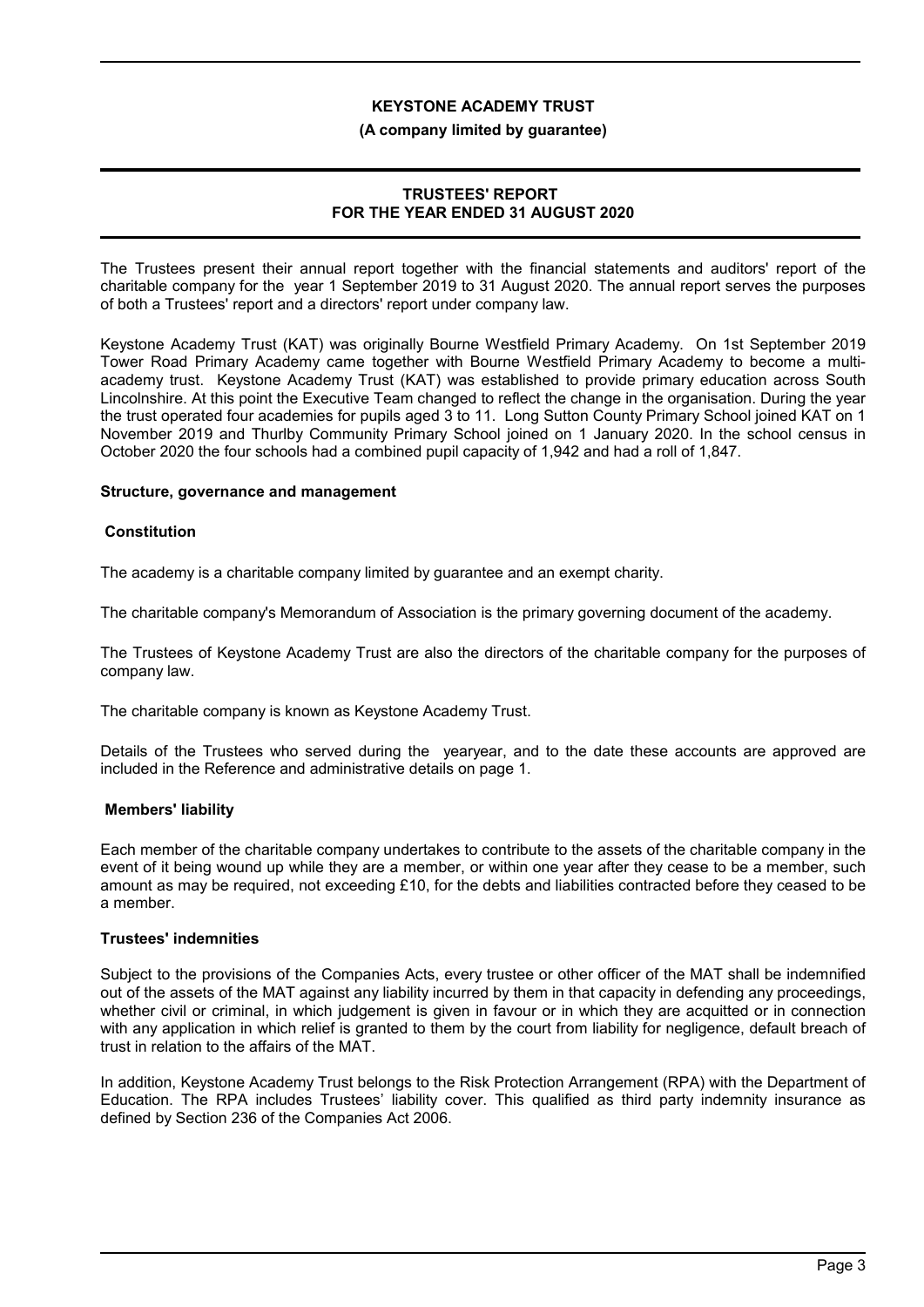#### **(A company limited by guarantee)**

#### **TRUSTEES' REPORT (CONTINUED) FOR THE YEAR ENDED 31 AUGUST 2020**

#### **Structure, governance and management (continued)**

#### **Method of recruitment and appointment or election of Trustees**

The Articles of Association require the Members to appoint at least three and up to nine trustees. As at 31 August 2020 there were nine trustees on the board.

Members of the trust and trustees are appointed as set out in the Articles of Association.

#### **Policies adopted for the induction and training of Trustees**

The induction and training of all new Members/Trustees will depend on their existing experience. Where necessary, induction will provide training on charity, educational, legal and financial matters. Subject to Covid 19 restrictions, all new Members and Trustees will be given the opportunity to tour the schools with a chance to meet stakeholders. All Trustees are provided with documents allowing them to undertake their role. The Chair and Chief Executive Officer have responsibility for induction and training. The MAT has joined the National Governance Association to help access appropriate support.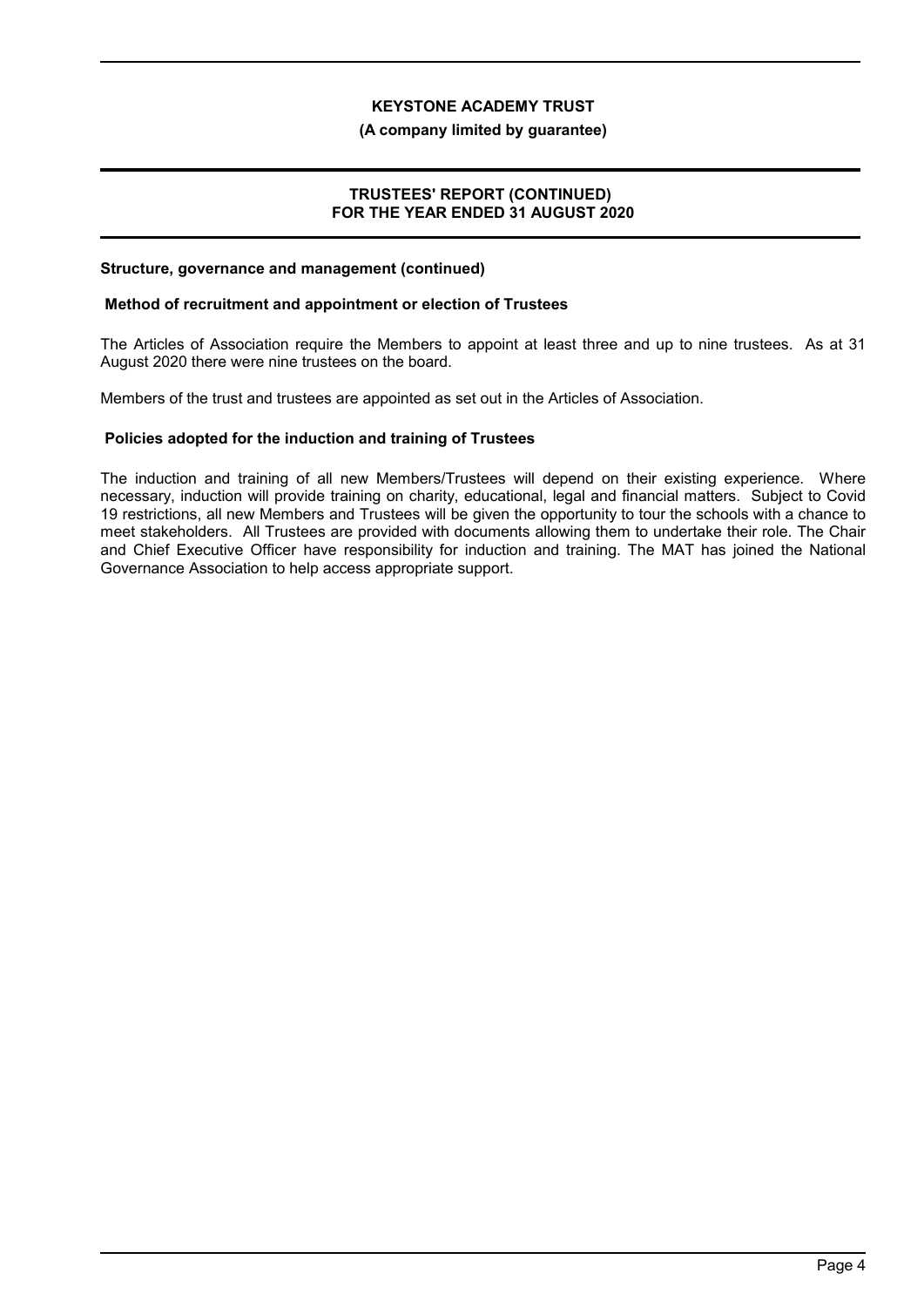#### **(A company limited by guarantee)**

### **TRUSTEES' REPORT (CONTINUED) FOR THE YEAR ENDED 31 AUGUST 2020**

#### **Structure, governance and management (continued)**

#### **Organisational structure**

The structure of the Trust consists of four levels of governance: The Members, the Board of Trustees (Governing Body), Senior Leadership Team and Local Governing Bodies. The aim of this management structure is to distribute responsibility and accountability and to encourage the involvement in decision making at all levels so that the Trust nurtures the talents of its entire staff to support continual improvement, excellence and the sharing of best practice across the whole Trust.

The members have overall responsibility and ultimate decision-making authority for the trust and are responsible for setting the constitution of the MAT and for appointing trustees.

The Governing Body retains overall responsibility for exercising oversight of the government and management of the Trust. This includes strategic planning and setting the general policies, making major decisions about the direction of the academies, capital expenditure and senior staff appointments.

The Governing Body is responsible for setting Trust-wide policies, adopting each academy's School Improvement Plan and budget, monitoring performance against those plans and making major decisions about the direction of the trust including its curriculum, and the achievement and welfare of pupils and staff.

Trustees are appointed/elected/co-opted for a period of four years. The chair and vice-chair are elected annually. The trustees appoint a Chief Executive Officer to take responsibility of the day-to-day management of the constituent academies. The trustees appoint a clerk who takes on the role of calling and recording meetings of the Board of Trustees. The total number of trustees is nine.

The overall responsibility for holding school leaders to account and driving forward improvements in performance, attainment and progress in each academy is delegated to Local Governing Bodies, with their impact and effectiveness overseen, monitored and challenged by the Governing Body. Local Governing Bodies discharge their functions in line with the Scheme of Delegation and Terms of Reference.

There are nine trustees that monitor, evaluate and challenge the performance of KAT. They have, as a body, skills in the following aspects: Health and safety, Human resources, Finance, Legal, Estates and Premises, School performance, Risk Audit and Safeguarding. The Governing Board has established three subcommittees. Each sub-committee has its own terms of reference detailing the responsibilities discharged to the sub-committee. The three sub-committees are the Trustee Standards Committee, the Finance and Resources Committee and the Audit, Risk and Remuneration Committee.

The terms of reference and meeting frequency for each sub-committee is reviewed and approved by the Governing Body annually. The Governing Body has approved finance policies and procedures that detail each Academy's authorised spending limits.

Through these committees and the board as a whole the board of trustees will deliver the core functions:

- 1. ensuring clarity of vision, ethos and strategic direction of the MAT
- 2. holding the CEO to account for the educational performance of the MAT and its pupils, and the performance management of staff
- 3. the performance management of the CEO and head teachers of each academy
- 4. overseeing the financial performance of the MAT and making sure its money is well spent.

The trustees will also ensure compliance with company and charity law and with the trust's funding agreement with the Secretary of State.

The Chief Executive Officer (CEO) is the Trust's Accounting Officer. The role provides the point of accountability and management lead for the senior leaders in each of the academies. The role also provides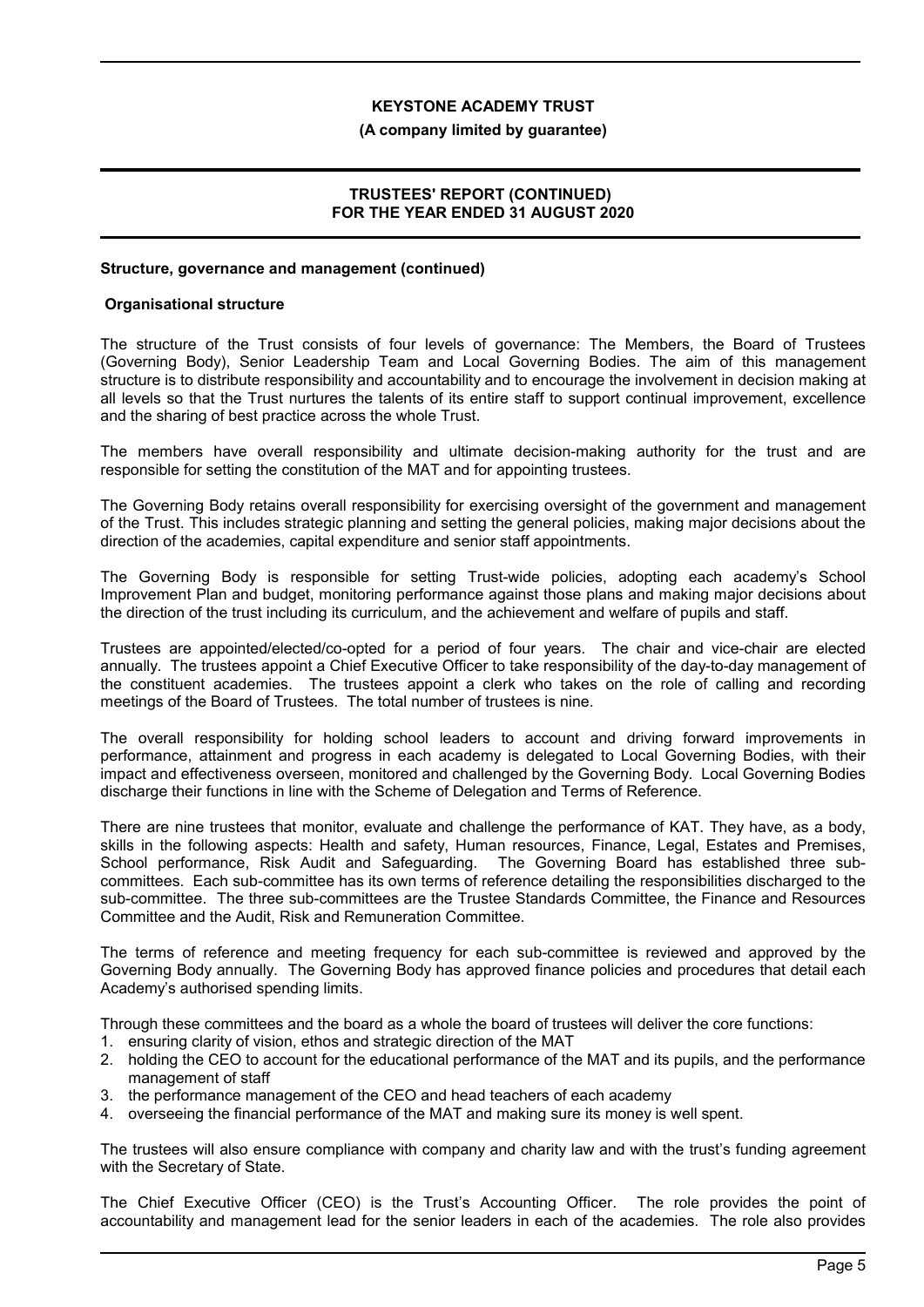#### **(A company limited by guarantee)**

#### **TRUSTEES' REPORT (CONTINUED) FOR THE YEAR ENDED 31 AUGUST 2020**

#### **Structure, governance and management (continued)**

the strategic link between the Governing Board and the academies. An independent Internal Auditor has been appointed. The Scheme of Delegation provides full details of all delegated responsibilities.

The MAT maintains a centralised provision that includes at Executive level the Chief Executive Officer, the Chief Financial Officer, and the Performance Improvement Officer. Central services include school improvement and finance with plans to centralise human resources, asset management, information technology, purchasing and communications. Centralised staff are based across a range of locations including home-working.

#### **Arrangements for setting pay and remuneration of key management personnel**

The structure and pay ranges for the Executive and Senior Leadership Team are set by the Full Governing Body at the time of appointment. The pay ranges cover a five-point scale with the Head Teacher's salary established against the ISR. The ISR is recalculated annually by the Audit, Risk and Remuneration Committee. Any variations beyond this (for any members of the Senior Leadership Team) are made by the Governing Body following the recommendation by the Audit, Risk and Remuneration Committee. Recommendations for pay increases or salary regarding are made by the Head Teacher to the Audit, Risk and Remuneration Committee, following performance management, where a final decision will be made on whether to award the pay increase.

No trustees receive any remuneration for undertaking their roles for the Trust.

## **Engagement with employees (including disabled persons)**

Employees have been consulted on issues of concern to them by means of regular consultative committee and staff meetings and have been kept informed on specific matters directly by management. The academy carries out exit interviews for all staff leaving the organisation and has adopted a procedure of upward feedback for senior management and the Trustees.

The academy has implemented a number of detailed policies in relation to all aspects of personnel matters including:

- Equal opportunities policy
- Volunteers' policy
- Health & safety policy

In accordance with the academy's equal opportunities policy, the academy has long-established fair employment practices in the recruitment, selection, retention and training of disabled staff.

Full details of these policies are available from the academy's offices.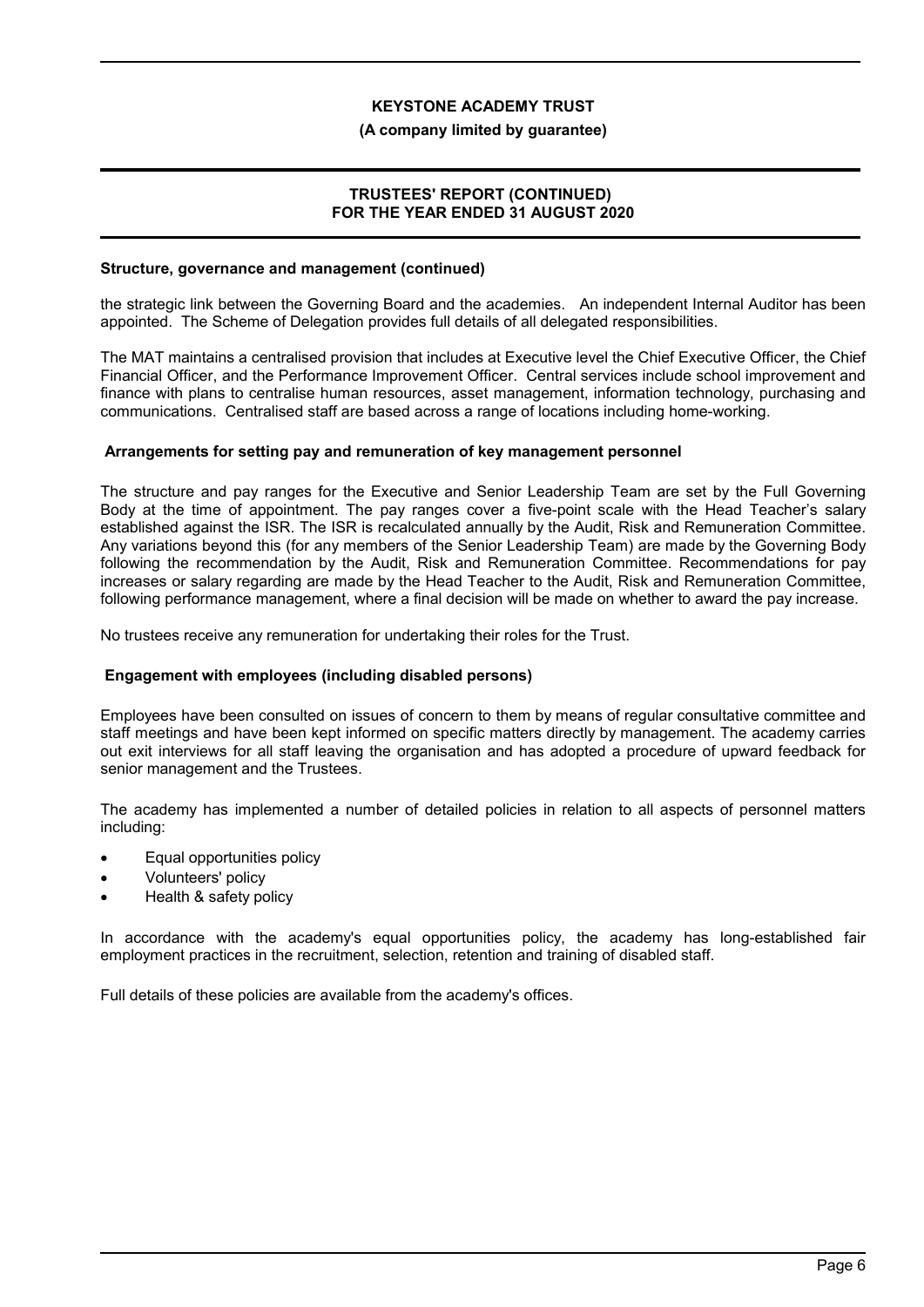#### **(A company limited by guarantee)**

## **TRUSTEES' REPORT (CONTINUED) FOR THE YEAR ENDED 31 AUGUST 2020**

#### **Objectives and activities**

#### **Objects and aims**

The principal object and activity of the charitable company is the operation of Keystone Academy Trust to provide education for pupils of different abilities between the ages of three and eleven with emphasis on particular specialisms. In accordance with the Articles of Association the charitable company has adopted a "Scheme of Government" approved by the Secretary of State for Education and Skills. The Scheme of the Government specifies, amongst other things, the basis for admitting students to the Academies, and that the curriculum should comply with the substance of the national curriculum.

#### **Objectives, strategies and activities**

The main objectives of the MAT during the year ended 31 August 2020 are summarised below:

- Our academies aim to be centres of excellence in teaching and learning where every child makes outstanding progress and is ready for the next stage in their education and lives. Our staff feel valued and can access opportunities for professional and career development and are able to share their skills and expertise across the Trust and with other schools.
- Our academies will work together to develop systems and structures to share and develop excellent teaching and learning.
- Our schools provide safe, stimulating and aspirational environments where children and staff have access to the best resources.
- Our accountability and decision-making frameworks maximise value for money for the benefit of children and their families.
- MAT Stability and Future Growth through increasing the number of schools within the MAT.

## **Public benefit**

The MAT provides educational services catering to children aged three to eleven in South Lincolnshire. The trustees confirm that they have complied with the duty in Section 4 of the Charities Act 2006 to have due regard to the guidance on public benefit published by the Charity Commission.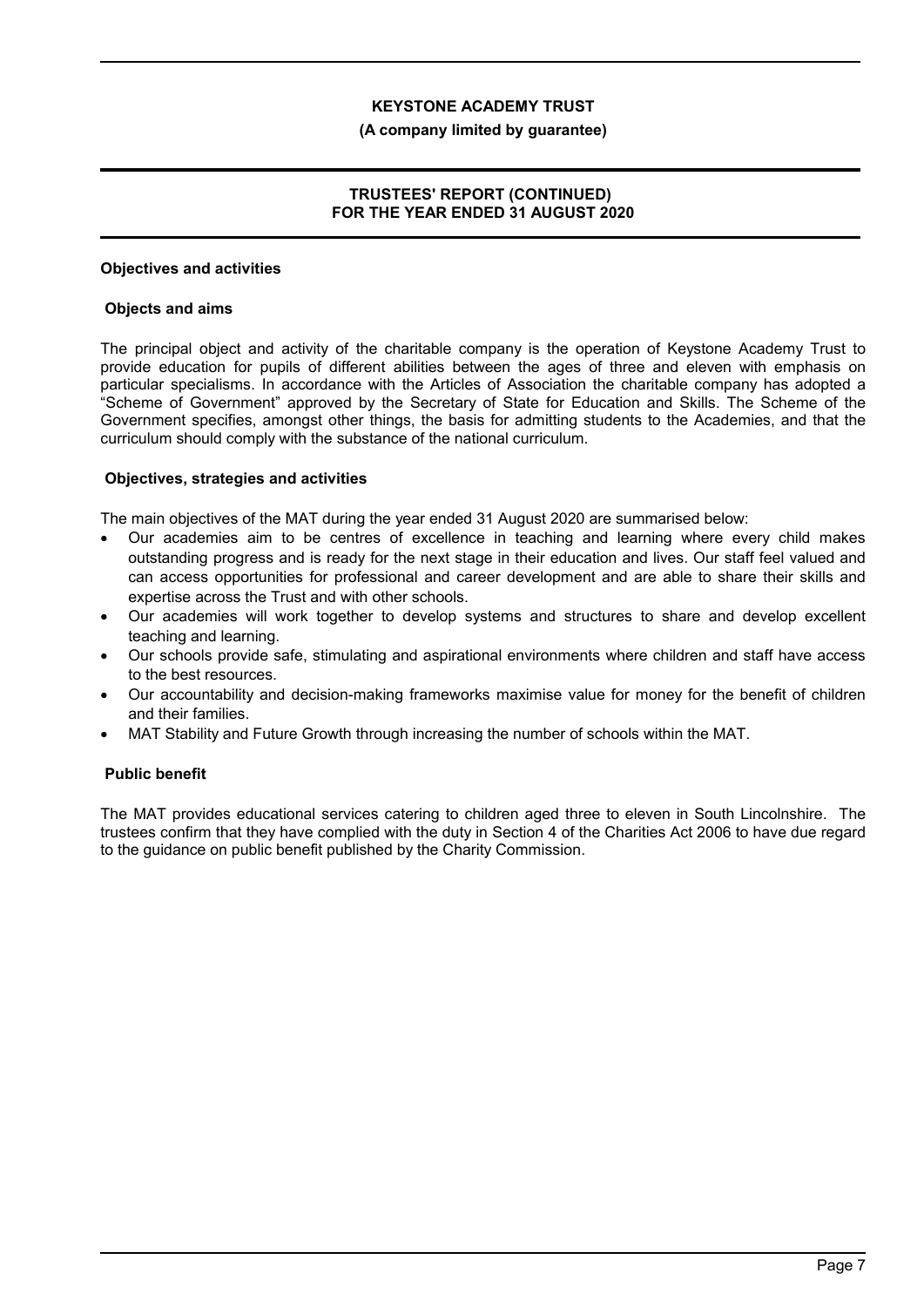#### **(A company limited by guarantee)**

## **TRUSTEES' REPORT (CONTINUED) FOR THE YEAR ENDED 31 AUGUST 2020**

#### **Strategic report**

#### **Achievements and performance**

The MAT's achievement and performance in the year is summarised below:

The Trustees are very proud of the achievements and recognise the tremendous hard work and commitment put in by the Executive Team, Senior Leadership Team, all teaching and support staff over the past year. The academic year included the formation of the multi-academy trust, integrating four schools, and dealing with the challenges of the Covid-19 pandemic.

#### Key Performance Indicators

- All school leaders have been supported to develop their unique curriculum offers, bespoke to their communities, that deepen children's knowledge and develop cultural capital
- A programme of external support and verification has been embedded to ensure that all schools within the Trust have systems and practices in place to ensure that they are supported to achieve their ambitious targets
- A Trust model has been developed and delivered that meets the professional development needs of all staff within the Trust Develop opportunities for school to school support allowing staff to share expertise and skills across the Trust
- The support of Keystone Teaching School has been integrated within the Trust in order to support raising standards
- Compliance with the Master Funding Agreement and Financial Handbook was recognised in the ESFA visit
- Processes and options to improve financial efficiency of the Trust have been investigated and Sage accounting has been put in place
- Success with all seven CIF applications resulting in new Fire Systems, Roofing and a new classroom build
- A programme of training has been developed and delivered to meet the professional development needs of Local Governors
- The Trust has developed the management capacity to deliver sustained improvement and potential growth.
- Two new schools were brought into the trust one of which was a sponsored academy
- The sponsored academy received an Ofsted monitoring visit in November that praised the leadership and progress 'senior leaders manage change well. They have prioritised plans for improvement so that actions are not unwieldy or burdensome for staff. They communicate these actions well so that staff engage effectively with the changes that are made. Senior leaders provide effective support for teachers. Teachers have raised their expectations of what pupils can achieve. Senior leaders hold teachers to account for the quality of education that pupils receive.'

## **Going concern**

After making appropriate enquiries, the board of trustees has a reasonable expectation that the academy trust has adequate resources to continue in operational existence for the foreseeable future. For this reason it continues to adopt the going concern basis in preparing the financial statements. Further details regarding the adoption of the going concern basis can be found in the Accounting Policies note of the financial statements.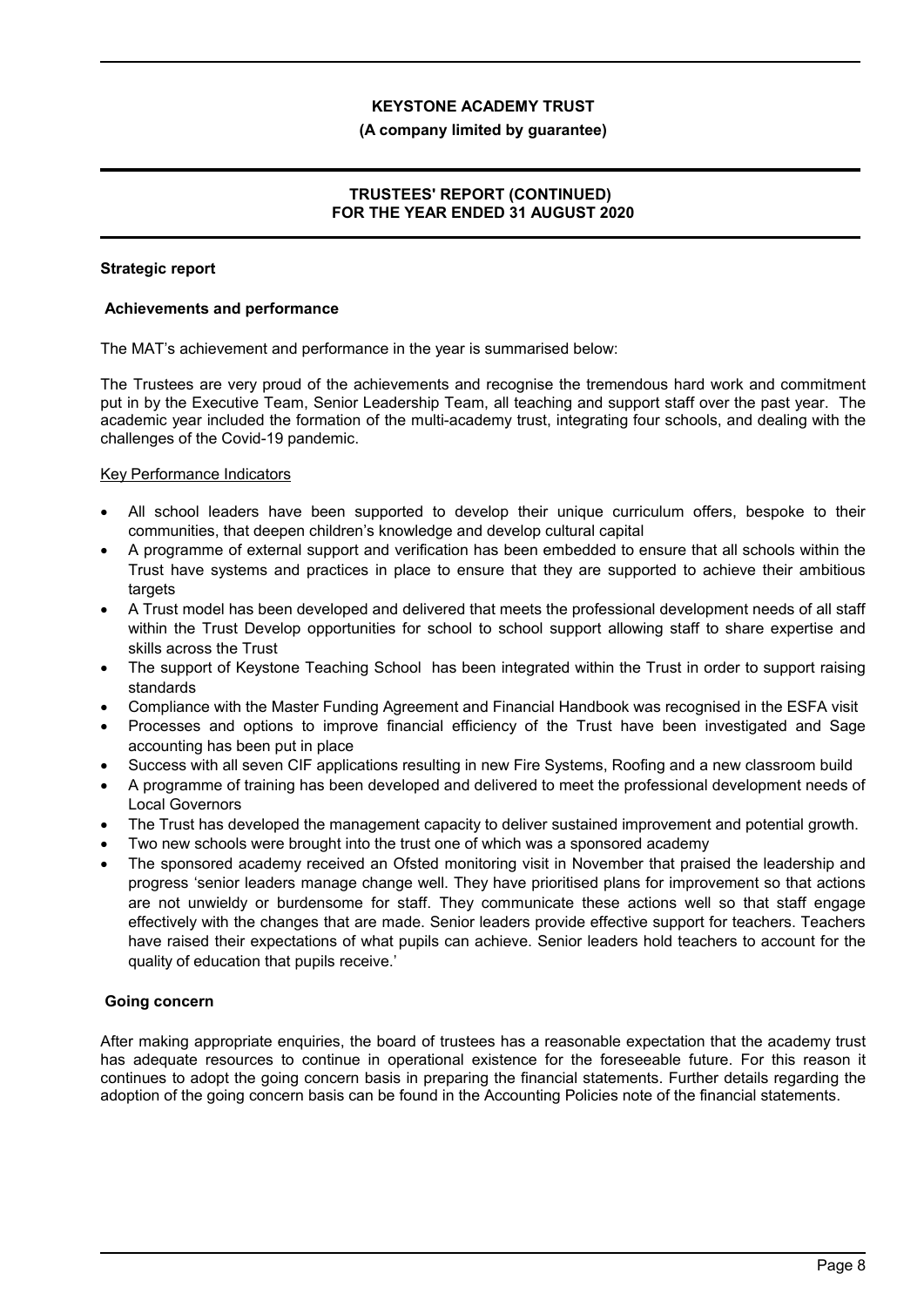#### **(A company limited by guarantee)**

## **TRUSTEES' REPORT (CONTINUED) FOR THE YEAR ENDED 31 AUGUST 2020**

### **Financial review**

#### **Reserves policy**

The Trust's 'free' reserves are its funds available after excluding restricted funds. 'Reserves' are therefore the resources that the Trust has or can make available to spend for any or all of the Trust's purposes once it has met its commitments and covered its planned expenditure. More specifically 'free reserves' represent income to the Trust which is to be spent at the Trustees' discretion in furtherance of any of the Trust's objects but which is not yet spent committed or designated.

The trustees review the reserves levels of the Trust annually. The review encompasses the nature of the income and expenditure streams. The trustees have determined that the appropriate level of free reserves should be equivalent to two months of Generalised Annual Grant in each academy. The reasons for this is to provide sufficient working capital to cover delays between spending and receipt of grants and to provide a cushion to deal with unexpected emergencies such as urgent maintenance. Two months of free reserves would equate to £989,366 and so the trust is in line with its policy.

At 31 August 2020, free reserves held amounted to £912,625 (including £91,927 unrestricted fixed assets) and restricted general funds amount to £855,470.

The amount which can only be realised by disposing of tangible fixed assets amounts to £15,060,744.

The pension fund is in deficit by £3,423,000.

Total funds at 31 August 2020 amount to £13,405,839, and the balance on restricted general funds plus unrestricted general funds at 31 August 2020 results in a net surplus of £1,768,095.

#### **Financial review**

Most of the Trust's income is obtained from the ESFA in the form of recurrent grants, the use of which is restricted to particular purposes. The grants received from the ESFA during the year ended 31 August 2020 and the associated expenditure are show as restricted funds in the statement of financial activities.

During the year ended 31 August 2020, total restricted revenue expenditure, excluding the pension fund, of £7,660,401 was less than recurrent restricted grant funding from the ESFA together with other restricted incoming resources. The excess of income over expenditure for the period was £141,765.

The main financial performance indicator is the level of reserves held at the Balance Sheet date. There is no restriction on the amount of carry forward on the General Annual Grant (GAG). In the period under review there was £223,538 of GAG carried forward. Another key financial performance indicator is staffing costs as a percentage of recurrent income. For 2019/20 this was 90.6% and this will be monitored for future periods.

The Trust's non-teaching staff are entitled to membership of the Local Governing Pension Scheme. The Trust's share of the Scheme's assets is currently assessed to be less than its liabilities in the Scheme, and consequently the Trust balance sheet shows a net liability of £3,423,000.

#### **Investment policy**

The Trust aims to manage its cash balances for the day-to-day working capital requirements of its operations, whilst protecting the real long-term value of any surplus cash balances against inflation. In addition, the Trust aims to invest surplus cash funds to optimise returns while ensuring the investment instruments are such that there is no material risk to the loss of these cash funds.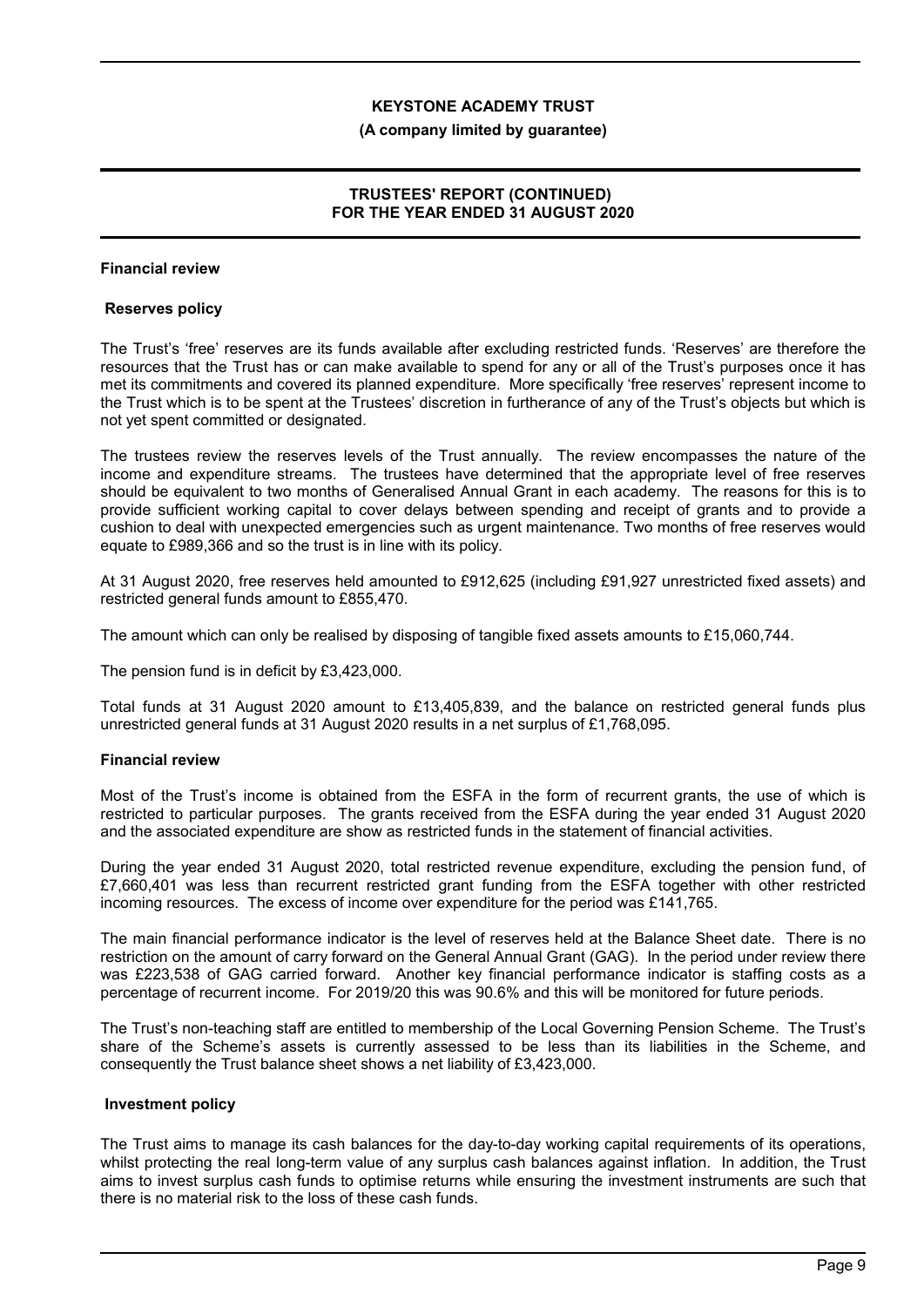#### **(A company limited by guarantee)**

#### **TRUSTEES' REPORT (CONTINUED) FOR THE YEAR ENDED 31 AUGUST 2020**

#### **Principal risks and uncertainties**

The Trust has a comprehensive Risk Register, which is used in conjunction with regular financial reporting to monitor the operational and financial performance of the Trust. Based on the strategic plan, the governing body undertakes a comprehensive review of the risks to which the Trust is exposed. The governing body identifies systems and procedures, including specific preventable actions, which should mitigate any potential negative impact on the Trust.

A thorough appraisal is undertaken in the subsequent year of the existing risks and any emerging risks, for example, those arising from changes to national funding policy and/or local circumstances. In additional to the annual review, the governing body will also consider any risks that arise during the year, for example, as a result of a new area of work being undertaken by the Trust.

An Internal Auditor performs thorough testing of the financial and compliance systems and reports back annually to the governing body with recommendations. The Internal Auditor is independent of the External Auditor. A Risk Register, covering low, medium, and high level risks, is maintained at Trust level. The Risk Register identifies the key risks, the likelihood or those risks occurring, their potential impact on the Trust and the actions being taken to reduce and mitigate the risks. Risks are prioritised as low, medium and high using a consistent scoring system.

The Trust's approach to risk management is supported by a risk management training programme that raised awareness of risk throughout the Trust. In addition, the Executive Team and the Senior Leadership Team incorporate risk management in their self-assessment reports and quality improvement plans.

Outlined below is a description of the principal risk factors that may affect the Trust. However, not all factors are within the Trust's control and other factors besides those listed may also adversely affect the Trust:

- Funding Levels: Unfunded increases to salaries and pension contributions, alongside increased inflation and regulatory requirements continues to place the academies at a higher risk of having a deficit budget and needing to make redundancies on the current funding levels.
- Pandemic: A continuation of the pandemic situation will increase the risk of cost pressures, reduced income, performance and general well-being of pupils and staff.
- Government Funding: The Trust is fundamentally reliant on continued government funding through the Education Funding and Skills Agency (EFSA) and the Local Authority. The risk has and will continue to be mitigated in a number of ways:
	- Considerable focus and investment is placed on maintaining and managing key relationships with the various funding bodies.
	- Ensuring that the Trust is focused on those priority sectors that will continue to benefit from public funding.
	- Contingency planning and prudence embedded into the Trust budget process.
- The Local Government Pension Scheme (LGPS) deficit presents a financial risk and a pension reserve has been created within the statutory accounts. At the end of August 2020 the scheme deficit on the Trust's balance sheet had increased from £1,172,000 to £3,423,000. £1,818,000 of this increase is attributable to the three new schools joining Bourne Westfield Primary Academy within the MAT. The financial statements report the share of the LGPS deficit on the Trust's balance sheet in line with the requirements of FRS102. The Trust takes professional advice on this position, including guidance from Lincolnshire County Council, and makes appropriate contributions based on that advice to ensure that the deficit does not become unmanageable.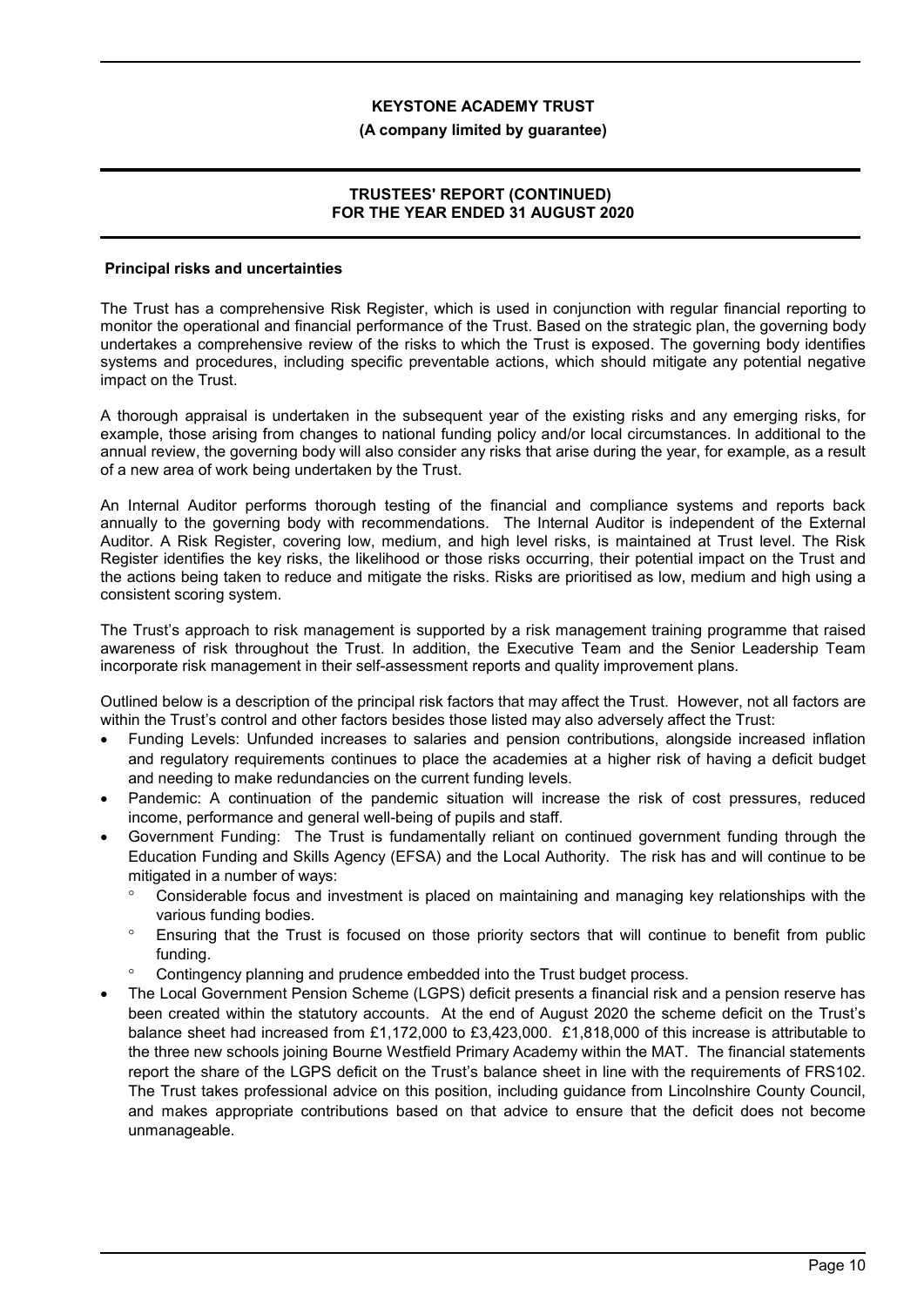#### **(A company limited by guarantee)**

### **TRUSTEES' REPORT (CONTINUED) FOR THE YEAR ENDED 31 AUGUST 2020**

## **Fundraising**

The MAT carries out a limited amount of fundraising, mindful of the communities within which it operates. The Trust is mindful of its responsibilities under the Charities (Protection and Social Investment) Act 2016 and legal rules.

The MAT's fundraising activity is limited to events held at the respective school and is organised either by the PTA or by the leadership team at that school. These events typically involve staff, students, parents and carers, and members of the local community in raising funds for the school fund, school equipment or in support of another designate charity.

The academy trust does not use any external fundraisers. All activities are agreed and monitored by the Senior Leadership Team in compliance with relevant legal rules. The Trustees monitored all fundraising undertaken during the year.

#### **Plans for future periods**

The vision for the MAT is to continue to grow and expand to ensure the benefits of a MAT are fully realised. The trust plans to continue to build on its strategy and activities in the following key areas:

- To achieve good or outstanding when academy schools are next Ofsted inspected
- To grow the number of schools within the MAT through schools joining
- To provide school improvement support to all schools

• To ensure that the MAT's operations are cost effective, value for money, and properly funded, ensuring best value for the MAT and the taxpayer.

One local authority primary school has been confirmed as joining the MAT in the 2020/21 academic year as part of a sponsored academisation. Two local authority schools have requested to join the MAT later in the 2020/21 academic year, with discussions being held with a fourth primary school.

#### **Funds held as custodian on behalf of others**

Neither the MAT nor any of its trustees are acting as custodians trustees on behalf of others.

#### **Disclosure of information to auditors**

Insofar as the Trustees are aware:

- there is no relevant audit information of which the charitable company's auditors are unaware, and
- that Trustees have taken all steps that they ought to have taken to make themselves aware of any relevant audit information and to establish that the auditors are aware of that information.

The Trustees' report was approved by order of the Board of Trustees, as the company directors, on 13 January 2021 and signed on its behalf by:

| J Pignatiello            |  |
|--------------------------|--|
| <b>Chair of Trustees</b> |  |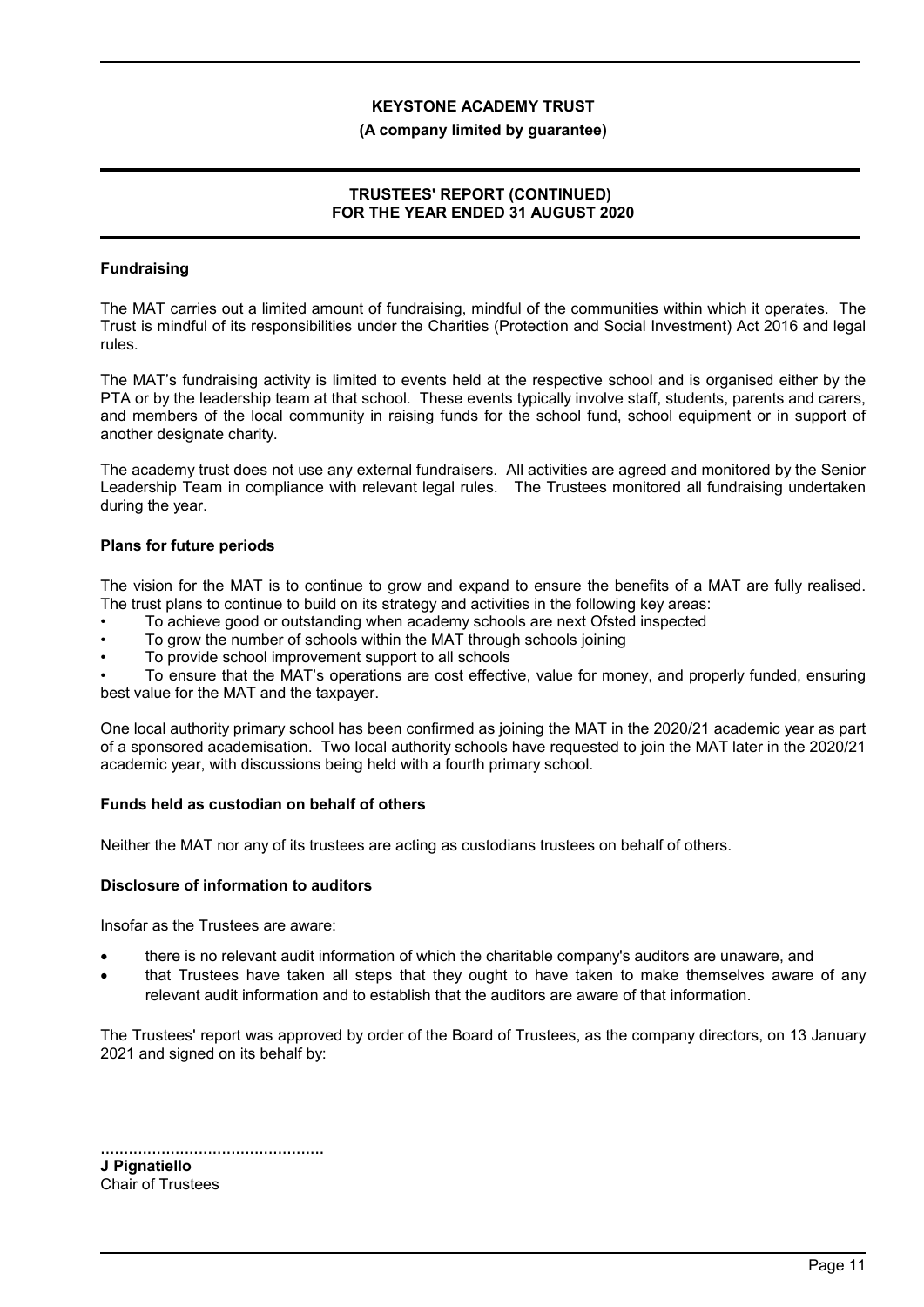#### **(A company limited by guarantee)**

## **GOVERNANCE STATEMENT**

#### **Scope of responsibility**

As Trustees, we acknowledge we have overall responsibility for ensuring that Keystone Academy Trust has an effective and appropriate system of control, financial and otherwise. However, such a system is designed to manage rather than eliminate the risk of failure to achieve business objectives, and can provide only reasonable and not absolute assurance against material misstatement or loss.

As Trustees, we have reviewed and taken account of the guidance in DfE's Governance Handbook and competency framework for governance.

The board of Trustees has delegated the day-to-day responsibility to the Chief Executive Officer, as accounting officer, for ensuring financial controls conform with the requirements of both propriety and good financial management and in accordance with the requirements and responsibilities assigned to it in the funding agreement between Keystone Academy Trust and the Secretary of State for Education. They are also responsible for reporting to the board of Trustees any material weaknesses or breakdowns in internal control.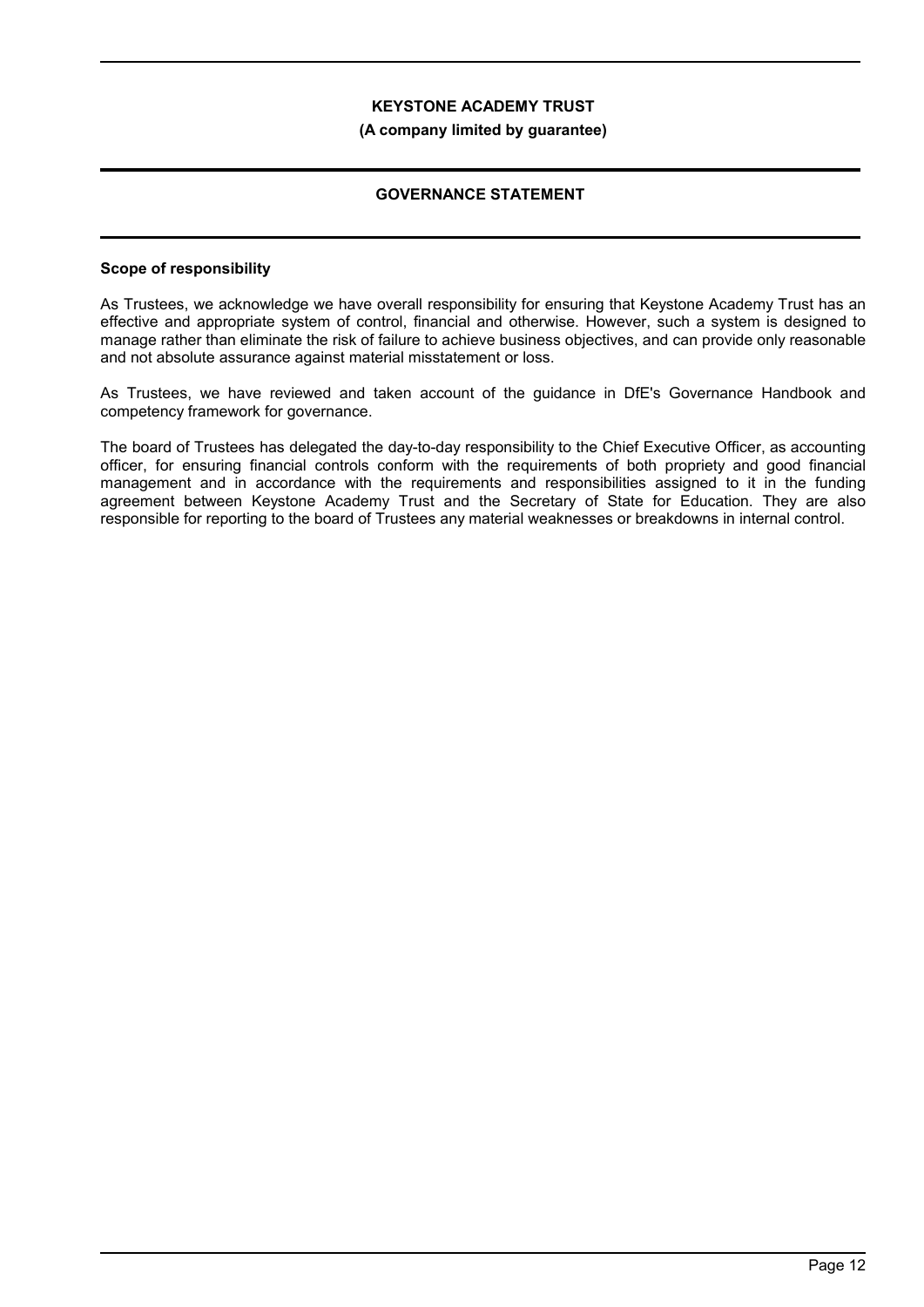#### **(A company limited by guarantee)**

## **GOVERNANCE STATEMENT (CONTINUED)**

#### **Governance**

The information on governance included here supplements that described in the Trustees' report and in the Statement of Trustees' responsibilities. The board of Trustees has formally met 5 times during the year. The Finance Committee and Chair of the Governing Body maintain oversight of the academy financial position through monitoring monthly out-turn statements and regular financial monitoring visits.

Attendance during the year at meetings of the board of Trustees was as follows:

| Trustee                          | Meetings attended | Out of a possible |
|----------------------------------|-------------------|-------------------|
| J Pignatiello, Chair of Trustees | 5                 | 5                 |
| J MacPhee                        |                   | 5                 |
| N Smith                          |                   | 5                 |
| S Sharpe                         | 5                 | 5                 |
| J Harrison                       |                   | 5                 |
| R Immink                         |                   | 5                 |
| R Monkhouse                      | 5                 | 5                 |
| M Rainbow                        | 5                 | 5                 |
| <b>G</b> Palmer                  |                   | 5                 |

The trustees individually and collectively are very competent, motivated and committed with a wide range of complementary skills and personalities. The Governing Board works dynamically and strategically with the Senior Leadership Team. The Board now has responsibility for four schools and is expecting and scaling for further growth.

The Governing Body routinely evaluates and refines its practice. It receives numerous data reports that reflect the full range of available data sets. These include schools versus national attainment and progress data produced by, amongst others, Ofsted data, attendance data and a full range of financial reports. The data that the Governing Body considers allows it to fully evaluate the school's effectiveness and ensure it is providing good value for money.

With the growing pace and ambition of the MAT, a comprehensive independent third-party internal audit review was commissioned and performed during the year by Forrester Boyd. The Internal Auditor reviewed Governance, management accounts, website compliance, declarations of trust, financial policy, and tested salary and payroll controls.

Recommendations were received and an action plan was subsequently developed and delivered despite Covid-19 restrictions. In addition, a SRMA review was performed during the year with extremely successful results. These reviews help ensure that the MAT has a governance structure in place that meets the future requirements of a growing MAT.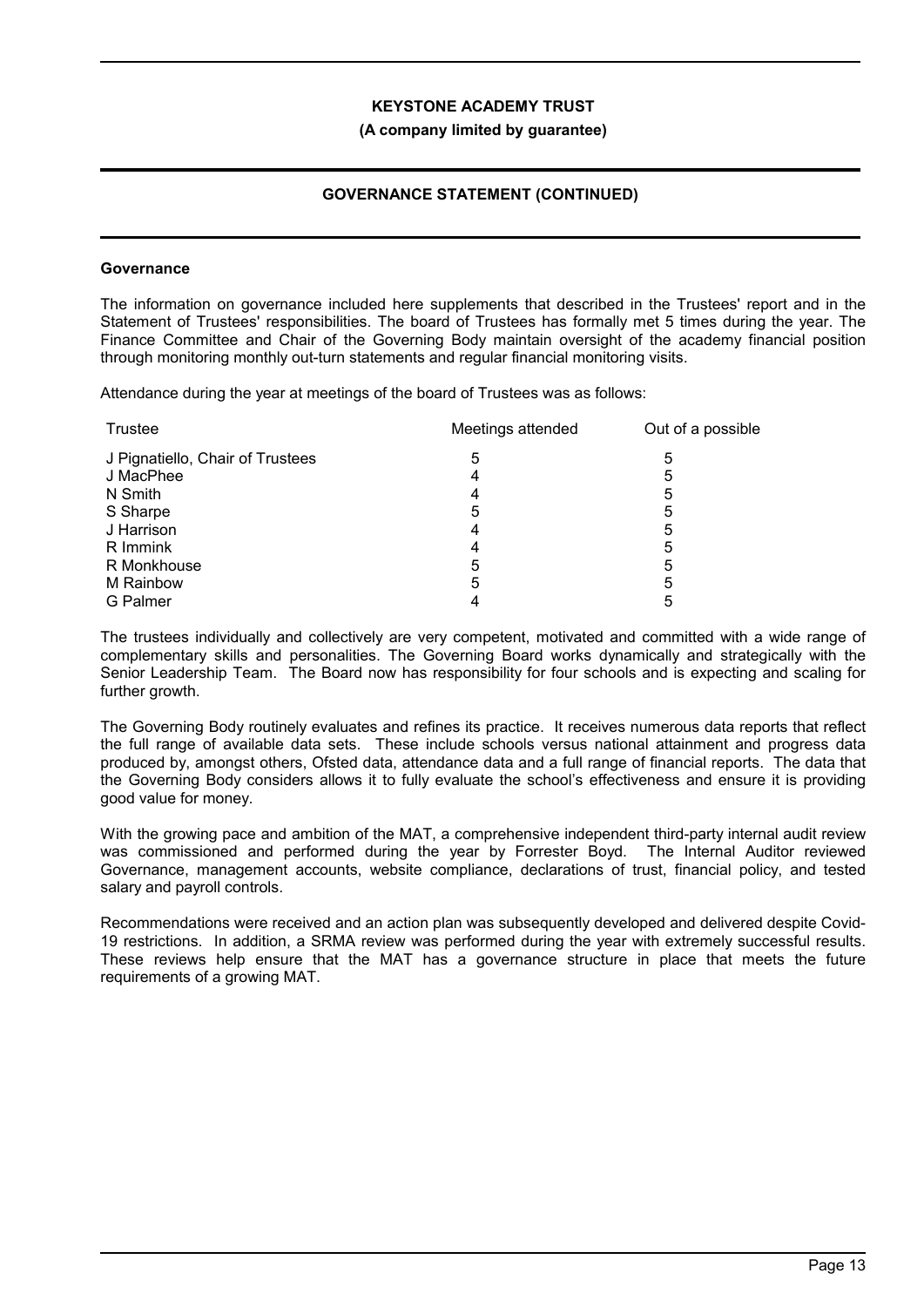## **(A company limited by guarantee)**

## **GOVERNANCE STATEMENT (CONTINUED)**

## **Governance (continued)**

The Finance and Audit Committee is a sub-committee of the Trustees. Its purpose is to:

- Assist the decision making of the Governing Body by enabling more detailed consideration to be given to the best means of fulfilling the Governing Body's responsibility to ensure sound management of the Academy's finance and resources, including proper planning, monitoring and probity.
- To make appropriate comments and recommendations on such matters to the Governing Body on a regular basis.
- Review and monitor procedures for Health & Safety.
- Responsible for internal audit
- Major issues will be referred to the full Governing Body for ratification, these included:
	- Immediate funding and budgetary constraints
	- Three-year financial planning
	- Development of a multi academy trust
	- <sup>o</sup> Staffing issues, particularly in relation to higher needs pupils.

Attendance during the year at meetings was as follows:

| Trustee     | Meetings attended | Out of a possible |
|-------------|-------------------|-------------------|
| R Monkhouse | 4                 |                   |
| M Rainbow   | 4                 |                   |
| G Palmer    | 4                 |                   |
| R Immink    | 3                 | 4                 |
| S Sharpe    | Δ                 |                   |

#### **Review of value for money**

As accounting officer, the Chief Executive Officer has responsibility for ensuring that the academy delivers good value in the use of public resources. The accounting officer understands that value for money refers to the educational and wider societal outcomes achieved in return for the taxpayer resources received.

The accounting officer considers how the academy's use of its resources has provided good value for money during each academic year, and reports to the board of Trustees where value for money can be improved, including the use of benchmarking data where appropriate. The accounting officer for the academy has delivered improved value for money during the year by:

- Comprehensive review of all contracts across the MAT to ensure best price is utilised.
- Use of MAT structure to enable volume discounts
- Shared resourcing across the MAT, in particular around SEN
- Moving towards an increasingly centralised Finance and Operational provision
- Furloughing of applicable staff to reduce impact of Covid-19 on core funding pressures
- Adapting service delivery by the Teaching School to achieve remote training during Covid-19 lockdown
- Focus on ensuring eligible pupils receive the support they need through additional funding rather than taking funding from other pupils to meet need.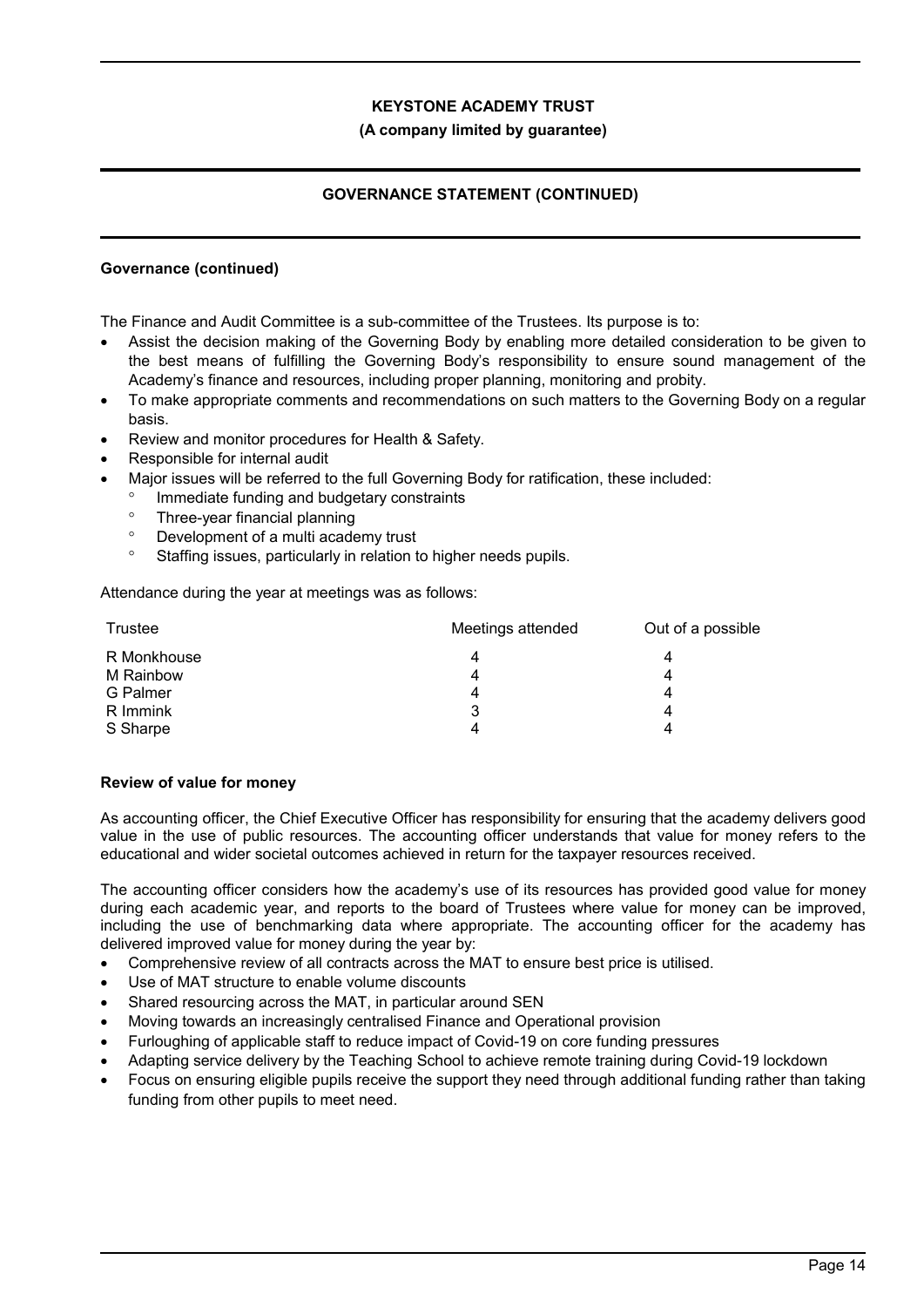#### **(A company limited by guarantee)**

## **GOVERNANCE STATEMENT (CONTINUED)**

#### **The purpose of the system of internal control**

The system of internal control is designed to manage risk to a reasonable level rather than to eliminate all risk of failure to achieve policies, aims and objectives. It can, therefore, only provide reasonable and not absolute assurance of effectiveness. The system of internal control is based on an on-going process designed to identify and prioritise the risks to the achievement of academy policies, aims and objectives, to evaluate the likelihood of those risks being realised and the impact should they be realised, and to manage them efficiently, effectively and economically. The system of internal control has been in place in Keystone Academy Trust for the year 1 September 2019 to 31 August 2020 and up to the date of approval of the annual report and financial statements.

#### **Capacity to handle risk**

The board of Trustees has reviewed the key risks to which the academy is exposed together with the operating, financial and compliance controls that have been implemented to mitigate those risks. The board of Trustees is of the view that there is a formal ongoing process for identifying, evaluating and managing the academy's significant risks that has been in place for the year 1 September 2019 to 31 August 2020 and up to the date of approval of the annual report and financial statements. This process is regularly reviewed by the board of Trustees.

#### **The risk and control framework**

The academy's system of internal financial control is based on a framework of regular management information and administrative procedures including the segregation of duties and a system of delegation and accountability. In particular, it includes:

- comprehensive budgeting and monitoring systems with an annual budget and periodic financial reports which are reviewed and agreed by the board of Trustees
- regular reviews by the Finance and General Purposes Committee of reports which indicate financial performance against the forecasts and of major purchase plans, capital works and expenditure programmes
- setting targets to measure financial and other performance
- clearly defined purchasing (asset purchase or capital investment) guidelines
- identification and management of risks

The Board of Trustees has decided to employ Forrester Boyd as internal auditor.

The internal auditor's role includes giving advice on financial matters and performing a range of checks on the academy's financial systems. Checks on all procedures within the Trust are tested on a rotational basis.

On termly basis, the internal auditor reports to the board of Trustees through the finance and audit committee on the operation of the systems of control and on the discharge of the Trustees' financial responsibilities.

The internal auditor was able to deliver part of their schedule of work despite the impact of Covid during the year. Issues raised have been investigated and addressed.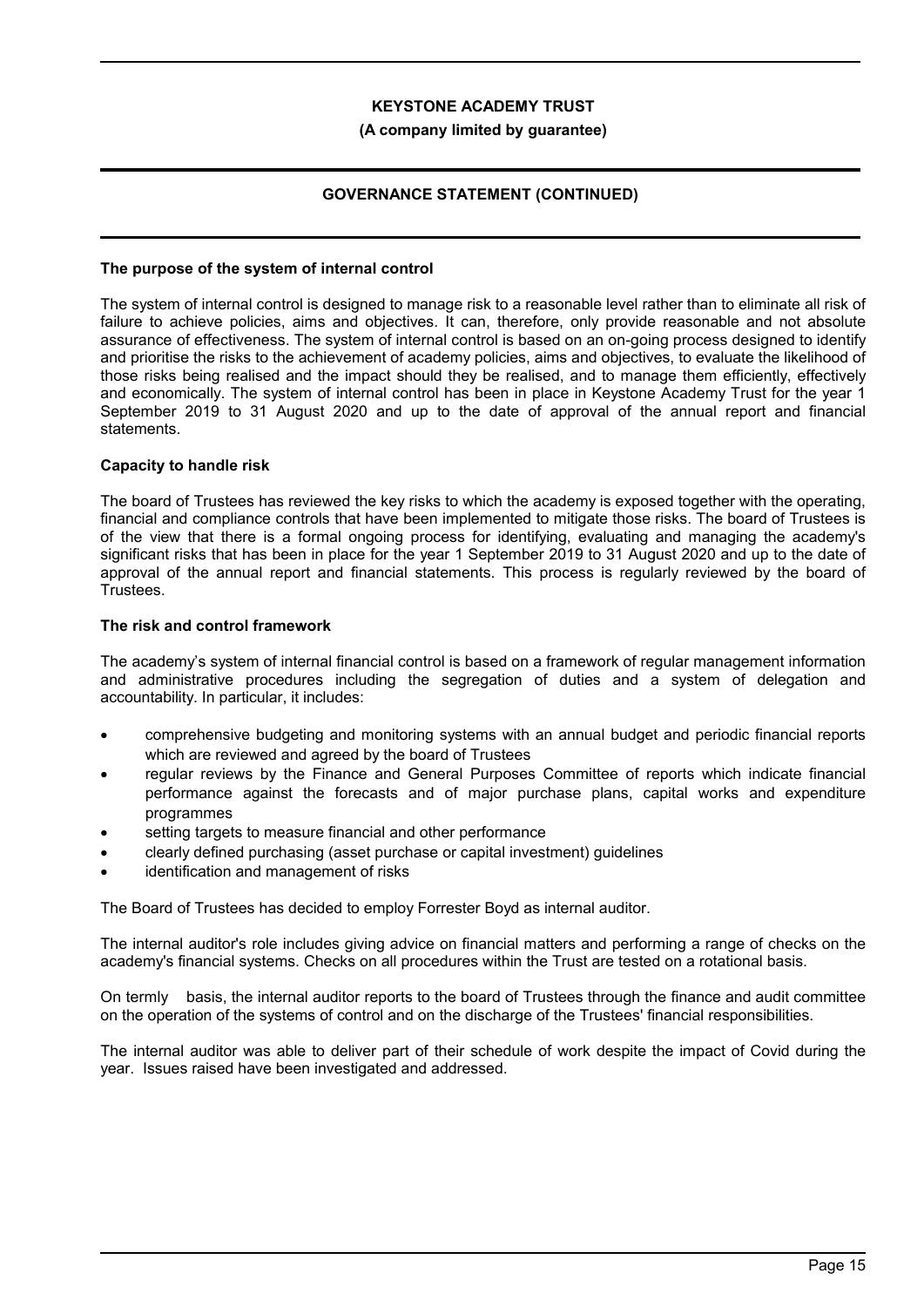#### **(A company limited by guarantee)**

## **GOVERNANCE STATEMENT (CONTINUED)**

#### **Review of effectiveness**

As accounting officer, the Chief Executive Officer has responsibility for reviewing the effectiveness of the system of internal control. During the year in question the review has been informed by:

- on discharge of the Board of Trustees financial decisions to help the committee consider actions and assess year on year progress
- the work of the internal auditor;
- the work of the external auditors;
- the work of the executive managers within the academy who have responsibility for the development and maintenance of the internal control framework.

The accounting officer has been advised of the implications of the result of their review of the system of internal control by the finance and audit committee and a plan to address weaknesses and ensure continuous improvement of the system is in place.

Approved by order of the members of the Board of Trustees and signed on their behalf by:

................................................ **J Pignatiello** Chair of Trustees

................................................ **E Radley**

Accounting Officer

Date: 13 January 2021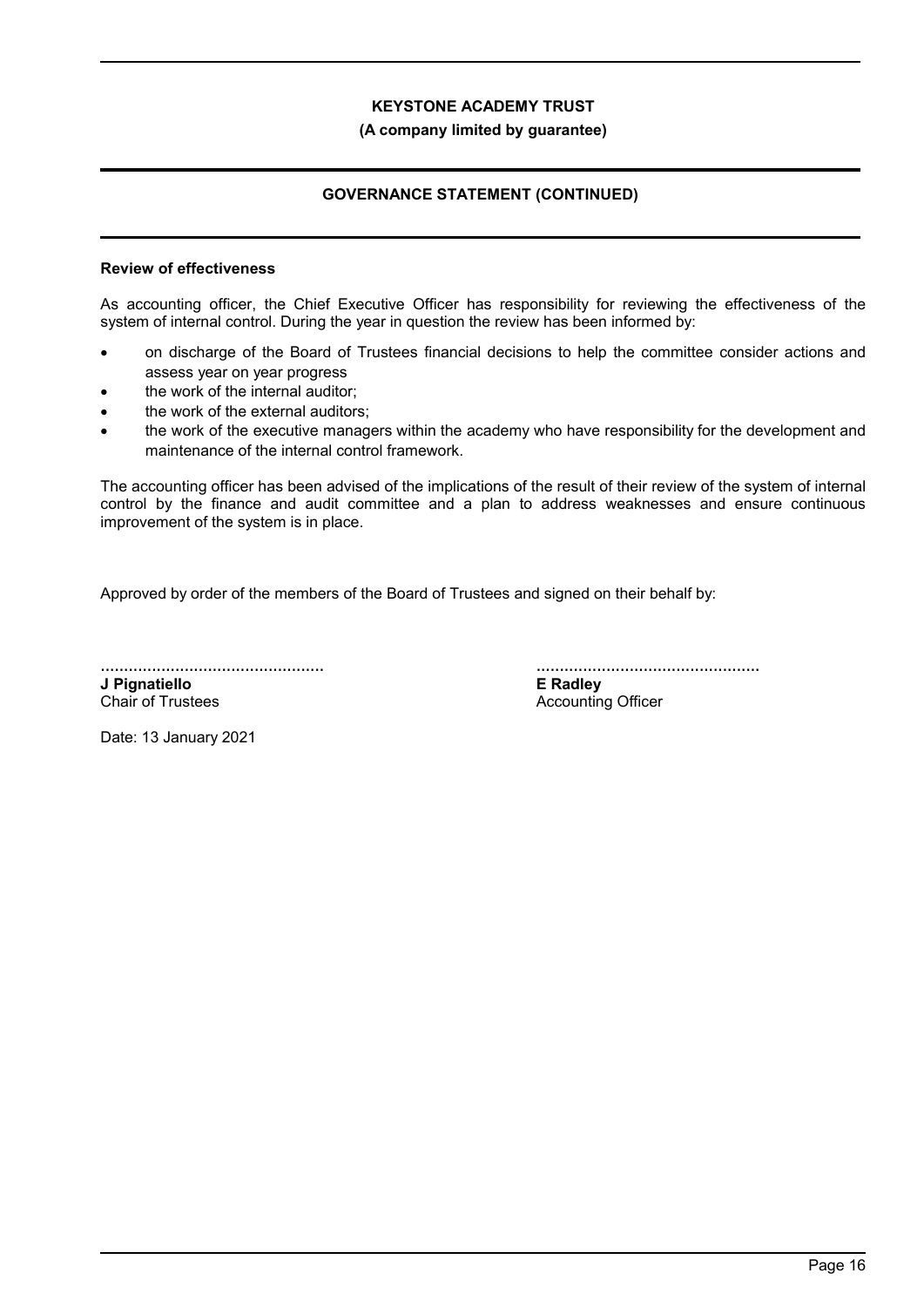#### **(A company limited by guarantee)**

## **STATEMENT ON REGULARITY, PROPRIETY AND COMPLIANCE**

As accounting officer of Keystone Academy Trust I have considered my responsibility to notify the academy board of Trustees and the Education & Skills Funding Agency (ESFA) of material irregularity, impropriety and non-compliance with terms and conditions of all funding received by the academy, under the funding agreement in place between the academy and the Secretary of State for Education. As part of my consideration I have had due regard to the requirements of the Academies Financial Handbook 2019.

I confirm that I and the academy board of Trustees are able to identify any material irregular or improper use of all funds by the academy, or material non-compliance with the terms and conditions of funding under the academy's funding agreement and the Academies Financial Handbook 2019.

I confirm that no instances of material irregularity, impropriety or funding non-compliance have been discovered to date. If any instances are identified after the date of this statement, these will be notified to the board of Trustees and ESFA.

................................................ **E Radley** Accounting Officer

Date: 13 January 2021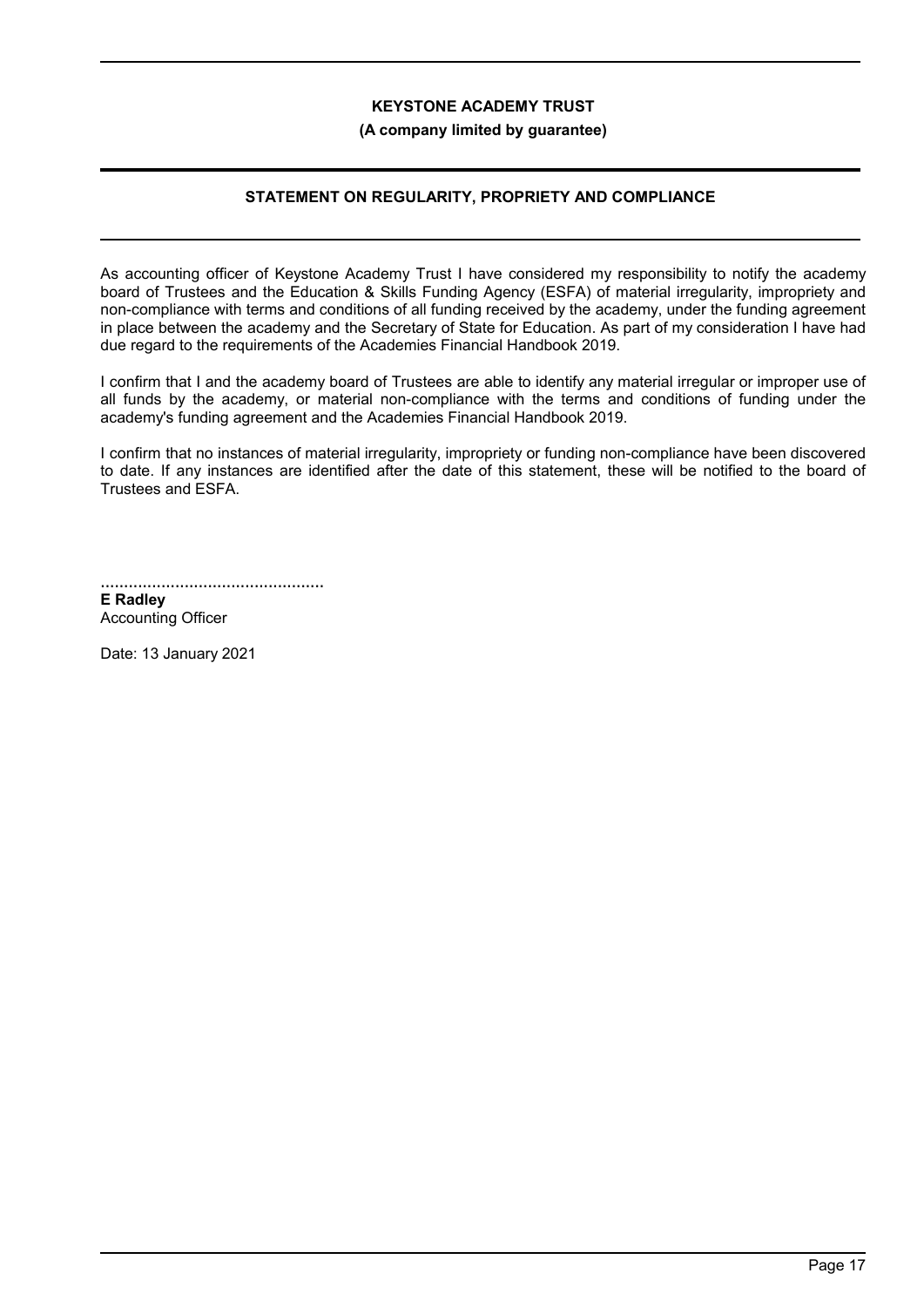#### **(A company limited by guarantee)**

## **STATEMENT OF TRUSTEES' RESPONSIBILITIES FOR THE YEAR ENDED 31 AUGUST 2020**

The Trustees (who are also the directors of the charitable company for the purposes of company law) are responsible for preparing the Trustees' report and the financial statements in accordance with the Academies Accounts Direction published by the Education and Skills Funding Agency, United Kingdom Accounting Standards (United Kingdom Generally Accepted Accounting Practice) and applicable law and regulations.

Company law requires the Trustees to prepare financial statements for each financial year. Under company law, the Trustees must not approve the financial statements unless they are satisfied that they give a true and fair view of the state of affairs of the charitable company and of its incoming resources and application of resources, including its income and expenditure, for that period. In preparing these financial statements, the Trustees are required to:

- select suitable accounting policies and then apply them consistently;
- observe the methods and principles of the Charities SORP 2019 and the Academies Accounts Direction 2019 to 2020;
- make judgments and accounting estimates that are reasonable and prudent;
- state whether applicable UK Accounting Standards have been followed, subject to any material departures disclosed and explained in the financial statements;
- prepare the financial statements on the going concern basis unless it is inappropriate to presume that the charitable company will continue in business.

The Trustees are responsible for keeping adequate accounting records that are sufficient to show and explain the charitable company's transactions and disclose with reasonable accuracy at any time the financial position of the charitable company and enable them to ensure that the financial statements comply with the Companies Act 2006. They are also responsible for safeguarding the assets of the charitable company and hence for taking reasonable steps for the prevention and detection of fraud and other irregularities.

The Trustees are responsible for ensuring that in its conduct and operation the charitable company applies financial and other controls, which conform with the requirements both of propriety and of good financial management. They are also responsible for ensuring grants received from ESFA/DfE have been applied for the purposes intended.

The Trustees are responsible for the maintenance and integrity of the corporate and financial information included on the charitable company's website. Legislation in the United Kingdom governing the preparation and dissemination of financial statements may differ from legislation in other jurisdictions.

Approved by order of the members of the Board of Trustees and signed on its behalf by:

................................................

**J Pignatiello** Chair of Trustees

Date: 13 January 2021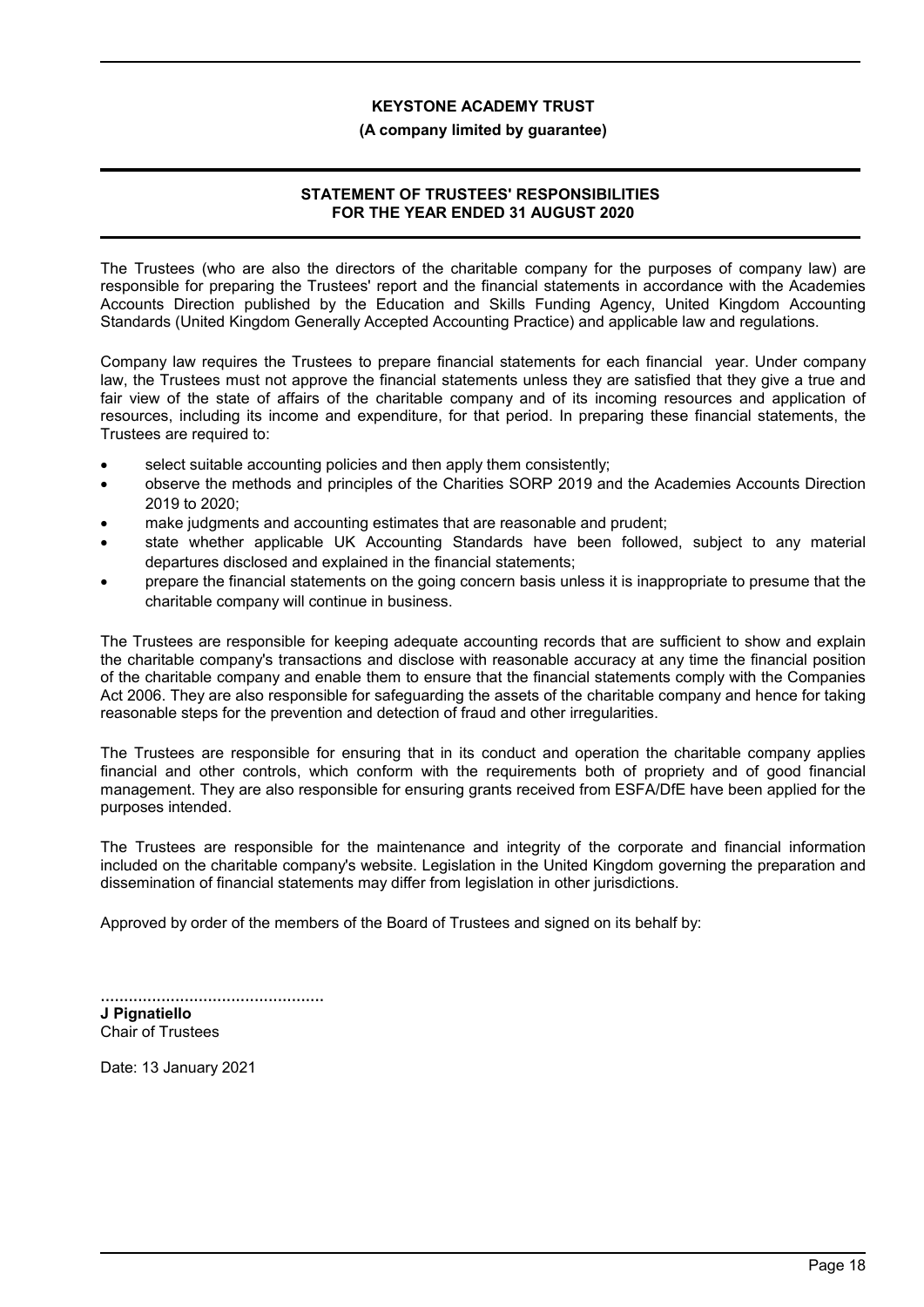#### **(A company limited by guarantee)**

### **INDEPENDENT AUDITORS' REPORT ON THE FINANCIAL STATEMENTS TO THE MEMBERS OF KEYSTONE ACADEMY TRUST**

#### **Opinion**

We have audited the financial statements of Keystone Academy Trust (the 'academy') for the year ended 31 August 2020 which comprise the Statement of financial activities, the Balance sheet, the Statement of cash flows and the related notes, including a summary of significant accounting policies. The financial reporting framework that has been applied in their preparation is applicable law, United Kingdom Accounting Standards (United Kingdom Generally Accepted Accounting Practice), including Financial Reporting Standard 102 'The Financial Reporting Standard applicable in the UK and Republic of Ireland', the Charities SORP 2019 and the Academies Accounts Direction 2019 to 2020 issued by the Education and Skills Funding Agency.

In our opinion the financial statements:

- give a true and fair view of the state of the academy's affairs as at 31 August 2020 and of its incoming resources and application of resources, including its income and expenditure for the year then ended;
- have been properly prepared in accordance with United Kingdom Generally Accepted Accounting Practice; and
- have been prepared in accordance with the requirements of the Companies Act 2006, the Charities SORP 2019 and the Academies Accounts Direction 2019 to 2020 issued by the Education and Skills Funding Agency.

#### **Basis for opinion**

We conducted our audit in accordance with International Standards on Auditing (UK) (ISAs (UK)) and applicable law. Our responsibilities under those standards are further described in the Auditors' responsibilities for the audit of the financial statements section of our report. We are independent of the academy in accordance with the ethical requirements that are relevant to our audit of the financial statements in the United Kingdom, including the Financial Reporting Council's Ethical Standard, and we have fulfilled our other ethical responsibilities in accordance with these requirements. We believe that the audit evidence we have obtained is sufficient and appropriate to provide a basis for our opinion.

#### **Conclusions relating to going concern**

We have nothing to report in respect of the following matters in relation to which the ISAs (UK) require us to report to you where:

- the Trustees' use of the going concern basis of accounting in the preparation of the financial statements is not appropriate; or
- the Trustees have not disclosed in the financial statements any identified material uncertainties that may cast significant doubt about the academy's ability to continue to adopt the going concern basis of accounting for a period of at least twelve months from the date when the financial statements are authorised for issue.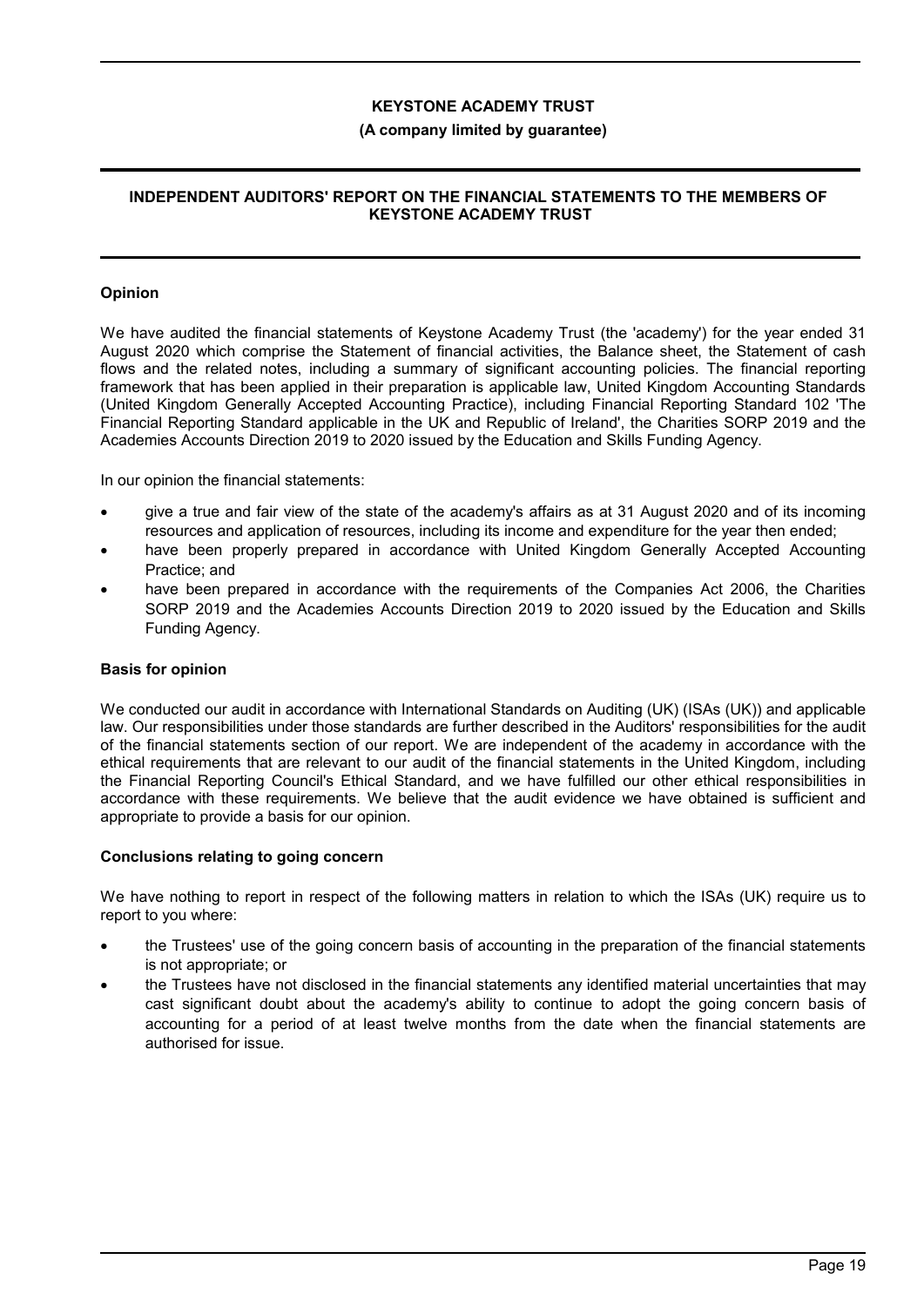#### **(A company limited by guarantee)**

### **INDEPENDENT AUDITORS' REPORT ON THE FINANCIAL STATEMENTS TO THE MEMBERS OF KEYSTONE ACADEMY TRUST (CONTINUED)**

#### **Other information**

The Trustees are responsible for the other information. The other information comprises the information included in the Annual report, other than the financial statements and our Auditors' report thereon. Other information includes the Reference and administrative details, the Trustees' report including the Strategic report, and the Governance statement. Our opinion on the financial statements does not cover the other information and, except to the extent otherwise explicitly stated in our report, we do not express any form of assurance conclusion thereon.

In connection with our audit of the financial statements, our responsibility is to read the other information and, in doing so, consider whether the other information is materially inconsistent with the financial statements or our knowledge obtained in the audit or otherwise appears to be materially misstated. If we identify such material inconsistencies or apparent material misstatements, we are required to determine whether there is a material misstatement in the financial statements or a material misstatement of the other information. If, based on the work we have performed, we conclude that there is a material misstatement of this other information, we are required to report that fact.

We have nothing to report in this regard.

#### **Opinion on other matters prescribed by the Companies Act 2006**

In our opinion, based on the work undertaken in the course of the audit:

- the information given in the Trustees' report for the financial year for which the financial statements are prepared is consistent with the financial statements.
- the Trustees' report has been prepared in accordance with applicable legal requirements.

#### **Matters on which we are required to report by exception**

In the light of our knowledge and understanding of the academy and its environment obtained in the course of the audit, we have not identified material misstatements in the Trustees' report.

We have nothing to report in respect of the following matters in relation to which the Companies Act 2006 requires us to report to you if, in our opinion:

- adequate accounting records have not been kept, or returns adequate for our audit have not been received from branches not visited by us; or
- the financial statements are not in agreement with the accounting records and returns; or
- certain disclosures of Trustees' remuneration specified by law are not made; or
- we have not received all the information and explanations we require for our audit.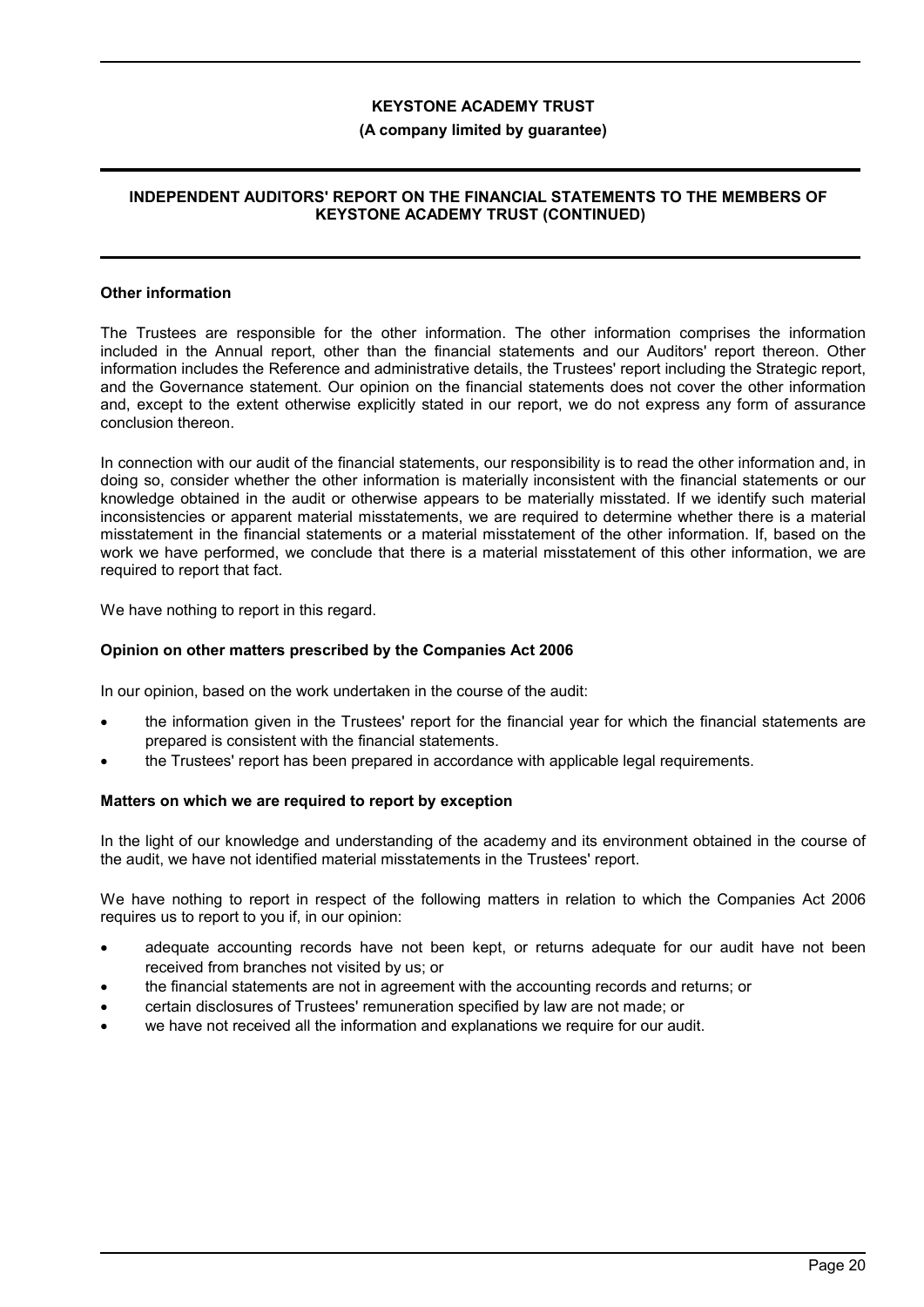#### **(A company limited by guarantee)**

## **INDEPENDENT AUDITORS' REPORT ON THE FINANCIAL STATEMENTS TO THE MEMBERS OF KEYSTONE ACADEMY TRUST (CONTINUED)**

#### **Responsibilities of trustees**

As explained more fully in the Trustees' responsibilities statement, the Trustees (who are also the directors of the academy for the purposes of company law) are responsible for the preparation of the financial statements and for being satisfied that they give a true and fair view, and for such internal control as the Trustees determine is necessary to enable the preparation of financial statements that are free from material misstatement, whether due to fraud or error.

In preparing the financial statements, the Trustees are responsible for assessing the academy's ability to continue as a going concern, disclosing, as applicable, matters related to going concern and using the going concern basis of accounting unless the Trustees either intend to liquidate the academy or to cease operations, or have no realistic alternative but to do so.

#### **Auditors' responsibilities for the audit of the financial statements**

Our objectives are to obtain reasonable assurance about whether the financial statements as a whole are free from material misstatement, whether due to fraud or error, and to issue an Auditors' report that includes our opinion. Reasonable assurance is a high level of assurance, but is not a guarantee that an audit conducted in accordance with ISAs (UK) will always detect a material misstatement when it exists. Misstatements can arise from fraud or error and are considered material if, individually or in the aggregate, they could reasonably be expected to influence the economic decisions of users taken on the basis of these financial statements.

A further description of our responsibilities for the audit of the financial statements is located on the Financial Reporting Council's website at: www.frc.org.uk/auditorsresponsibilities. This description forms part of our Auditors' report.

#### **Use of our report**

This report is made solely to the academy's members, as a body, in accordance with Chapter 3 of Part 16 of the Companies Act 2006. Our audit work has been undertaken so that we might state to the academy's members those matters we are required to state to them in an Auditors' report and for no other purpose. To the fullest extent permitted by law, we do not accept or assume responsibility to anyone other than the academy and its members, as a body, for our audit work, for this report, or for the opinions we have formed.

**Mark Bradshaw (Senior statutory auditor)** for and on behalf of **Streets Audit LLP** Windsor House

A1 Business Park at Long Bennington **Notts** NG23 5JR

14 January 2021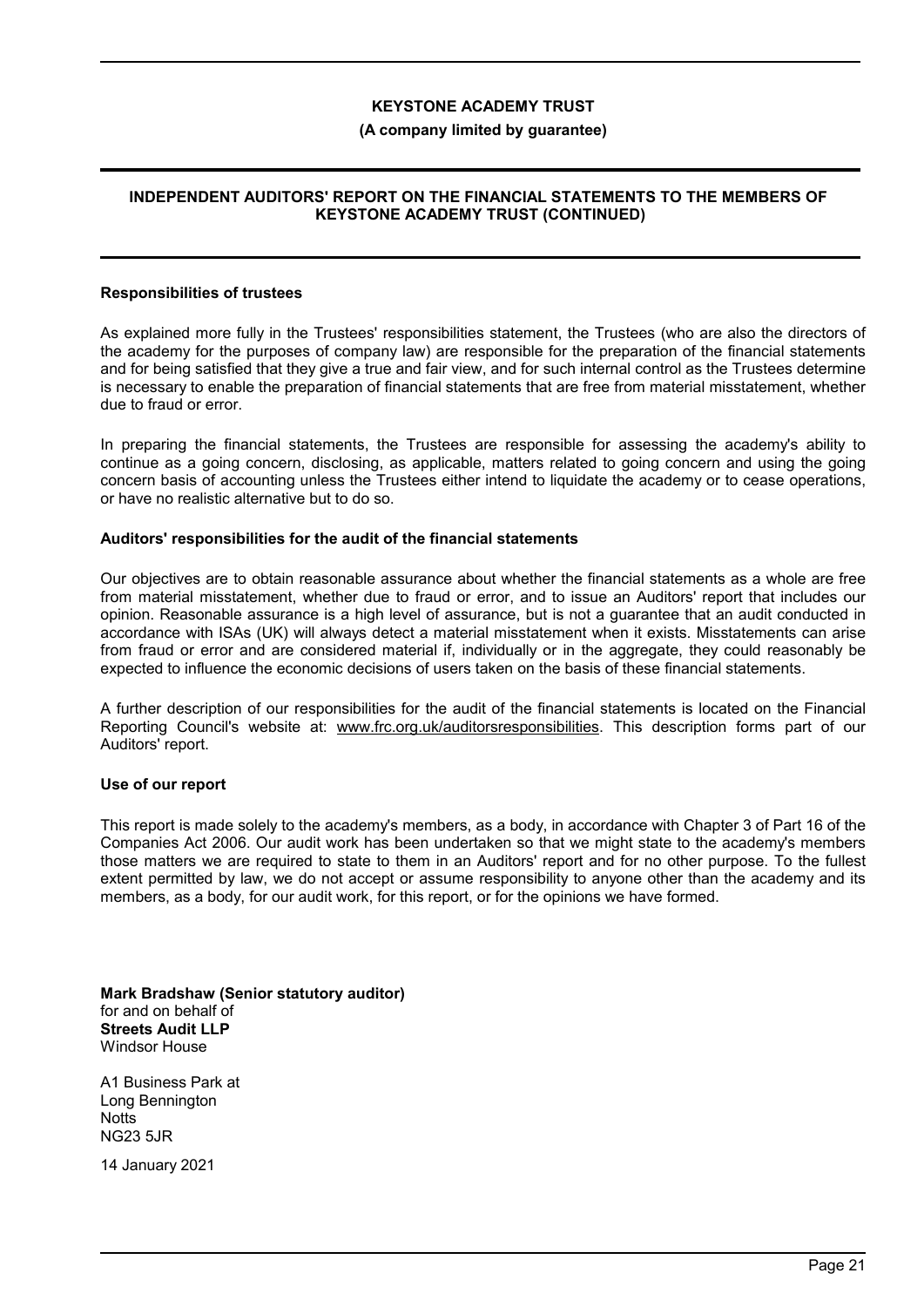#### **(A company limited by guarantee)**

### **INDEPENDENT REPORTING ACCOUNTANT'S ASSURANCE REPORT ON REGULARITY TO KEYSTONE ACADEMY TRUST AND THE EDUCATION AND SKILLS FUNDING AGENCY**

In accordance with the terms of our engagement letter dated 21 May 2019 and further to the requirements of the Education and Skills Funding Agency (ESFA) as included in the Academies Accounts Direction 2019 to 2020, we have carried out an engagement to obtain limited assurance about whether the expenditure disbursed and income received by Keystone Academy Trust during the year 1 September 2019 to 31 August 2020 have been applied to the purposes identified by Parliament and the financial transactions conform to the authorities which govern them.

This report is made solely to Keystone Academy Trust and ESFA in accordance with the terms of our engagement letter. Our work has been undertaken so that we might state to Keystone Academy Trust and ESFA those matters we are required to state in a report and for no other purpose. To the fullest extent permitted by law, we do not accept or assume responsibility to anyone other than Keystone Academy Trust and ESFA, for our work, for this report, or for the conclusion we have formed.

#### **Respective responsibilities of Keystone Academy Trust's accounting officer and the reporting accountant**

The accounting officer is responsible, under the requirements of Keystone Academy Trust's funding agreement with the Secretary of State for Education dated 28 August 2019 and the Academies Financial Handbook, extant from 1 September 2019, for ensuring that expenditure disbursed and income received is applied for the purposes intended by Parliament and the financial transactions conform to the authorities which govern them.

Our responsibilities for this engagement are established in the United Kingdom by our profession's ethical guidance and are to obtain limited assurance and report in accordance with our engagement letter and the requirements of the Academies Accounts Direction 2019 to 2020. We report to you whether anything has come to our attention in carrying out our work which suggests that in all material respects, expenditure disbursed and income received during the year 1 September 2019 to 31 August 2020 have not been applied to purposes intended by Parliament or that the financial transactions do not conform to the authorities which govern them.

## **Approach**

We conducted our engagement in accordance with the Academies Accounts Direction 2019 to 2020 issued by ESFA. We performed a limited assurance engagement as defined in our engagement letter.

The objective of a limited assurance engagement is to perform such procedures as to obtain information and explanations in order to provide us with sufficient appropriate evidence to express a negative conclusion on regularity.

A limited assurance engagement is more limited in scope than a reasonable assurance engagement and consequently does not enable us to obtain assurance that we would become aware of all significant matters that might be identified in a reasonable assurance engagement. Accordingly, we do not express a positive opinion.

Our engagement includes examination, on a test basis, of evidence relevant to the regularity and propriety of the academy's income and expenditure.

Our audit work involved:

- a review of the Academy systems and controls and confirmation of their operation and effectiveness during the year;
- a detailed review of purchase transactions confirming the purpose, value for money and that appropriate tendering or quotation procedures had been followed in line with the Trust finance policy; and
- a review of the Internal Audit reports.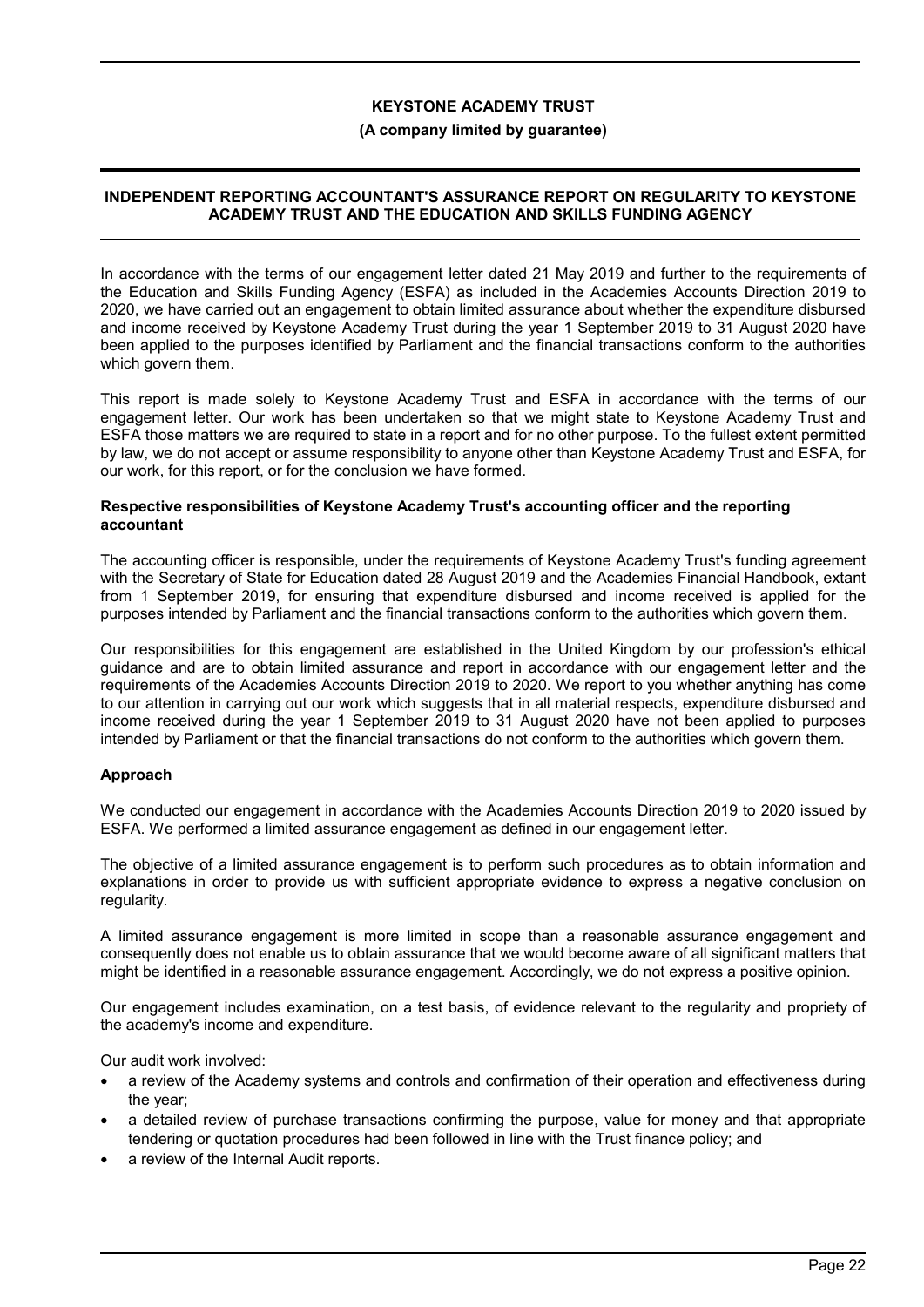## **(A company limited by guarantee)**

#### **INDEPENDENT REPORTING ACCOUNTANT'S ASSURANCE REPORT ON REGULARITY TO KEYSTONE ACADEMY TRUST AND THE EDUCATION & SKILLS FUNDING AGENCY (CONTINUED)**

#### **Conclusion**

In the course of our work, nothing has come to our attention which suggest in all material respects the expenditure disbursed and income received during the year 1 September 2019 to 31 August 2020 has not been applied to purposes intended by Parliament and the financial transactions do not conform to the authorities which govern them.

Mark Bradshaw (Senior statutory auditor) **Streets Audit LLP**

Windsor House A1 Business Park at Long Bennington **Notts** NG23 5JR

Date: 14 January 2021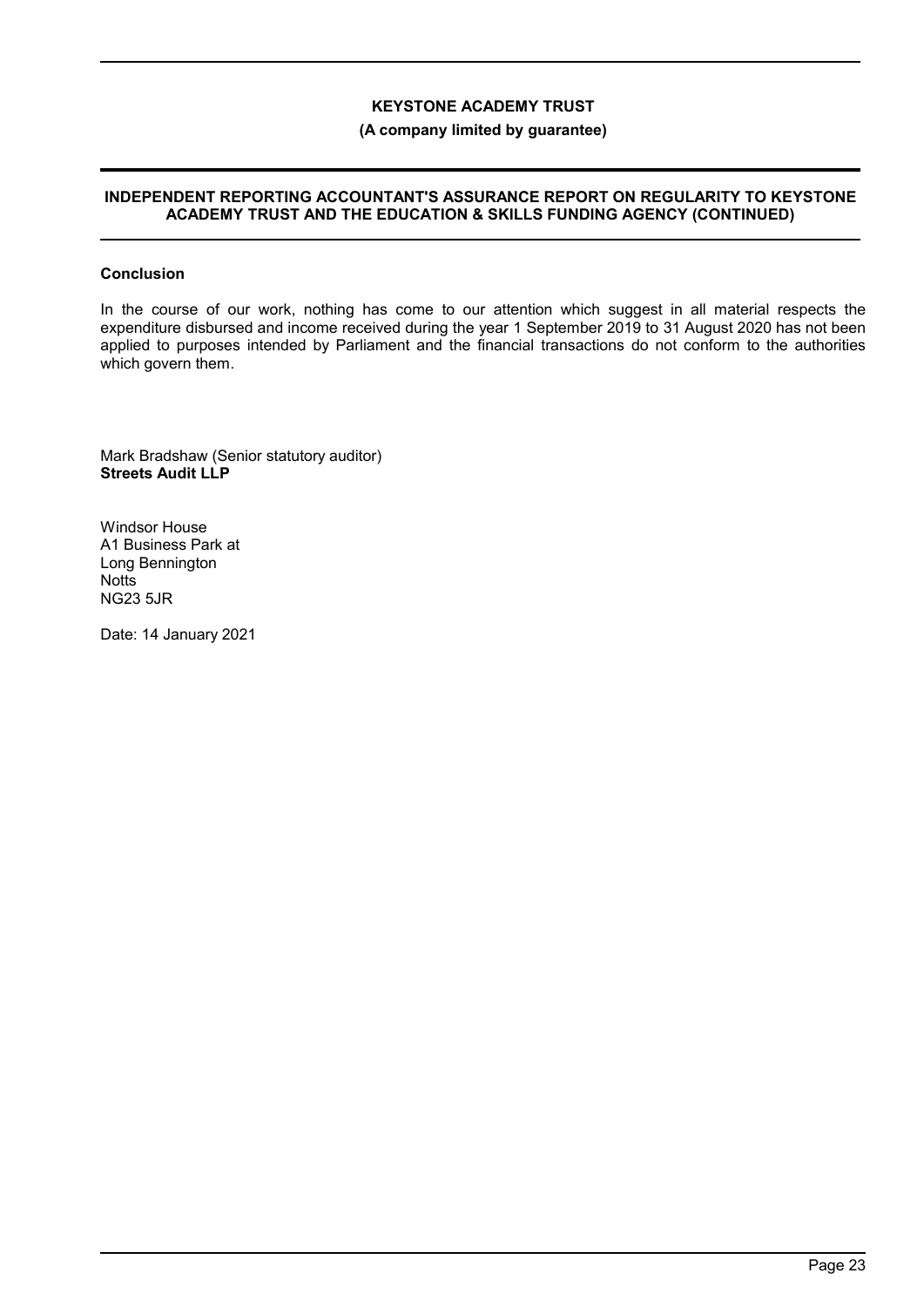## **(A company limited by guarantee)**

|                                                          | <b>Note</b> | <b>Unrestricted</b><br>funds<br>2020<br>£ | <b>Restricted</b><br>funds<br>2020<br>£ | <b>Restricted</b><br>fixed asset<br>funds<br>2020<br>£ | <b>Total</b><br>funds<br>2020<br>£ | Total<br>funds<br>2019<br>£ |
|----------------------------------------------------------|-------------|-------------------------------------------|-----------------------------------------|--------------------------------------------------------|------------------------------------|-----------------------------|
| Income from:                                             |             |                                           |                                         |                                                        |                                    |                             |
| Donations and capital<br>grants:                         | 3           |                                           |                                         |                                                        |                                    |                             |
| <b>Transfer from Local</b><br>Authority on<br>conversion |             | 156,330                                   | (651,000)                               | 5,233,220                                              | 4,738,550                          |                             |
| Transfer of existing<br>academy into the trust           |             | 434,827                                   | (1, 167, 000)                           | 4,961,922                                              | 4,229,749                          |                             |
| Other donations and<br>capital grants                    |             | 15,530                                    | 4,645                                   | 364,996                                                | 385,171                            | 75,534                      |
| Charitable activities                                    | 4           | 138,117                                   | 7,445,909                               |                                                        | 7,584,026                          | 2,951,033                   |
| Teaching schools                                         | 30          |                                           | 351,612                                 |                                                        | 351,612                            | 436,545                     |
| Other trading activities                                 | 5           | 128,387                                   |                                         |                                                        | 128,387                            | 160,432                     |
| Investments                                              | 6           | 1,425                                     |                                         |                                                        | 1,425                              | 1,646                       |
| <b>Total income</b>                                      |             | 874,616                                   | 5,984,166                               | 10,560,138                                             | 17,418,920                         | 3,625,190                   |
| <b>Expenditure on:</b>                                   |             |                                           |                                         |                                                        |                                    |                             |
| Raising funds                                            |             | 2,761                                     |                                         |                                                        | 2,761                              | 7,156                       |
| Charitable activities                                    |             | 191,022                                   | 7,835,422                               | 405,868                                                | 8,432,312                          | 3,140,271                   |
| Teaching schools                                         | 30          |                                           | 285,979                                 |                                                        | 285,979                            | 375,136                     |
| <b>Total expenditure</b>                                 |             | 193,783                                   | 8,121,401                               | 405,868                                                | 8,721,052                          | 3,522,563                   |
| Net income/                                              |             |                                           |                                         |                                                        |                                    |                             |
| (expenditure)                                            |             | 680,833                                   | (2, 137, 235)                           | 10,154,270                                             | 8,697,868                          | 102,627                     |
| Transfers between<br>funds                               | 18          | (124, 144)                                | 123,446                                 | 698                                                    |                                    |                             |
| Net movement in<br>funds before other<br>recognised      |             |                                           |                                         |                                                        |                                    |                             |
| gains/(losses)<br>carried forward                        |             | 556,689                                   | (2,013,789)                             | 10,154,968                                             | 8,697,868                          | 102,627                     |

#### **STATEMENT OF FINANCIAL ACTIVITIES (INCORPORATING INCOME AND EXPENDITURE ACCOUNT) FOR THE YEAR ENDED 31 AUGUST 2020**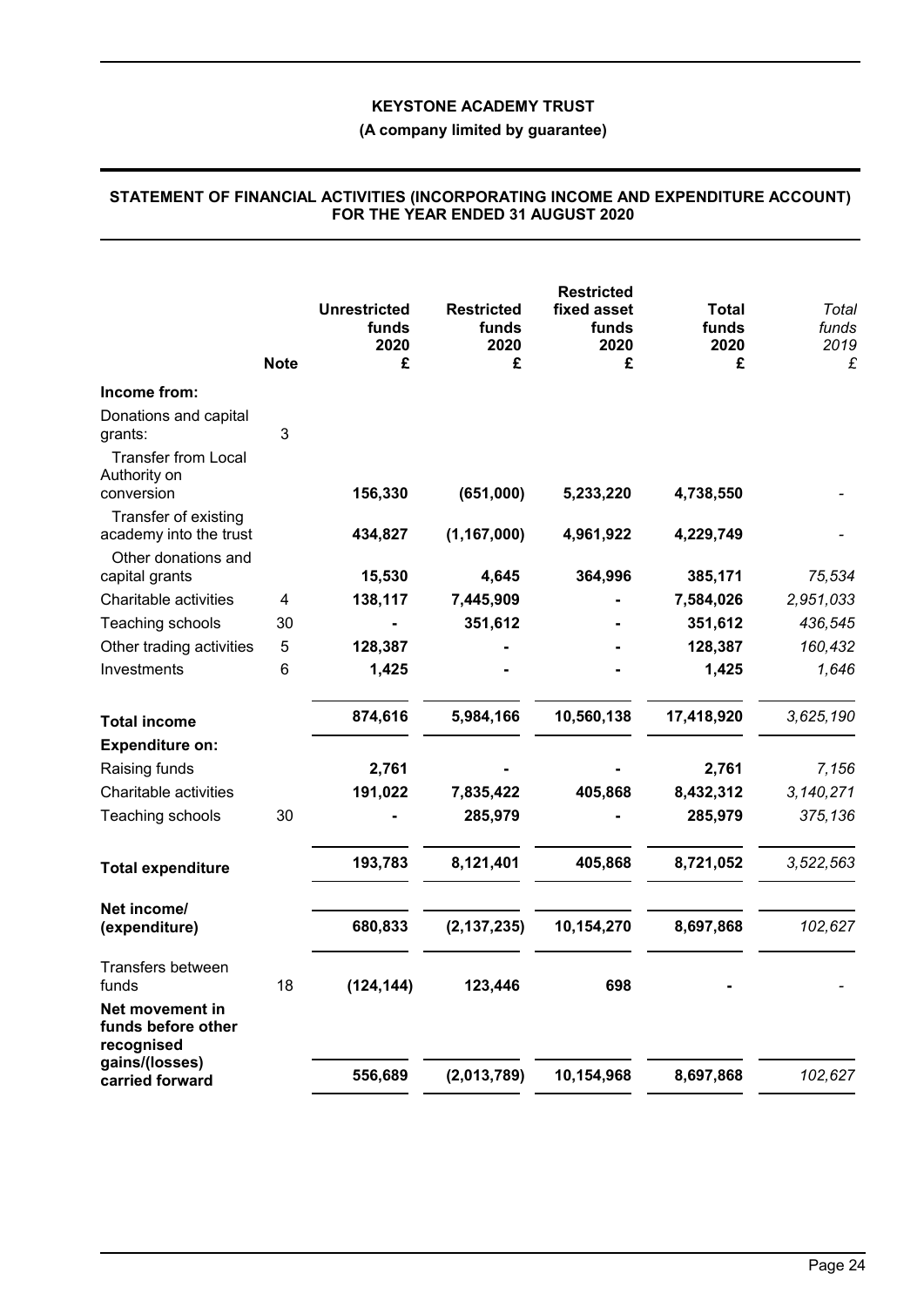## **(A company limited by guarantee)**

#### **STATEMENT OF FINANCIAL ACTIVITIES (INCORPORATING INCOME AND EXPENDITURE ACCOUNT) (CONTINUED) FOR THE YEAR ENDED 31 AUGUST 2020**

|                                                                                          | <b>Note</b> | <b>Unrestricted</b><br>funds<br>2020<br>£ | <b>Restricted</b><br>funds<br>2020<br>£ | <b>Restricted</b><br>fixed asset<br>funds<br>2020<br>£ | <b>Total</b><br>funds<br>2020<br>£ | Total<br>funds<br>2019<br>£ |
|------------------------------------------------------------------------------------------|-------------|-------------------------------------------|-----------------------------------------|--------------------------------------------------------|------------------------------------|-----------------------------|
| Net movement in<br>funds before other<br>recognised<br>gains/(losses)<br>brought forward |             | 556,689                                   | (2,013,789)                             | 10,154,968                                             | 8,697,868                          | 102,627                     |
| Other recognised<br>gains/(losses):                                                      |             |                                           |                                         |                                                        |                                    |                             |
| Actuarial<br>gains/(losses) on<br>defined benefit                                        |             |                                           |                                         |                                                        |                                    |                             |
| pension schemes                                                                          | 25          |                                           | 28,000                                  |                                                        | 28,000                             | (404,000)                   |
| Net movement in<br>funds                                                                 |             | 556,689                                   | (1,985,789)                             | 10,154,968                                             | 8,725,868                          | (301, 373)                  |
| <b>Reconciliation of</b><br>funds:                                                       |             |                                           |                                         |                                                        |                                    |                             |
| Total funds brought<br>forward                                                           |             | 355,936                                   | (581, 741)                              | 4,905,776                                              | 4,679,971                          | 4,981,344                   |
| Net movement in<br>funds                                                                 |             | 556,689                                   | (1,985,789)                             | 10,154,968                                             | 8,725,868                          | (301, 373)                  |
| <b>Total funds carried</b><br>forward                                                    |             | 912,625                                   | (2, 567, 530)                           | 15,060,744                                             | 13,405,839                         | 4,679,971                   |

The Statement of financial activities includes all gains and losses recognised in the year.

The notes on pages 29 to 65 form part of these financial statements.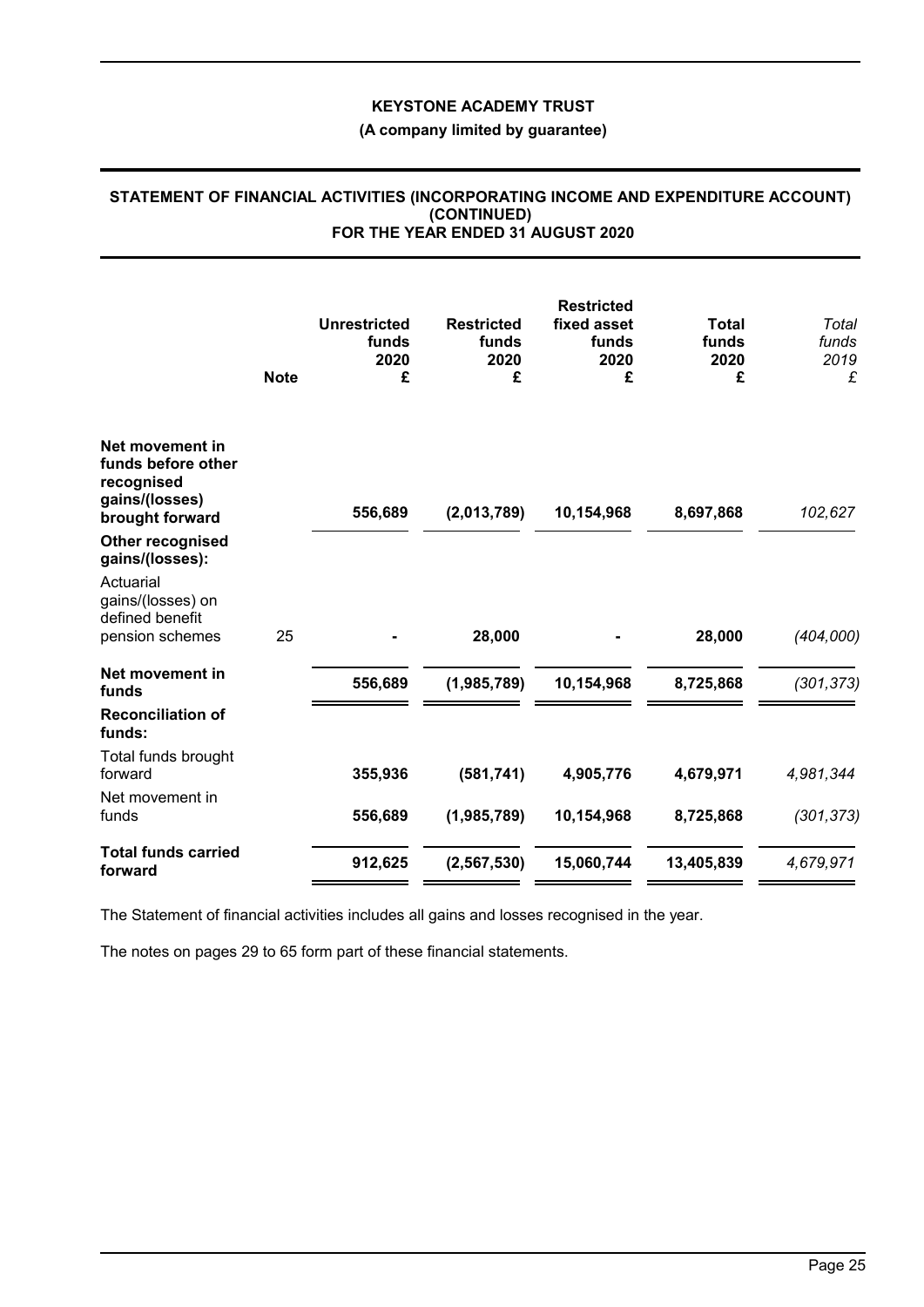#### **(A company limited by guarantee) REGISTERED NUMBER: 07788995**

## **BALANCE SHEET AS AT 31 AUGUST 2020**

|                                                   | <b>Note</b> |             | 2020<br>£   |            | 2019<br>£     |
|---------------------------------------------------|-------------|-------------|-------------|------------|---------------|
| <b>Fixed assets</b>                               |             |             |             |            |               |
| Tangible assets                                   | 14          |             | 15,140,814  |            | 4,985,124     |
|                                                   |             |             | 15,140,814  |            | 4,985,124     |
| <b>Current assets</b>                             |             |             |             |            |               |
| <b>Stocks</b>                                     | 15          | 29,788      |             | 10,466     |               |
| <b>Debtors</b>                                    | 16          | 594,568     |             | 258,588    |               |
| Cash at bank and in hand                          |             | 2,117,886   |             | 887,188    |               |
|                                                   |             | 2,742,242   |             | 1,156,242  |               |
| Creditors: amounts falling due within one<br>year | 17          | (1,054,217) |             | (289, 395) |               |
| <b>Net current assets</b>                         |             |             | 1,688,025   |            | 866,847       |
| <b>Total assets less current liabilities</b>      |             |             | 16,828,839  |            | 5,851,971     |
| Net assets excluding pension liability            |             |             | 16,828,839  |            | 5,851,971     |
| Defined benefit pension scheme liability          | 25          |             | (3,423,000) |            | (1, 172, 000) |
| <b>Total net assets</b>                           |             |             | 13,405,839  |            | 4,679,971     |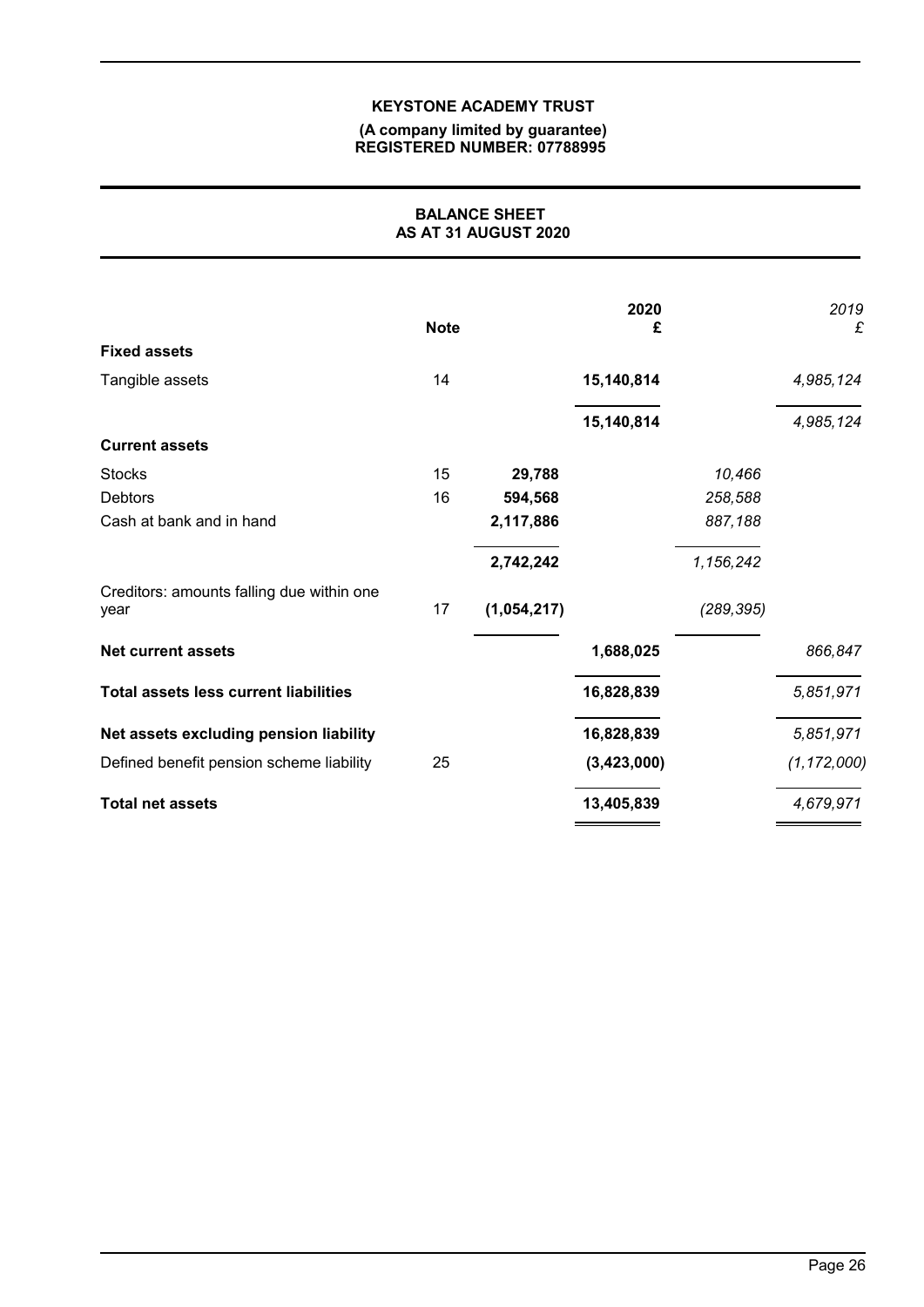#### **(A company limited by guarantee) REGISTERED NUMBER: 07788995**

## **BALANCE SHEET (CONTINUED) AS AT 31 AUGUST 2020**

| <b>Funds of the academy</b><br><b>Restricted funds:</b> | <b>Note</b> |             | 2020<br>£  |               | 2019<br>£ |
|---------------------------------------------------------|-------------|-------------|------------|---------------|-----------|
| Fixed asset funds                                       | 18          | 15,060,744  |            | 4,905,776     |           |
| Restricted income funds                                 | 18          | 855,470     |            | 590,259       |           |
| Restricted funds excluding pension asset                | 18          | 15,916,214  |            | 5,496,035     |           |
| Pension reserve                                         | 18          | (3,423,000) |            | (1, 172, 000) |           |
| <b>Total restricted funds</b>                           | 18          |             | 12,493,214 |               | 4,324,035 |
| Unrestricted income funds                               | 18          |             | 912,625    |               | 355,936   |
| <b>Total funds</b>                                      |             |             | 13,405,839 |               | 4,679,971 |

The financial statements on pages 24 to 65 were approved and authorised for issue by the Trustees and are signed on their behalf, by:

................................................ **J Pignatiello** Chair of Trustees

Date: 13 January 2021

The notes on pages 29 to 65 form part of these financial statements.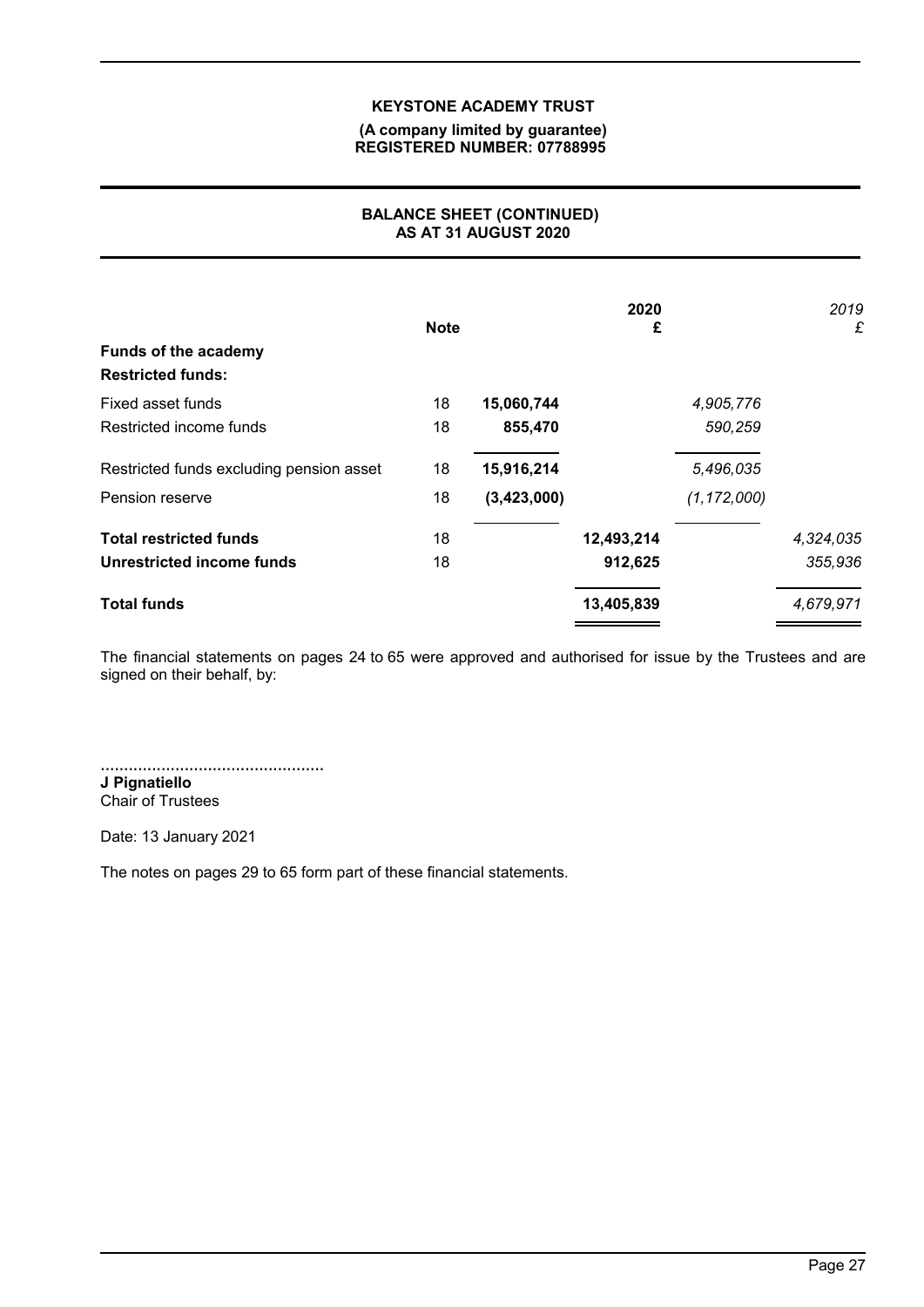**(A company limited by guarantee)**

## **STATEMENT OF CASH FLOWS FOR THE YEAR ENDED 31 AUGUST 2020**

| Cash flows from operating activities                   | <b>Note</b> | 2020<br>£ | 2019<br>£ |
|--------------------------------------------------------|-------------|-----------|-----------|
| Net cash provided by operating activities              | 20          | 679,335   | 278,542   |
| Cash flows from investing activities                   | 21          | 551,363   | 32,212    |
| Change in cash and cash equivalents in the year        |             | 1,230,698 | 310,754   |
| Cash and cash equivalents at the beginning of the year |             | 887,188   | 576,434   |
| Cash and cash equivalents at the end of the year       | 22, 23      | 2,117,886 | 887,188   |

The notes on pages 29 to 65 form part of these financial statements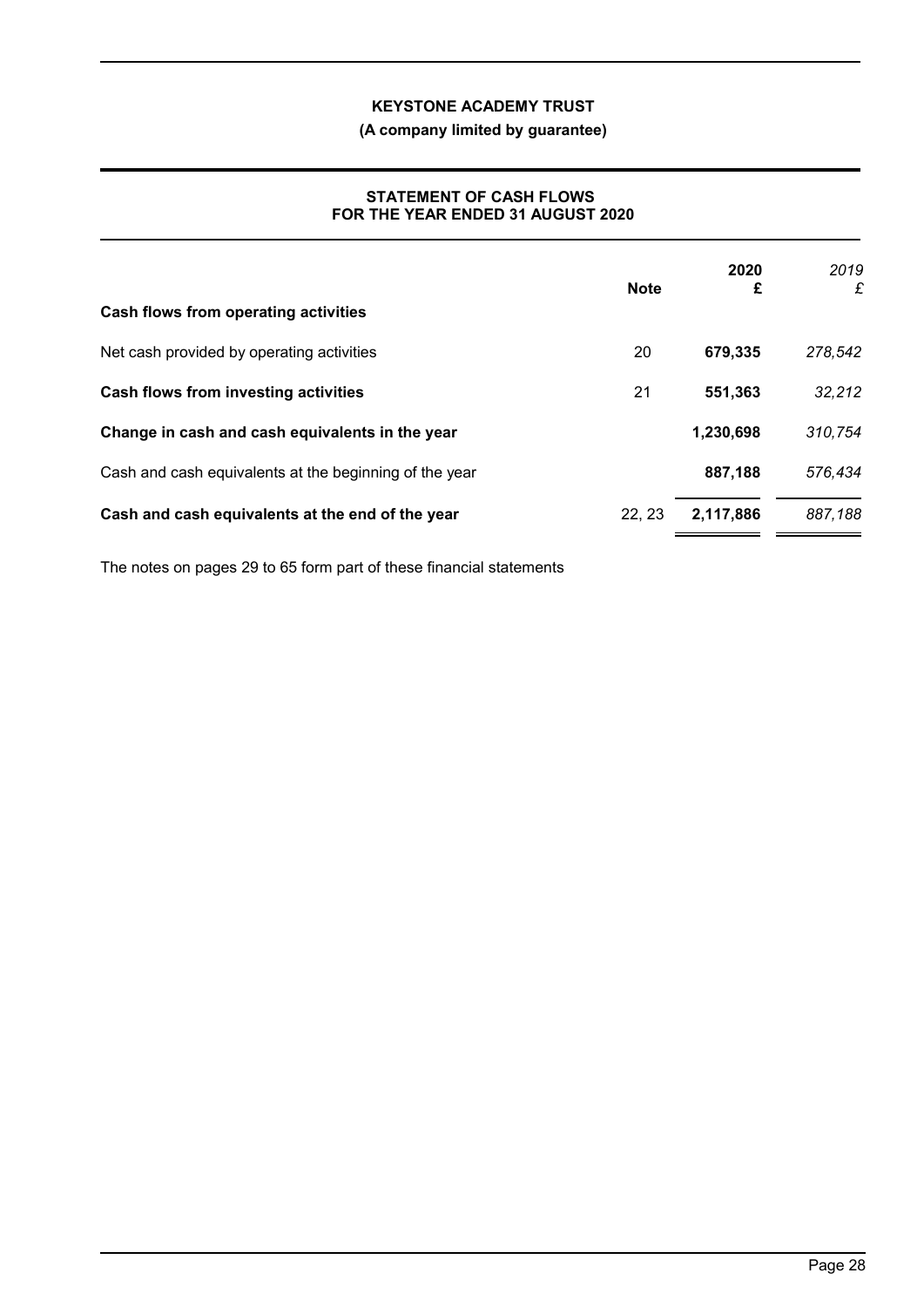#### **(A company limited by guarantee)**

#### **NOTES TO THE FINANCIAL STATEMENTS FOR THE YEAR ENDED 31 AUGUST 2020**

#### **1. Accounting policies**

A summary of the principal accounting policies adopted (which have been applied consistently, except where noted), judgments and key sources of estimation uncertainty, is set out below.

#### **1.1 Basis of preparation of financial statements**

The financial statements of the academy, which is a public benefit entity under FRS 102, have been prepared under the historic cost convention in accordance with the Financial Reporting Standard Applicable in the UK and Republic of Ireland (FRS 102), the Accounting and Reporting by Charities: Statement of Recommended Practice applicable to charities preparing their accounts in accordance with the Financial Reporting Standard applicable in the UK and Republic of Ireland (FRS 102) Charities SORP (FRS 102), the Academies Accounts Direction *2019* to 2020 issued by ESFA, the Charities Act 2011 and the Companies Act 2006.

Keystone Academy Trust meets the definition of a public benefit entity under FRS 102.

## **1.2 Going concern**

The Trustees assess whether the use of going concern is appropriate i.e. whether there are any material uncertainties related to events or conditions that may cast significant doubt on the ability of the academy to continue as a going concern. The Trustees make this assessment in respect of a period of at least one year from the date of authorisation for issue of the financial statements and have concluded that the academy has adequate resources to continue in operational existence for the foreseeable future and there are no material uncertainties about the academy's ability to continue as a going concern, thus they continue to adopt the going concern basis of accounting in preparing the financial statements.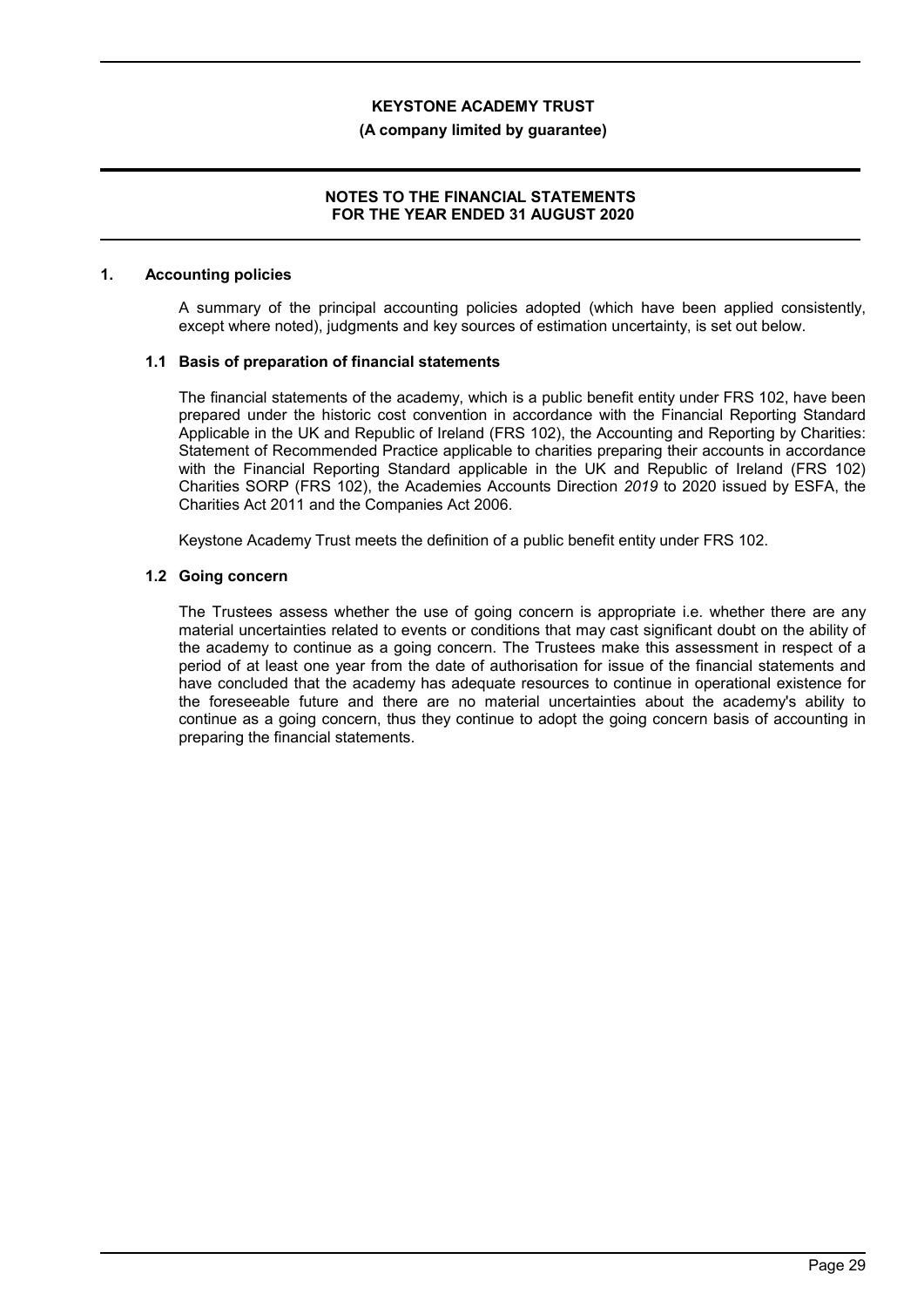#### **(A company limited by guarantee)**

### **NOTES TO THE FINANCIAL STATEMENTS FOR THE YEAR ENDED 31 AUGUST 2020**

#### **1. Accounting policies (continued)**

## **1.3 Income**

All incoming resources are recognised when the academy has entitlement to the funds, the receipt is probable and the amount can be measured reliably.

## **Grants**

Grants are included in the Statement of financial activities on a receivable basis. The balance of income received for specific purposes but not expended during the period is shown in the relevant funds on the Balance sheet. Where income is received in advance of meeting any performancerelated conditions there is not unconditional entitlement to the income and its recognition is deferred and included in creditors as deferred income until the performance-related conditions are met. Where entitlement occurs before income is received, the income is accrued.

General Annual Grant is recognised in full in the Statement of financial activities in the year for which it is receivable and any abatement in respect of the year is deducted from income and recognised as a liability.

Capital grants are recognised in full when there is an unconditional entitlement to the grant. Unspent amounts of capital grants are reflected in the Balance sheet in the restricted fixed asset fund. Capital grants are recognised when there is entitlement and are not deferred over the life of the asset on which they are expended.

## **Donations**

Donations are recognised on a receivable basis (where there are no performance-related conditions) where the receipt is probable and the amount can be reliably measured.

## **Other income**

Other income, including the hire of facilities, is recognised in the year it is receivable and to the extent the academy has provided the goods or services.

#### **Transfer on conversion**

Where assets and liabilities are received by the academy on conversion to an academy, the transferred assets are measured at fair value and recognised in the Balance sheet at the point when the risks and rewards of ownership pass to the academy. An equal amount of income is recognised as a transfer on conversion within 'Income from Donations and Capital Grants' to the net assets received.

#### **Transfer of existing academies into the academy**

Where assets and liabilities are received on the transfer of an existing academy into the academy, the transferred assets are measured at fair value and recognised in the Balance sheet at the point when the risks and rewards of ownership pass to the academy. An equal amount of income is recognised for the transfer of an existing academy into the academy within 'Income from Donations and Capital Grants' to the net assets acquired.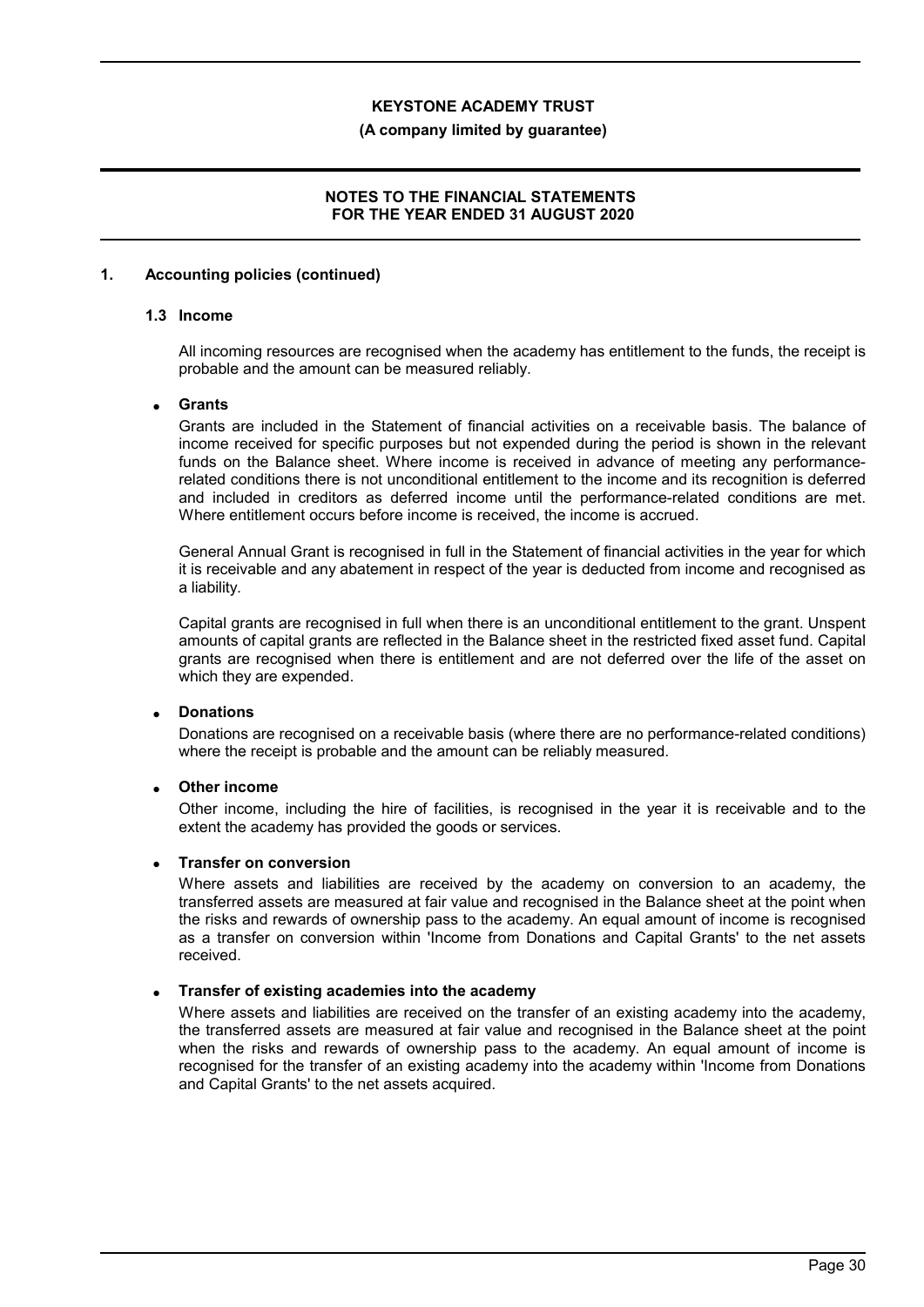#### **(A company limited by guarantee)**

### **NOTES TO THE FINANCIAL STATEMENTS FOR THE YEAR ENDED 31 AUGUST 2020**

#### **1. Accounting policies (continued)**

### **1.4 Expenditure**

Expenditure is recognised once there is a legal or constructive obligation to transfer economic benefit to a third party, it is probable that a transfer of economic benefits will be required in settlement and the amount of the obligation can be measured reliably. Expenditure is classified by activity. The costs of each activity are made up of the total of direct costs and shared costs, including support costs involved in undertaking each activity. Direct costs attributable to a single activity are allocated directly to that activity. Shared costs which contribute to more than one activity and support costs which are not attributable to a single activity are apportioned between those activities on a basis consistent with the use of resources. Central staff costs are allocated on the basis of time spent, and depreciation charges allocated on the portion of the asset's use.

#### **Expenditure on raising funds**

This includes all expenditure incurred by the academy to raise funds for its charitable purposes and includes costs of all fundraising activities events and non-charitable trading.

#### **Charitable activities**

These are costs incurred on the academy's educational operations, including support costs and costs relating to the governance of the academy apportioned to charitable activities.

All resources expended are inclusive of irrecoverable VAT.

#### **1.5 Interest receivable**

Interest on funds held on deposit is included when receivable and the amount can be measured reliably by the academy; this is normally upon notification of the interest paid or payable by the institution with whom the funds are deposited.

#### **1.6 Tangible fixed assets**

Assets costing £2,000 or more are capitalised as tangible fixed assets and are carried at cost, net of depreciation and any provision for impairment.

Where tangible fixed assets have been acquired with the aid of specific grants, either from the government or from the private sector, they are included in the Balance sheet at cost and depreciated over their expected useful economic life. Where there are specific conditions attached to the funding requiring the continued use of the asset, the related grants are credited to a restricted fixed asset fund in the Statement of financial activities and carried forward in the Balance sheet. Depreciation on the relevant assets is charged directly to the restricted fixed asset fund in the Statement of financial activities. Where tangible fixed assets have been acquired with unrestricted funds, depreciation on such assets is charged to the unrestricted fund.

Depreciation is provided on all tangible fixed assets other than freehold land and assets under construction, at rates calculated to write off the cost of each asset on a straight-line basis over its expected useful life, as follows: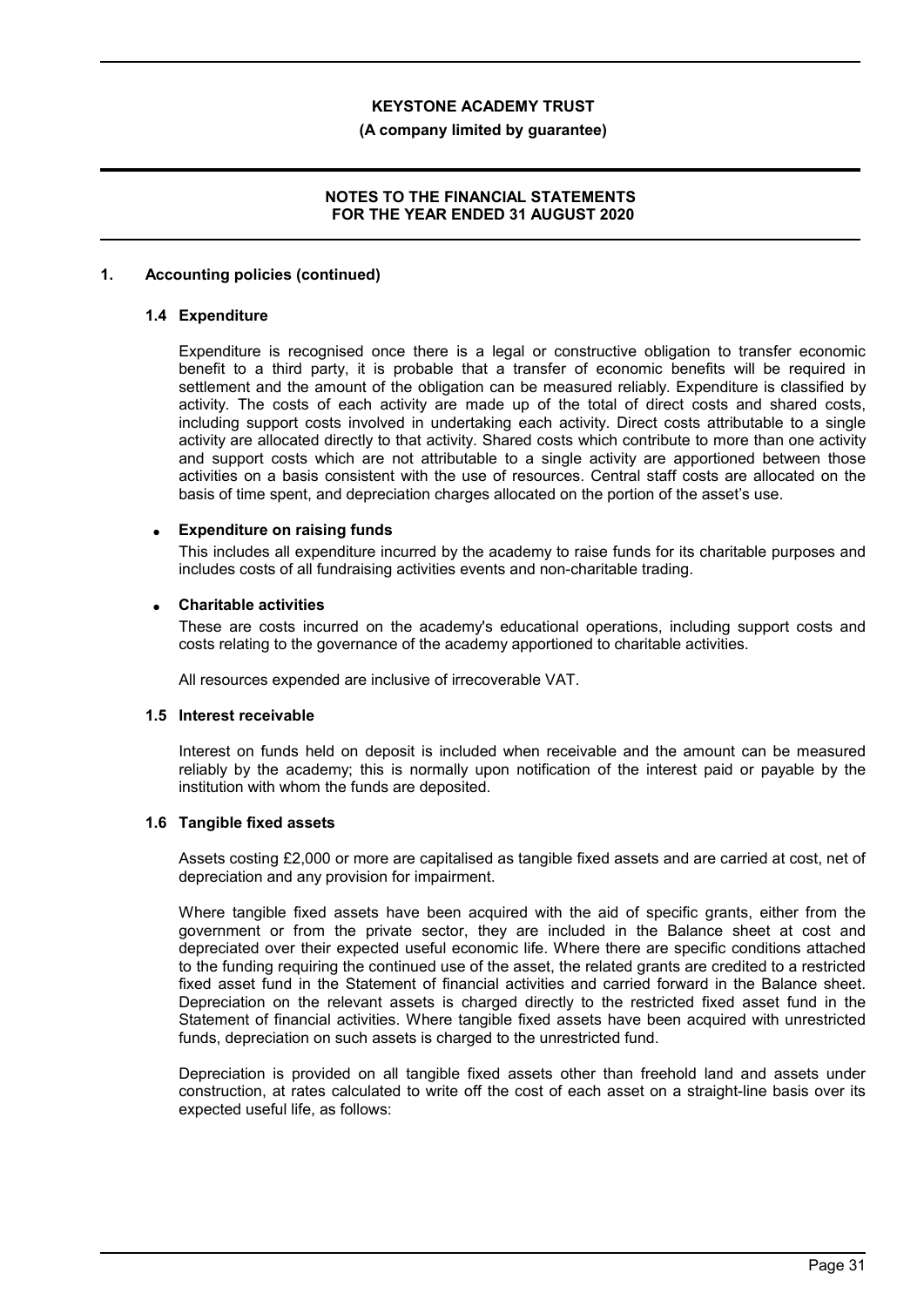#### **(A company limited by guarantee)**

### **NOTES TO THE FINANCIAL STATEMENTS FOR THE YEAR ENDED 31 AUGUST 2020**

#### **1. Accounting policies (continued)**

#### **1.6 Tangible fixed assets (continued)**

Depreciation is provided on the following bases:

| Freehold property                             | - 5% on cost on improvements, 2% on cost on<br>buildings, land not depreciated |
|-----------------------------------------------|--------------------------------------------------------------------------------|
| Long-term leasehold property                  | - 5% on cost on improvements, 2% on cost on<br>buildings, land not depreciated |
| Furniture and equipment<br>Computer equipment | $-25%$ on cost<br>$-33%$ on cost                                               |

Assets in the course of construction are included at cost. Depreciation on these assets is not charged until they are brought into use and reclassified to freehold or leasehold land and buildings.

A review for impairment of a fixed asset is carried out if events or changes in circumstances indicate that the carrying value of any fixed asset may not be recoverable. Shortfalls between the carrying value of fixed assets and their recoverable amounts are recognised as impairments. Impairment losses are recognised in the Statement of financial activities.

#### **1.7 Stocks**

Stocks are valued at the lower of cost and net realisable value after making due allowance for obsolete and slow-moving stocks. Cost includes all direct costs and an appropriate proportion of fixed and variable overheads.

#### **1.8 Debtors**

Trade and other debtors are recognised at the settlement amount after any trade discount offered. Prepayments are valued at the amount prepaid net of any trade discounts due.

#### **1.9 Cash at bank and in hand**

Cash at bank and in hand includes cash and short-term highly liquid investments with a short maturity of three months or less from the date of acquisition or opening of the deposit or similar account.

## **1.10 Liabilities**

Liabilities are recognised when there is an obligation at the Balance sheet date as a result of a past event, it is probable that a transfer of economic benefit will be required in settlement, and the amount of the settlement can be estimated reliably. Liabilities are recognised at the amount that the academy anticipates it will pay to settle the debt or the amount it has received as advanced payments for the goods or services it must provide.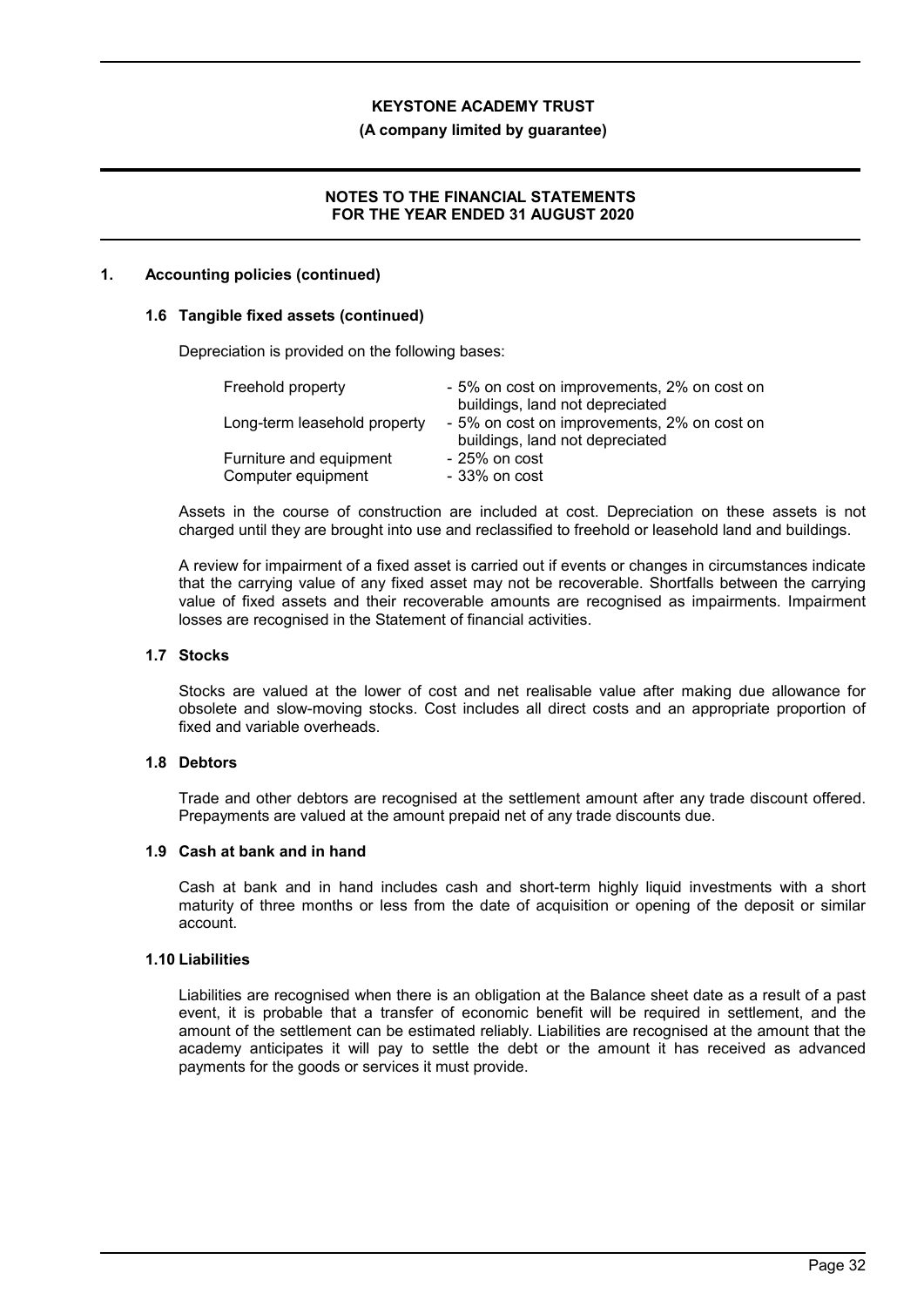#### **(A company limited by guarantee)**

### **NOTES TO THE FINANCIAL STATEMENTS FOR THE YEAR ENDED 31 AUGUST 2020**

#### **1. Accounting policies (continued)**

## **1.11 Financial instruments**

The academy only holds basic financial instruments as defined in FRS 102. The financial assets and financial liabilities of the academy and their measurement bases are as follows:

*Financial assets* - trade and other debtors are basic financial instruments and are debt instruments measured at amortised cost as detailed in note 16. Prepayments are not financial instruments. Amounts due to the academy's wholly owned subsidiary are held at face value less any impairment. Cash at bank is classified as a basic financial instrument and is measured at face value.

Cash at bank is classified as a basic financial instrument and is measured at face value.

*Financial liabilities* - trade creditors, accruals and other creditors are financial instruments, and are measured at amortised cost as detailed in note 17. Taxation and social security are not included in the financial instruments disclosure definition. Deferred income is not deemed to be a financial liability, as the cash settlement has already taken place and there is an obligation to deliver services rather than cash or another financial instrument. Amounts due to the academy's wholly owned subsidiary are held at face value less any impairment.

#### **1.12 Pensions**

Retirement benefits to employees of the academy are provided by the Teachers' Pension Scheme ("TPS") and the Local Government Pension Scheme ("LGPS"). These are defined benefit schemes.

The TPS is an unfunded scheme and contributions are calculated so as to spread the cost of pensions over employees' working lives with the academy in such a way that the pension cost is a substantially level percentage of current and future pensionable payroll. The contributions are determined by the Government Actuary on the basis of quadrennial valuations using a prospective unit credit method. TPS is an unfunded multi-employer scheme with no underlying assets to assign between employers. Consequently, the TPS is treated as a defined contribution scheme for accounting purposes and the contributions recognised in the period to which they relate.

The LGPS is a funded multi-employer scheme and the assets are held separately from those of the academy in separate trustee administered funds. Pension scheme assets are measured at fair value and liabilities are measured on an actuarial basis using the projected unit credit method and discounted at a rate equivalent to the current rate of return on a high quality corporate bond of equivalent term and currency to the liabilities. The actuarial valuations are obtained at least triennially and are updated at each Balance sheet date. The amounts charged to operating surplus are the current service costs and the costs of scheme introductions, benefit changes, settlements and curtailments. They are included as part of staff costs as incurred. Net interest on the net defined benefit liability/asset is also recognised in the Statement of financial activities and comprises the interest cost on the defined benefit obligation and interest income on the scheme assets, calculated by multiplying the fair value of the scheme assets at the beginning of the period by the rate used to discount the benefit obligations. The difference between the interest income on the scheme assets and the actual return on the scheme assets is recognised in other recognised gains and losses.

Actuarial gains and losses are recognised immediately in other recognised gains and losses.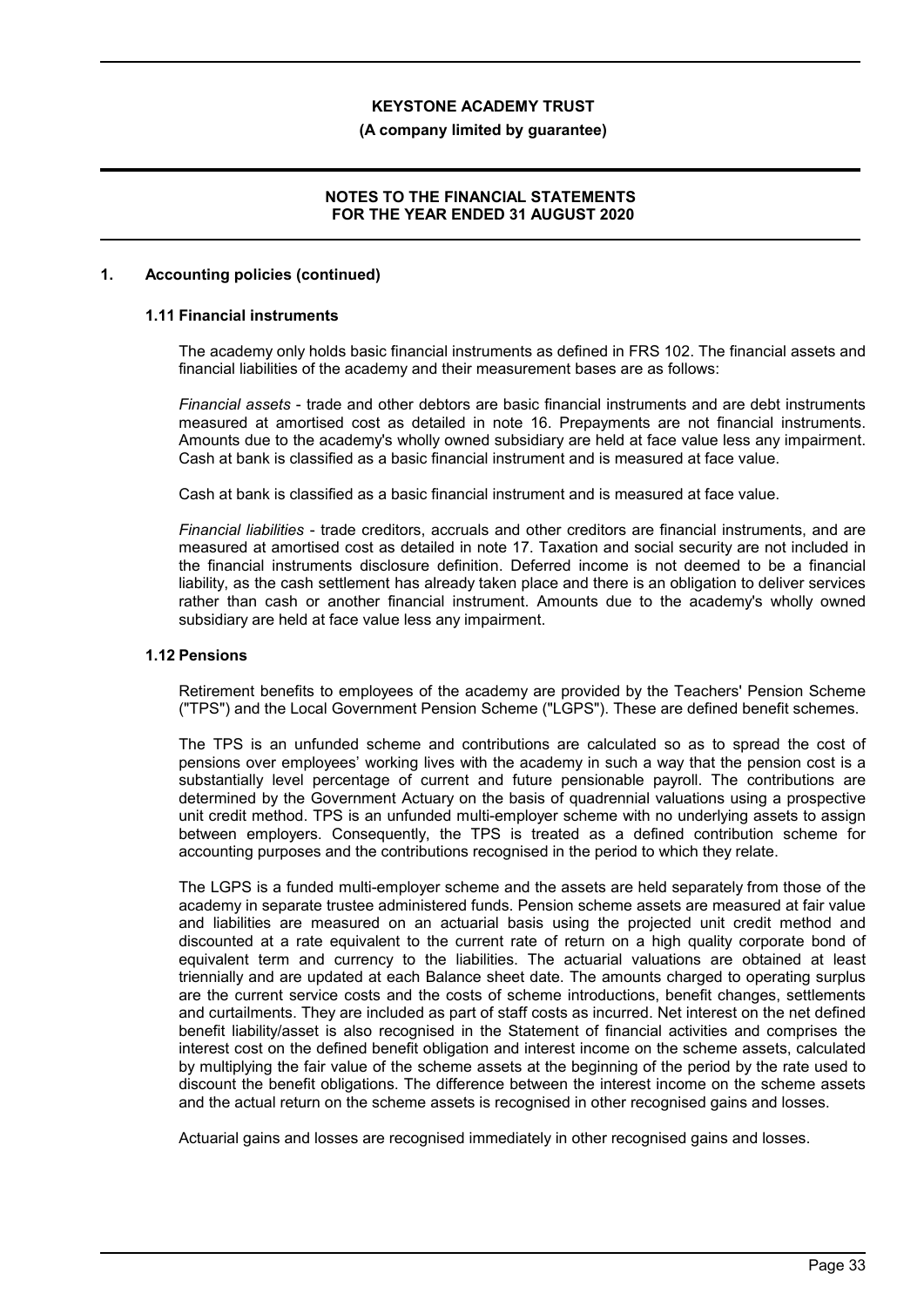#### **(A company limited by guarantee)**

### **NOTES TO THE FINANCIAL STATEMENTS FOR THE YEAR ENDED 31 AUGUST 2020**

#### **1. Accounting policies (continued)**

#### **1.13 Conversion to an academy trust**

The conversion from a state maintained school to an academy involved the transfer of identifiable assets and liabilities and the operation of the school for £NIL consideration. The substance of the transfer is that of a gift and it has been accounted for on that basis as set out below.

The assets and liabilities transferred on conversion from Long Sutton County Primary School and Thurlby Community Primary School to the academy have been valued at their fair value. The fair value has been derived based on that of equivalent items. The amounts have been recognised under the appropriate Balance sheet categories, with a corresponding amount recognised in Income from Donations and Capital Grants in the Statement of financial activities and analysed under unrestricted funds, restricted general funds and restricted fixed asset funds.

Further details of the transaction are set out in note 24.

#### **1.14 Fund accounting**

Unrestricted income funds represent those resources which may be used towards meeting any of the charitable objects of the academy at the discretion of the Trustees.

Restricted fixed asset funds are resources which are to be applied to specific capital purposes imposed by the funders where the asset acquired or created is held for a specific purpose.

Restricted general funds comprise all other restricted funds received with restrictions imposed by the funder/donor and include grants from the Department for Education Group.

Investment income, gains and losses are allocated to the appropriate fund.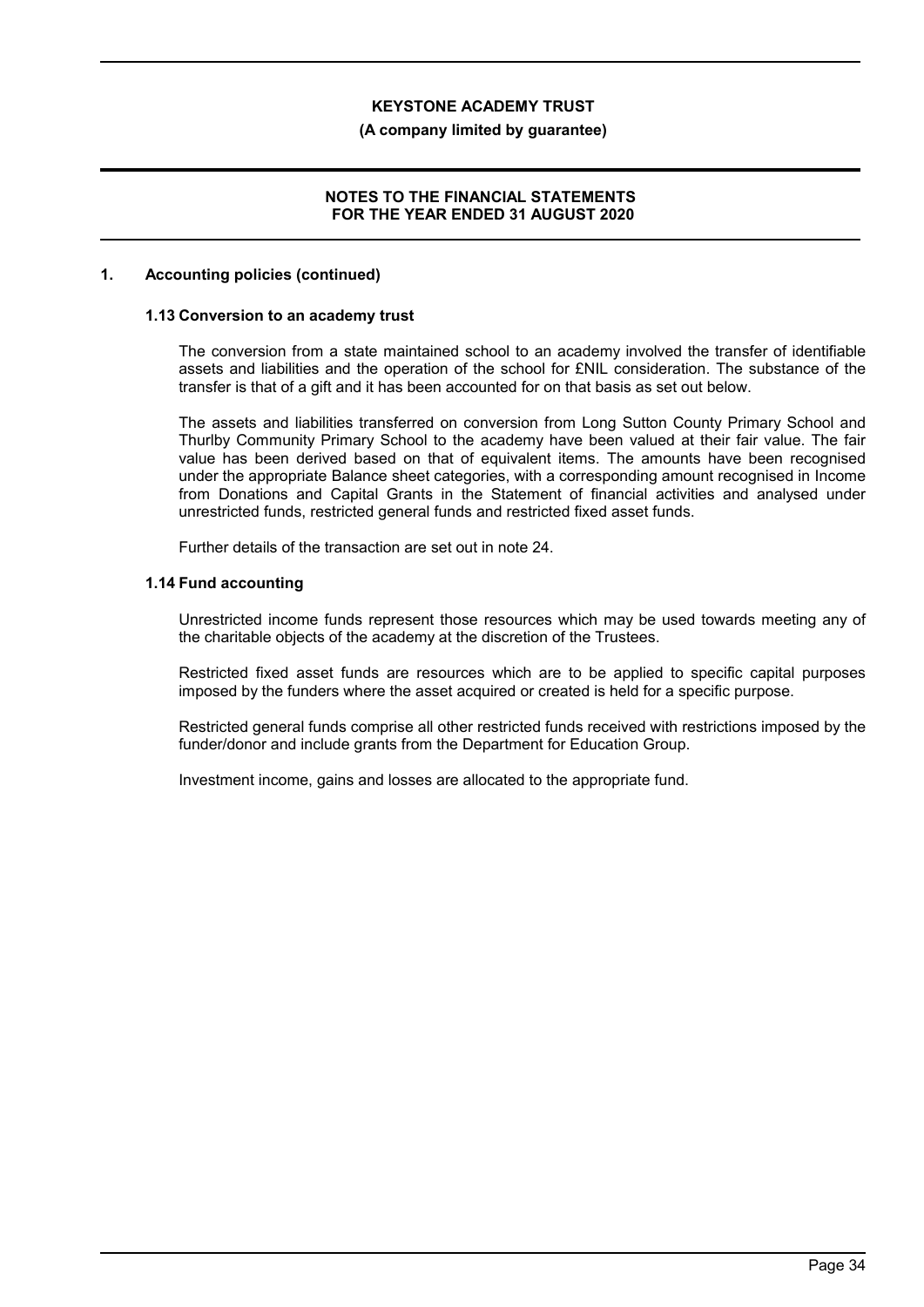#### **(A company limited by guarantee)**

#### **NOTES TO THE FINANCIAL STATEMENTS FOR THE YEAR ENDED 31 AUGUST 2020**

#### **2. Critical accounting estimates and areas of judgment**

Estimates and judgments are continually evaluated and are based on historical experience and other factors, including expectations of future events that are believed to be reasonable under the circumstances.

Critical accounting estimates and assumptions:

The academy trust makes estimates and assumptions concerning the future. The resulting accounting estimates and assumptions will, by definition, seldom equal the related actual results. The estimates and assumptions that have a significant risk of causing a material adjustment to the carrying amounts of assets and liabilities within the next financial year are discussed below.

The present value of the Local Government Pension Scheme defined benefit liability depends on a number of factors that are determined on an actuarial basis using a variety of assumptions. The assumptions used in determining the net cost or income for pensions include the discount rate. Any changes in these assumptions, which are disclosed in note 25, will impact the carrying amount of the pension liability. Furthermore a roll forward approach which projects results from the latest full actuarial valuation performed at 31 March 2019 has been used by the actuary in valuing the pensions liability at 31 August 2020. Any differences between the figures derived from the roll forward approach and a full actuarial valuation would impact on the carrying amount of the pension liability.

#### Critical areas of judgment:

There have been no judgements that the trustees have made in the process of applying the entity's accounting policies that have made a significant effect on the amounts recognised in the financial statements.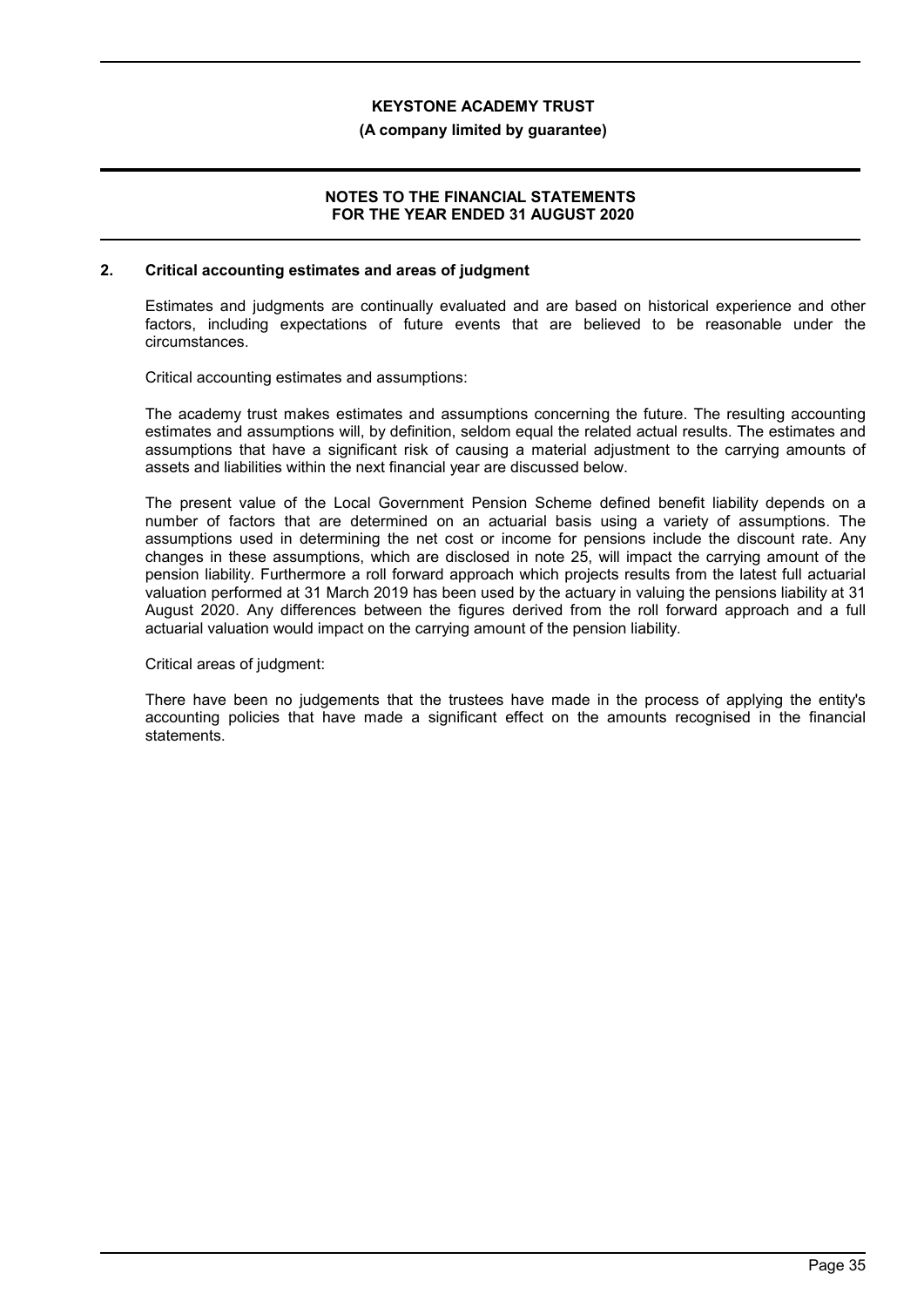**(A company limited by guarantee)**

## **NOTES TO THE FINANCIAL STATEMENTS FOR THE YEAR ENDED 31 AUGUST 2020**

## **3. Income from donations and capital grants**

|                                             | <b>Unrestricted</b><br>funds<br>2020<br>£ | <b>Restricted</b><br>funds<br>2020<br>£ | <b>Restricted</b><br>fixed asset<br>funds<br>2020<br>£ | <b>Total</b><br>funds<br>2020<br>£ |
|---------------------------------------------|-------------------------------------------|-----------------------------------------|--------------------------------------------------------|------------------------------------|
| <b>Transfers</b>                            |                                           |                                         |                                                        |                                    |
| Transfer from Local Authority on conversion | 156,330                                   | (651,000)                               | 5,233,220                                              | 4,738,550                          |
| Transfer of existing academy into the trust | 434,827                                   | (1, 167, 000)                           | 4,961,922                                              | 4,229,749                          |
| <b>Subtotal</b>                             | 591,157                                   | (1,818,000)                             | 10,195,142                                             | 8,968,299                          |
| Donations                                   | 15,530                                    | 4,645                                   |                                                        | 20,175                             |
| <b>Capital Grants</b>                       |                                           |                                         | 364,996                                                | 364,996                            |
| <b>Subtotal</b>                             | 15,530                                    | 4,645                                   | 364,996                                                | 385,171                            |
|                                             | 606,687                                   | (1,813,355)                             | 10,560,138                                             | 9,353,470                          |
|                                             |                                           |                                         | Restricted                                             |                                    |
|                                             | <b>Unrestricted</b>                       | Restricted                              | fixed asset                                            | Total                              |
|                                             | funds                                     | funds                                   | funds                                                  | funds                              |
|                                             | 2019<br>£                                 | 2019<br>£                               | 2019<br>£                                              | 2019<br>£                          |
| Donations                                   | 9,383                                     | 7,205                                   |                                                        | 16,588                             |
| <b>Capital Grants</b>                       |                                           |                                         | 58,946                                                 | 58,946                             |
|                                             | 9,383                                     | 7,205                                   | 58,946                                                 | 75,534                             |
|                                             |                                           |                                         |                                                        |                                    |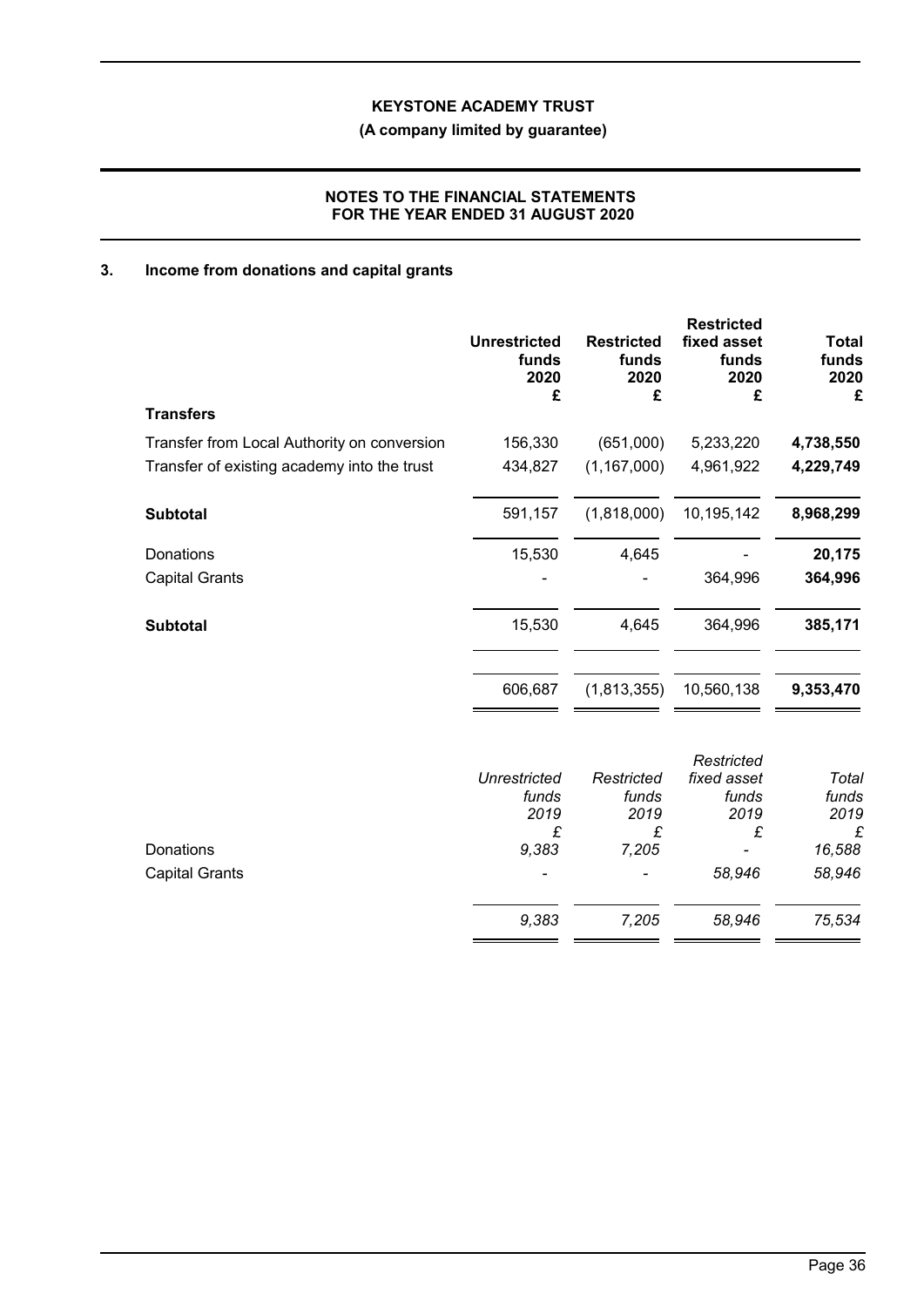### **(A company limited by guarantee)**

## **NOTES TO THE FINANCIAL STATEMENTS FOR THE YEAR ENDED 31 AUGUST 2020**

## **4. Funding for the academy's educational operations**

|                                        | <b>Unrestricted</b><br>funds<br>2020<br>£ | <b>Restricted</b><br>funds<br>2020<br>£ | Total<br>funds<br>2020<br>£ |
|----------------------------------------|-------------------------------------------|-----------------------------------------|-----------------------------|
| General Annual Grant (GAG)             |                                           | 5,936,196                               | 5,936,196                   |
| Other DfE / ESFA Revenue grants        |                                           | 1,029,129                               | 1,029,129                   |
| <b>Local Authority funding</b>         |                                           | 344,327                                 | 344,327                     |
| Catering income                        | 77,082                                    |                                         | 77,082                      |
| Other income                           | 61,035                                    | 121,456                                 | 182,491                     |
| Coronavirus Job Retention Scheme grant |                                           | 14,801                                  | 14,801                      |
|                                        | 138,117                                   | 7,445,909                               | 7,584,026                   |
|                                        | Unrestricted                              | Restricted                              | Total                       |
|                                        | funds<br>2019                             | funds<br>2019                           | funds<br>2019               |
|                                        | £                                         | £                                       | £                           |
| General Annual Grant (GAG)             |                                           | 2,089,871                               | 2,089,871                   |
| Other DfE / ESFA Revenue grants        |                                           | 480,278                                 | 480,278                     |
| <b>Local Authority funding</b>         |                                           | 180,483                                 | 180,483                     |
| Catering income                        | 59,145                                    |                                         | 59,145                      |
| Other income                           | 139,356                                   | 1,900                                   | 141,256                     |
|                                        | 198,501                                   | 2,752,532                               | 2,951,033                   |

The academy trust has been eligible to claim additional funding in year from government support schemes in response to the coronavirus outbreak. The funding received is shown above.

The academy furloughed some of its staff under the government's CJRS. The funding received of £14,801 relates to staff costs in respect of the above staff which are included within note 10 below as appropriate.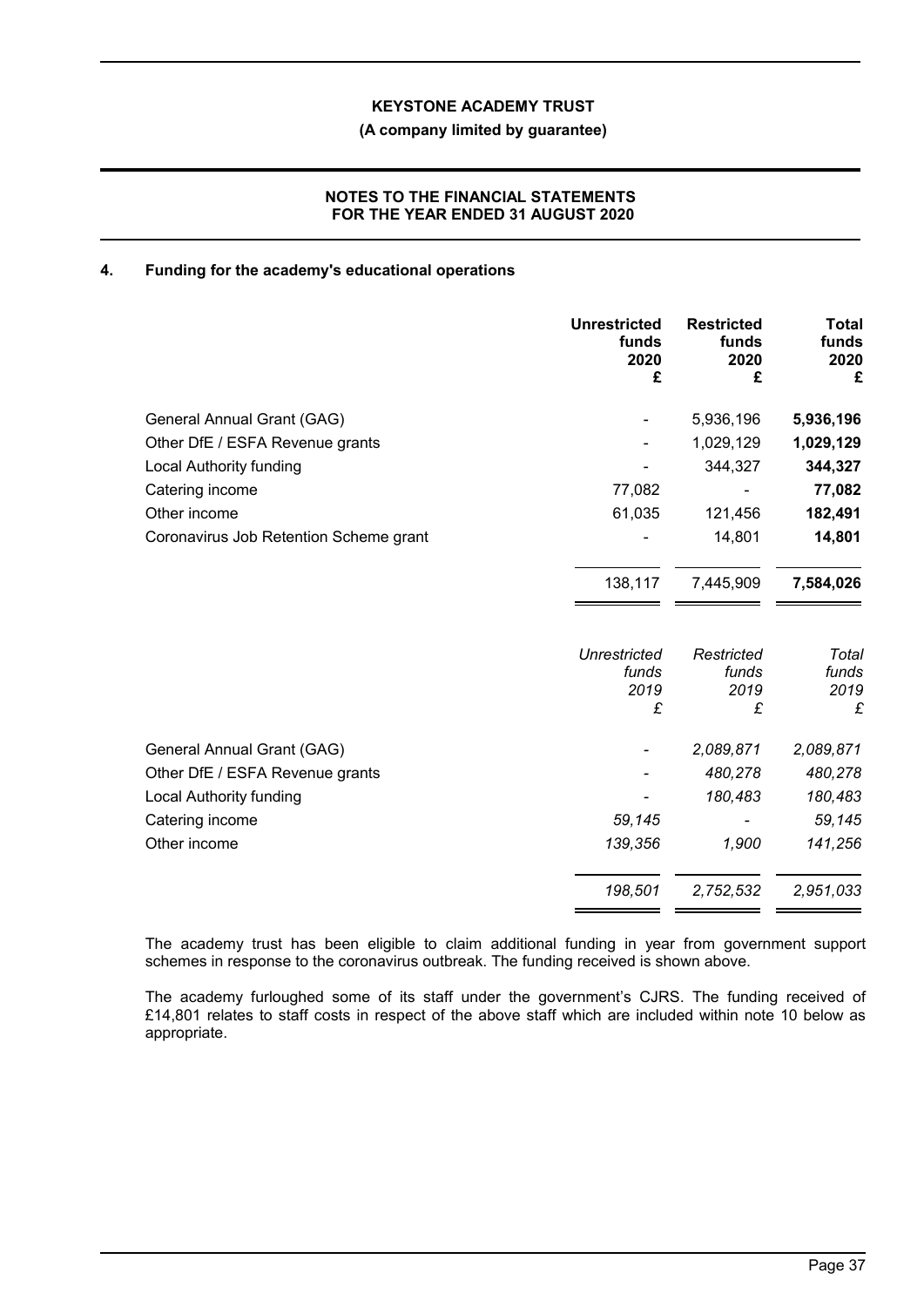## **(A company limited by guarantee)**

## **NOTES TO THE FINANCIAL STATEMENTS FOR THE YEAR ENDED 31 AUGUST 2020**

## **5. Income from other trading activities**

|                               | <b>Unrestricted</b><br>funds<br>2020<br>£ | <b>Total</b><br>funds<br>2020<br>£ |
|-------------------------------|-------------------------------------------|------------------------------------|
| Hire of facilities            | 1,236                                     | 1,236                              |
| Nursery and after school club | 127,151                                   | 127,151                            |
|                               | 128,387                                   | 128,387                            |
|                               | <b>Unrestricted</b><br>funds              | Total<br>funds                     |
|                               | 2019<br>£                                 | 2019<br>£                          |
| Hire of facilities            | 1,110                                     | 1,110                              |
| Nursery and after school club | 159,322                                   | 159,322                            |
|                               | 160,432                                   | 160,432                            |

## **6. Investment income**

|                      | <b>Unrestricted</b><br>funds<br>2020<br>£ | <b>Total</b><br>funds<br>2020<br>£ |
|----------------------|-------------------------------------------|------------------------------------|
| <b>Bank interest</b> | 1,425                                     | 1,425                              |
|                      | <b>Unrestricted</b><br>funds<br>2019<br>£ | Total<br>funds<br>2019<br>£        |
| <b>Bank interest</b> | 1,646                                     | 1,646                              |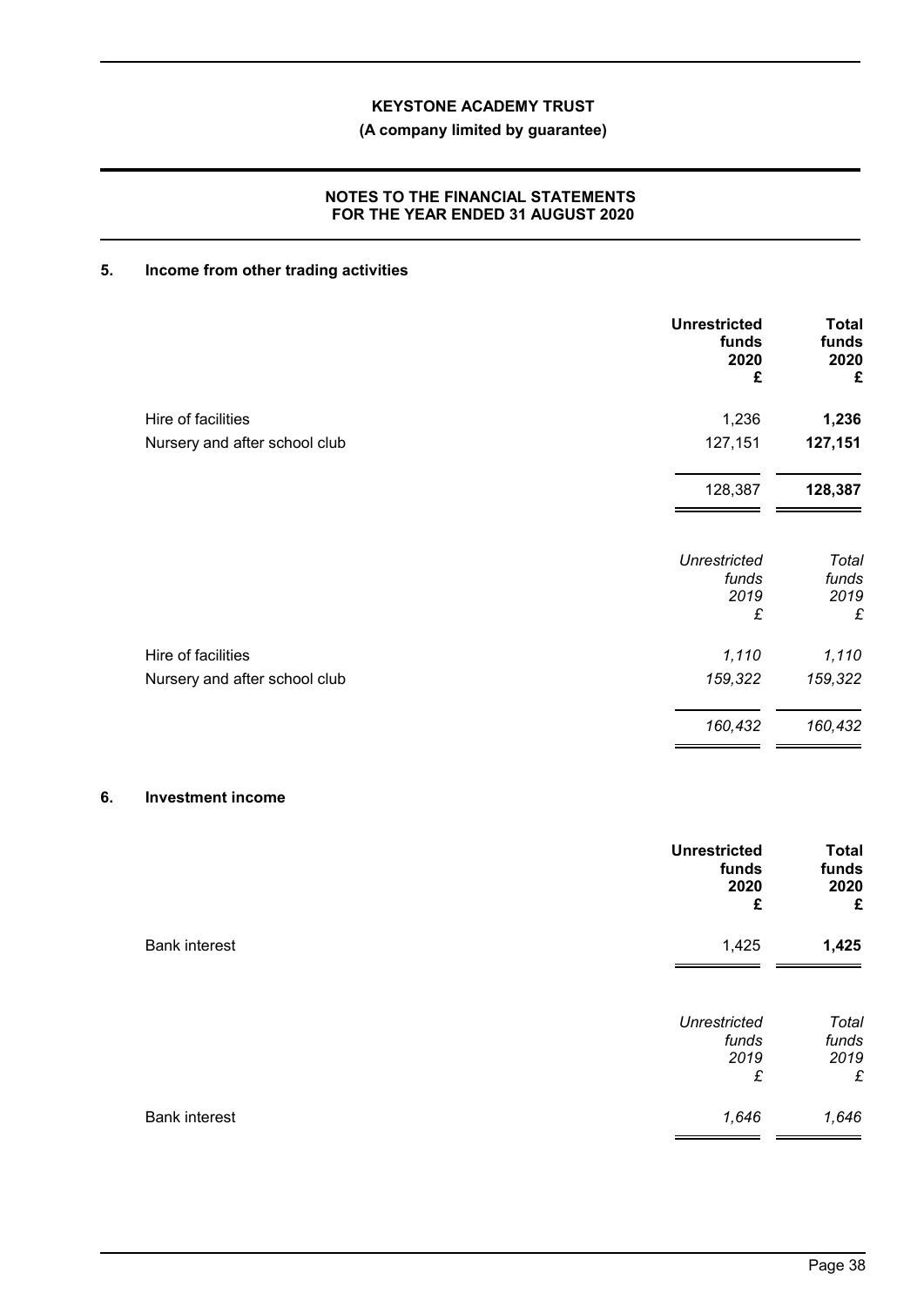## **(A company limited by guarantee)**

## **NOTES TO THE FINANCIAL STATEMENTS FOR THE YEAR ENDED 31 AUGUST 2020**

## **7. Expenditure**

|                                                | <b>Staff Costs</b><br>2020<br>£ | <b>Premises</b><br>2020<br>£ | <b>Other</b><br>2020<br>£ | <b>Total</b><br>2020<br>£ |
|------------------------------------------------|---------------------------------|------------------------------|---------------------------|---------------------------|
| Expenditure on raising voluntary income:       |                                 |                              |                           |                           |
| Direct costs<br><b>Educational Operations:</b> |                                 |                              | 2,761                     | 2,761                     |
| Direct costs                                   | 5,567,759                       |                              | 707,538                   | 6,275,297                 |
| Allocated support costs                        | 1,334,445                       | 300,236                      | 522,334                   | 2,157,015                 |
| Teaching school                                | 59,701                          |                              | 226,278                   | 285,979                   |
| <b>Total 2020</b>                              | 6,961,905                       | 300,236                      | 1,458,911                 | 8,721,052                 |
|                                                | <b>Staff Costs</b><br>2019<br>£ | <b>Premises</b><br>2019<br>£ | Other<br>2019<br>£        | Total<br>2019<br>£        |
| Expenditure on raising voluntary income:       |                                 |                              |                           |                           |
| Direct costs<br><b>Educational Operations:</b> |                                 |                              | 7,156                     | 7,156                     |
| Direct costs                                   | 1,891,708                       |                              | 299,921                   | 2,191,629                 |
| Allocated support costs                        | 460,222                         | 100,207                      | 388,213                   | 948,642                   |
| Teaching school                                | 210,801                         |                              | 164,335                   | 375,136                   |
| <b>Total 2019</b>                              | 2,562,731                       | 100,207                      | 859,625                   | 3,522,563                 |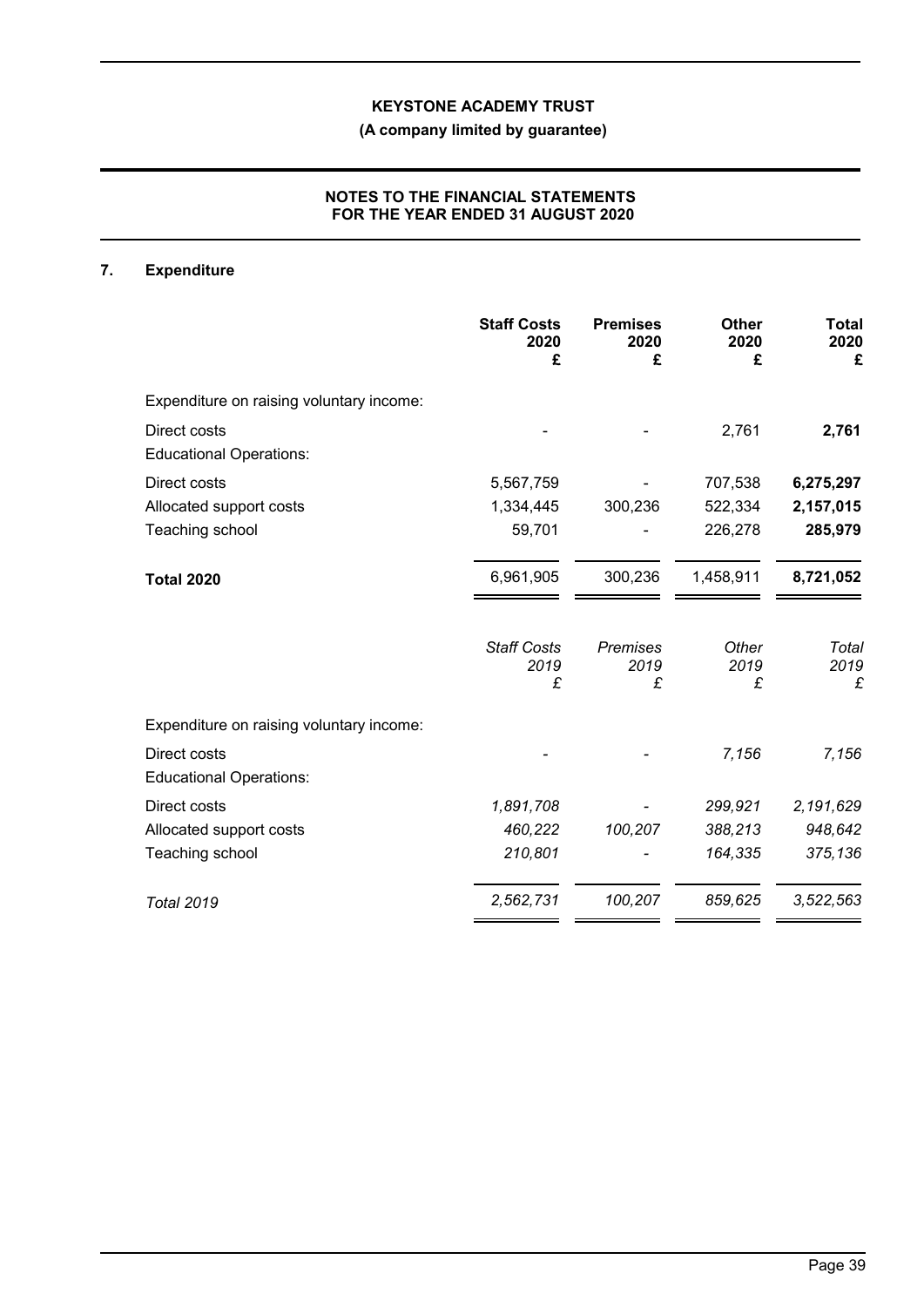## **(A company limited by guarantee)**

## **NOTES TO THE FINANCIAL STATEMENTS FOR THE YEAR ENDED 31 AUGUST 2020**

## **8. Analysis of expenditure by activities**

|                               | <b>Activities</b><br>undertaken<br>directly<br>2020<br>£ | <b>Support</b><br>costs<br>2020<br>£ | <b>Total</b><br>funds<br>2020<br>£ |
|-------------------------------|----------------------------------------------------------|--------------------------------------|------------------------------------|
| <b>Educational Operations</b> | 6,275,297                                                | 2,157,015                            | 8,432,312                          |
|                               | Activities<br>undertaken<br>directly<br>2019<br>£        | Support<br>costs<br>2019<br>£        | Total<br>funds<br>2019<br>£        |
| <b>Educational Operations</b> | 2,191,629                                                | 948,642                              | 3,140,271                          |

## **Analysis of support costs**

|                  | <b>Educational</b><br><b>Operations</b><br>2020<br>£ | <b>Total</b><br>funds<br>2020<br>£ |
|------------------|------------------------------------------------------|------------------------------------|
| Staff costs      | 1,334,445                                            | 1,334,445                          |
| Technology costs | 78,854                                               | 78,854                             |
| Premises costs   | 300,236                                              | 300,236                            |
| Other costs      | 415,883                                              | 415,883                            |
| Governance costs | 24,074                                               | 24,074                             |
| Legal fees       | 3,523                                                | 3,523                              |
|                  | 2,157,015                                            | 2,157,015                          |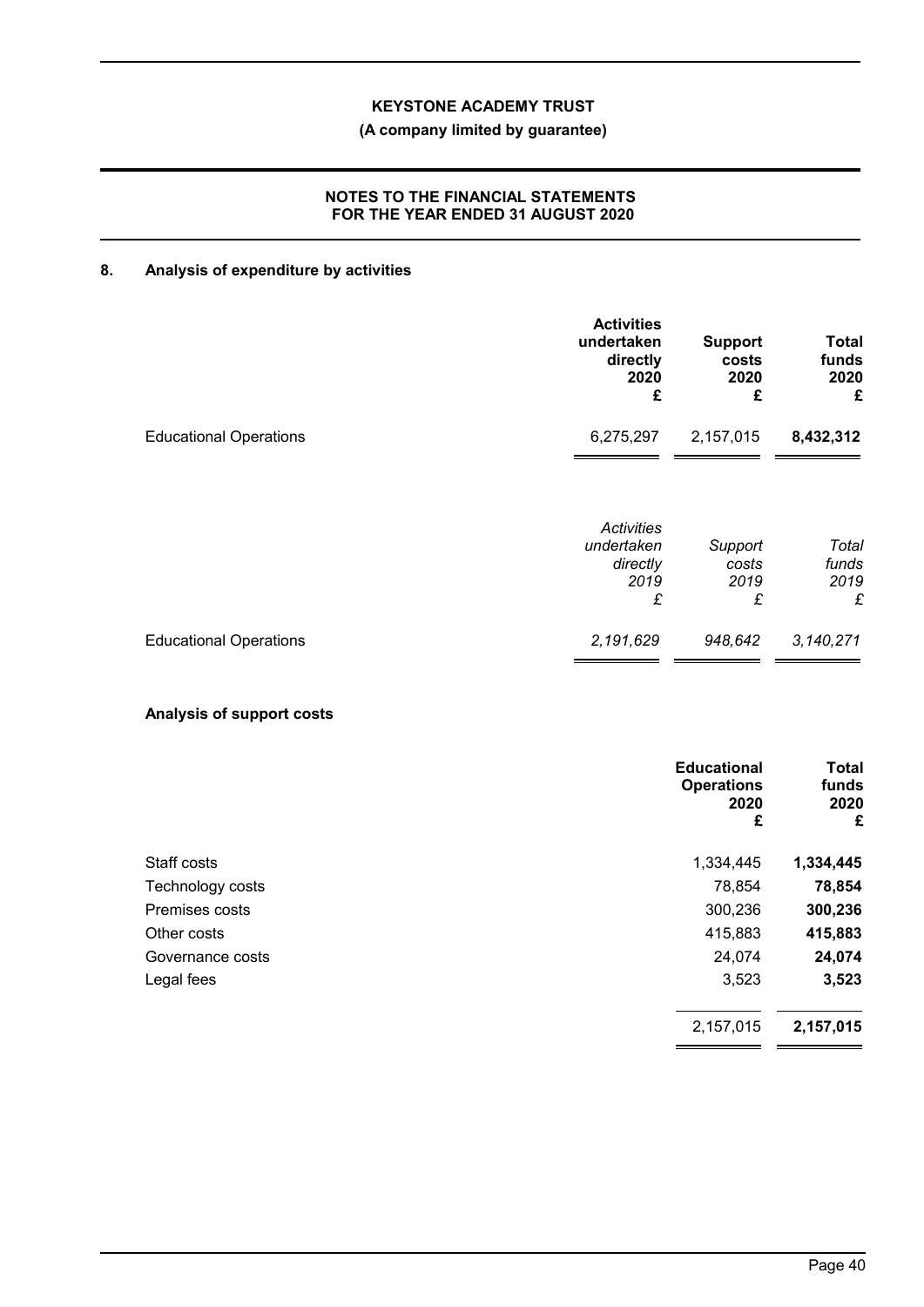## **(A company limited by guarantee)**

## **NOTES TO THE FINANCIAL STATEMENTS FOR THE YEAR ENDED 31 AUGUST 2020**

## **8. Analysis of expenditure by activities (continued)**

## **Analysis of support costs (continued)**

|                  | Educational       | Total   |
|------------------|-------------------|---------|
|                  | <b>Operations</b> | funds   |
|                  | 2019              | 2019    |
|                  | £                 | £       |
| Staff costs      | 460,222           | 460,222 |
| Technology costs | 18,191            | 18,191  |
| Premises costs   | 100,207           | 100,207 |
| Other costs      | 350,128           | 350,128 |
| Governance costs | 19,894            | 19,894  |
|                  | 948,642           | 948,642 |

## **9. Net income/(expenditure)**

Net income/(expenditure) for the year includes:

|                                       | 2020    | 2019    |
|---------------------------------------|---------|---------|
|                                       | £       | £       |
| Operating lease rentals               | 54,973  | 8.129   |
| Depreciation of tangible fixed assets | 407,911 | 134,844 |
| Fees paid to auditors for:            |         |         |
| - audit                               | 6,250   | 4,250   |
| - other services                      | 2,500   | 1,475   |
|                                       |         |         |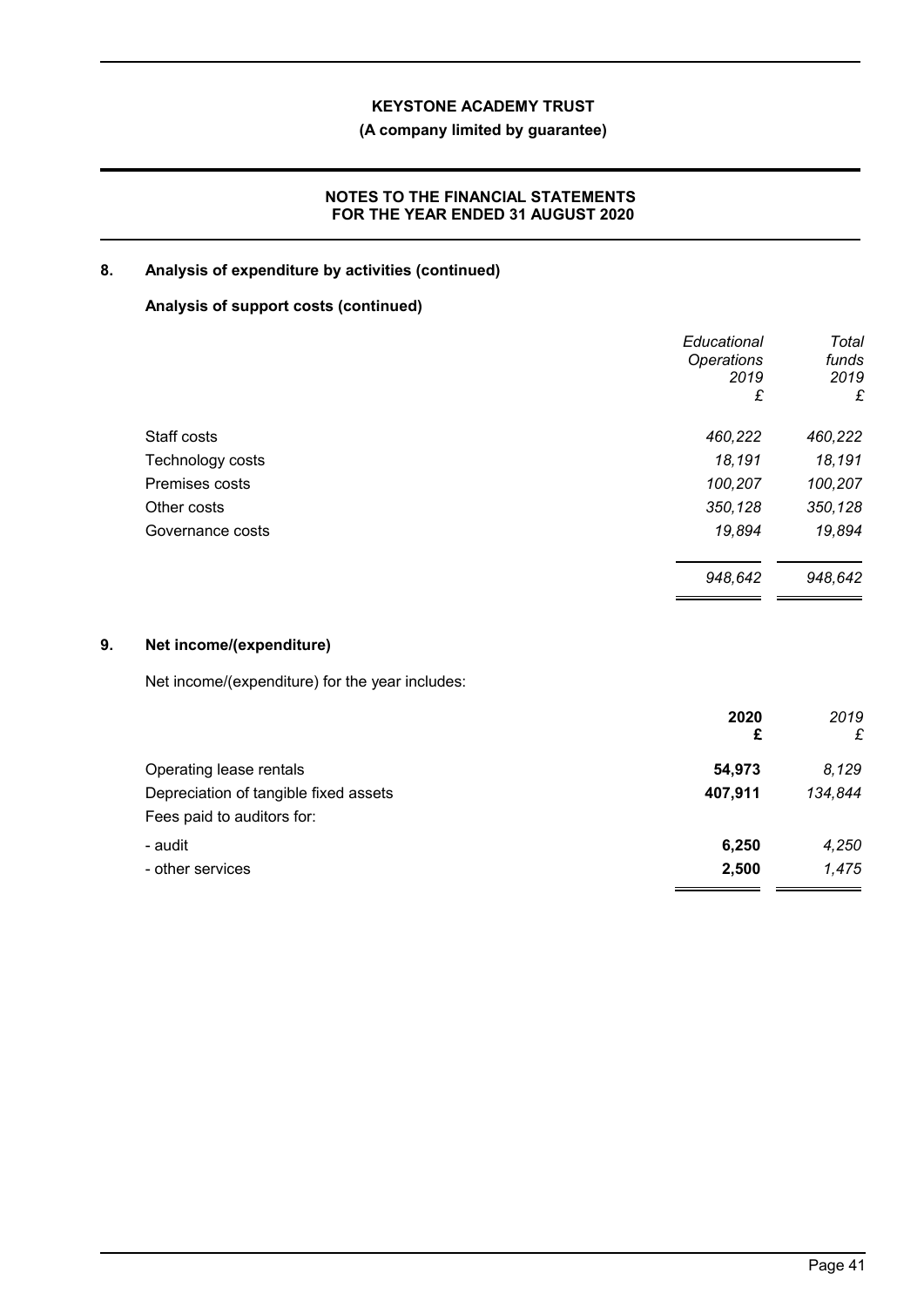## **(A company limited by guarantee)**

## **NOTES TO THE FINANCIAL STATEMENTS FOR THE YEAR ENDED 31 AUGUST 2020**

#### **10. Staff**

#### **a. Staff costs**

Staff costs during the year were as follows:

|                       | 2020<br>£ | 2019<br>£ |
|-----------------------|-----------|-----------|
| Wages and salaries    | 5,005,275 | 1,936,577 |
| Social security costs | 403,844   | 204,271   |
| Pension costs         | 1,512,625 | 402,548   |
|                       | 6,921,744 | 2,543,396 |
| Agency staff costs    | 40,161    | 19,335    |
|                       | 6,961,905 | 2,562,731 |

Staff costs have changed significantly since the prior year due to moving from being one academy to four academies.

## **b. Staff numbers**

The average number of persons employed by the academy during the year was as follows:

|                   | 2020<br>No.  | 2019<br>No.  |
|-------------------|--------------|--------------|
| <b>Teachers</b>   | 110          | 43           |
| Admin and support | 225          | 85           |
| Management        | $\mathbf{2}$ | $\mathcal I$ |
|                   | 337          | 129          |

Staff numbers have changed significantly since the prior year due to moving from being one academy to four academies.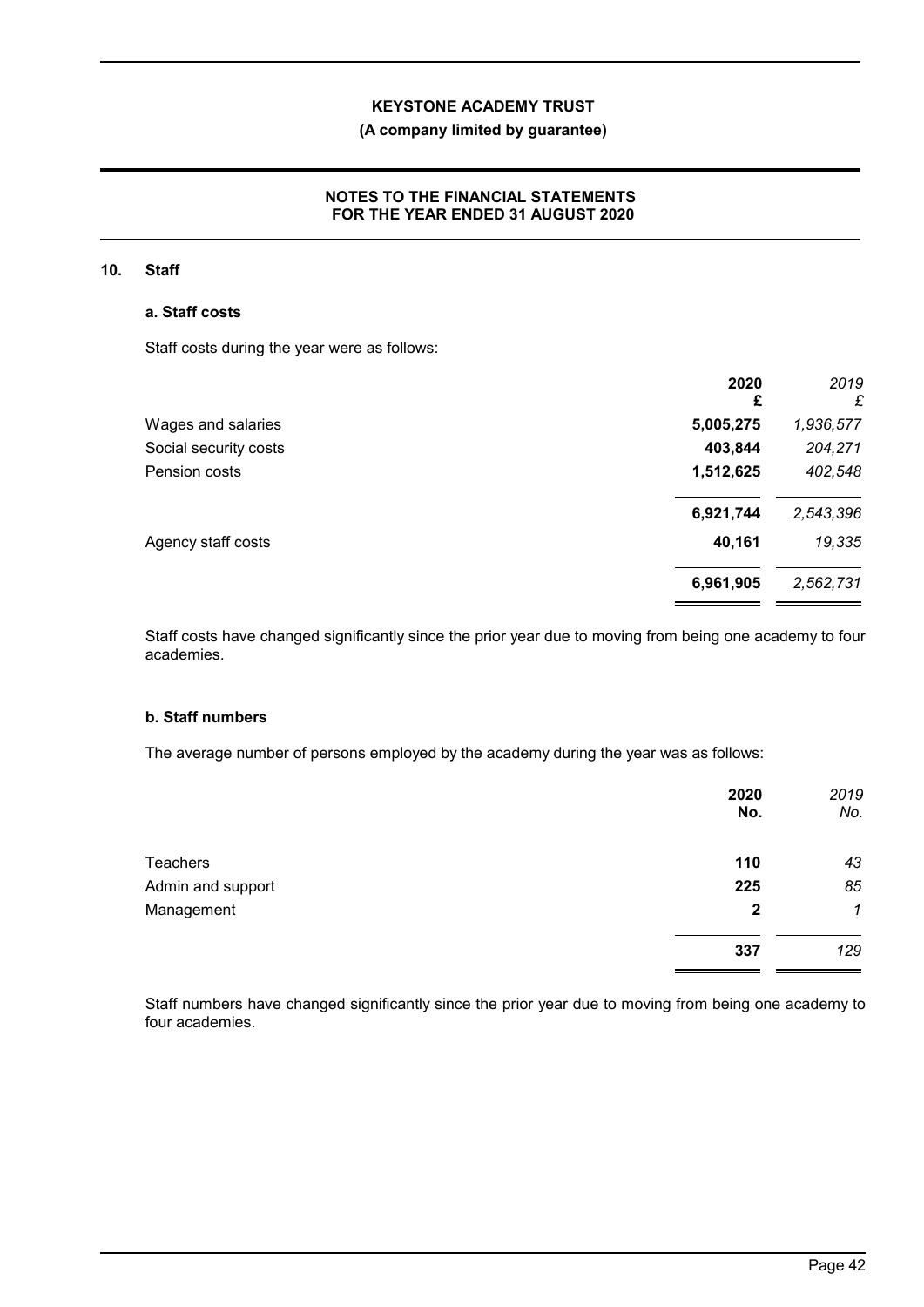## **(A company limited by guarantee)**

## **NOTES TO THE FINANCIAL STATEMENTS FOR THE YEAR ENDED 31 AUGUST 2020**

## **10. Staff (continued)**

## **b. Staff numbers (continued)**

The average headcount expressed as full-time equivalents was:

|                   | 2020<br>No.  | 2019<br>No. |
|-------------------|--------------|-------------|
| Teachers          | 88           | 33          |
| Admin and support | 95           | 33          |
| Management        | $\mathbf{2}$ | $\mathbf 1$ |
|                   | 185          | 67          |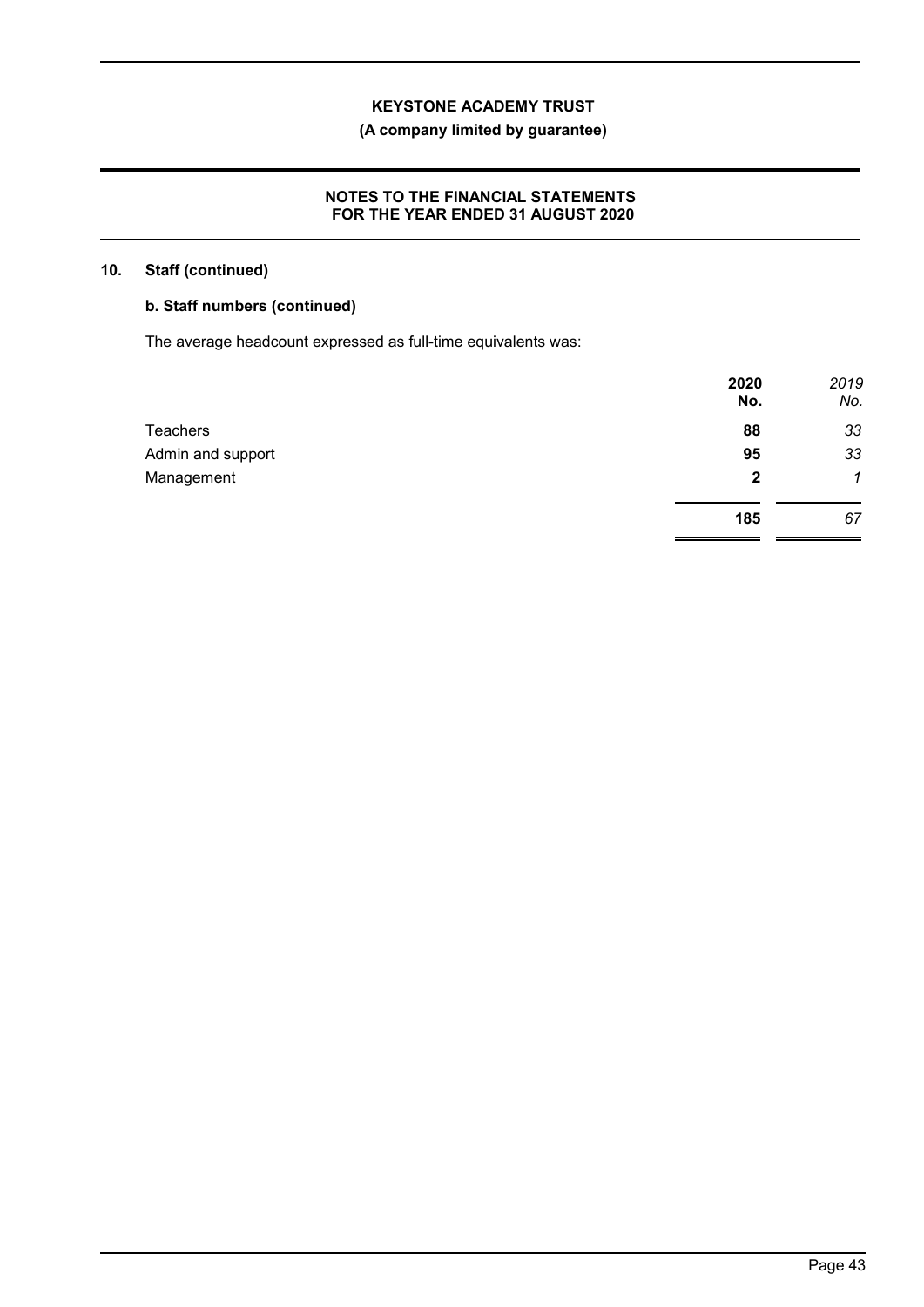#### **(A company limited by guarantee)**

## **NOTES TO THE FINANCIAL STATEMENTS FOR THE YEAR ENDED 31 AUGUST 2020**

#### **10. Staff (continued)**

### **c. Higher paid staff**

The number of employees whose employee benefits (excluding employer pension costs) exceeded £60,000 was:

|                                | 2020<br>No. | 2019<br>No. |
|--------------------------------|-------------|-------------|
| In the band £60,001 - £70,000  |             |             |
| In the band £70,001 - £80,000  |             |             |
| In the band £90,001 - £100,000 |             |             |

Higher paid staff has changed significantly since the prior year due to moving from being one academy to four academies.

### **d. Key management personnel**

The key management personnel of the academy comprise the Trustees and the senior management team as listed on page 1. The total amount of employee benefits (including employer pension contributions and employer national insurance contributions) received by key management personnel for their services to the academy was £196,611 *(2019 £342,668)*.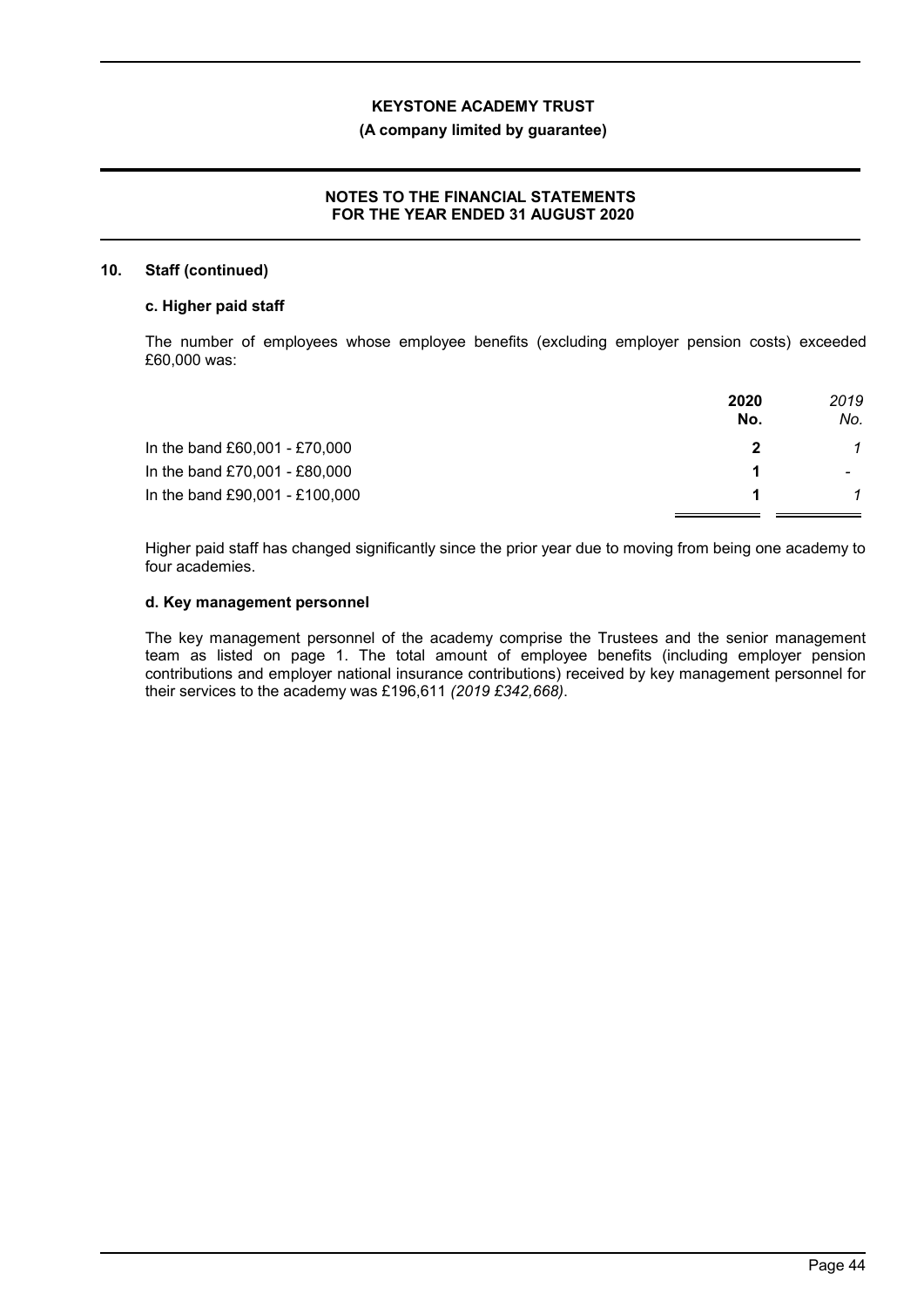#### **(A company limited by guarantee)**

### **NOTES TO THE FINANCIAL STATEMENTS FOR THE YEAR ENDED 31 AUGUST 2020**

#### **11. Central services**

The academy has provided the following central services to its academies during the year:

- **•** Trust leadership salaries
- Insurance costs
- Legal and finance costs
- School improvement
- Subsidised access to Teaching School activities
- Regulatory costs
- Other trust costs as they arise

The academy charges for these services on the following basis:

4% of GAG income for sponsored schools, 3.5% of GAG income for all other schools

The actual amounts charged during the year were as follows:

|                                         | 2020    | 2019            |
|-----------------------------------------|---------|-----------------|
|                                         | £       | £               |
| Bourne Westfield Primary Academy        | 76,115  | $\qquad \qquad$ |
| <b>Tower Road Primary Academy</b>       | 73,745  |                 |
| Long Sutton County Primary School       | 40,681  |                 |
| <b>Thurlby Community Primary School</b> | 19,001  | $\qquad \qquad$ |
| Total                                   | 209,542 |                 |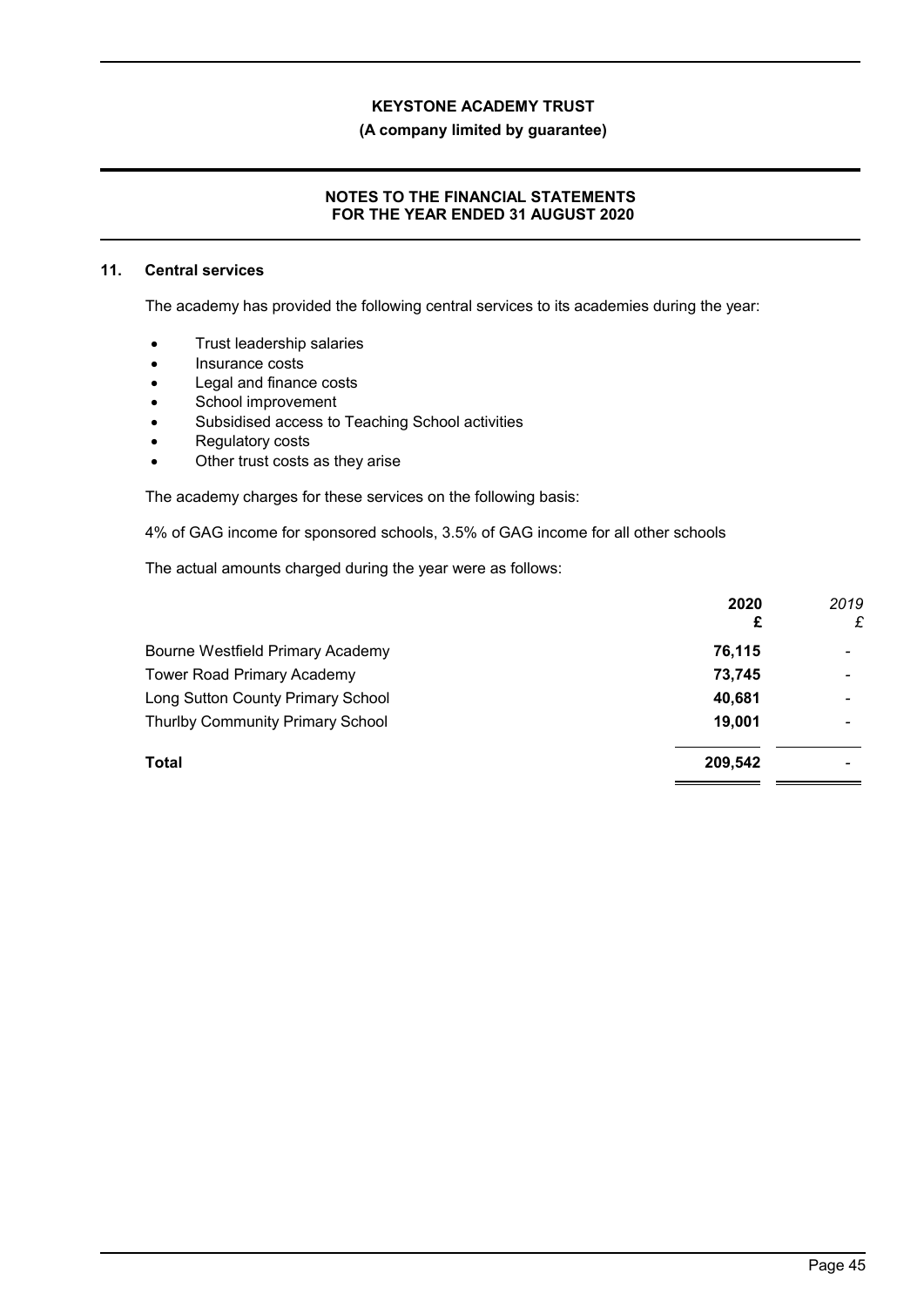#### **(A company limited by guarantee)**

#### **NOTES TO THE FINANCIAL STATEMENTS FOR THE YEAR ENDED 31 AUGUST 2020**

#### **12. Trustees' remuneration and expenses**

One or more Trustees has been paid remuneration or has received other benefits from an employment with the academy. The principal and other staff Trustees only receive remuneration in respect of services they provide undertaking the roles of principal and staff members under their contracts of employment. The value of Trustees' remuneration and other benefits was as follows:

|                                                           |                            | 2020 | 2019        |
|-----------------------------------------------------------|----------------------------|------|-------------|
|                                                           |                            | £    |             |
| E Radley, Head Teacher and Accounting                     | Remuneration               | nil  | $90,000 -$  |
| Officer (resigned as trustee 31 August 2019)              |                            |      | 95,000      |
|                                                           | Pension contributions paid | nil  | 15,000 -    |
|                                                           |                            |      | 20,000      |
| S Medina, Staff Trustee (resigned 31 August               | Remuneration               | nil  | $20,000 -$  |
| 2019)                                                     |                            |      | 25,000      |
|                                                           | Pension contributions paid | nil  | $0 - 5.000$ |
| G Goodwin, Staff Trustee (resigned 31 August Remuneration |                            | nil  | 45,000 -    |
| 2019)                                                     |                            |      | 50,000      |
|                                                           | Pension contributions paid | nil  | 5,000 -     |
|                                                           |                            |      | 10.000      |

During the year ended 31 August 2020, no Trustee expenses have been incurred *(2019 - £700)*.

#### **13. Trustees' and Officers' insurance**

The academy has opted into the Department of Education's risk protection arrangement (RPA), an alternative to insurance where UK government funds cover losses that arise. This scheme protects Trustees and officers from claims arising from negligent acts, errors or omissions occurring whilst on academy business, and provides cover up to £10,000,000. It is not possible to quantify the Trustees and officers indemnity element from the overall cost of the RPA scheme membership.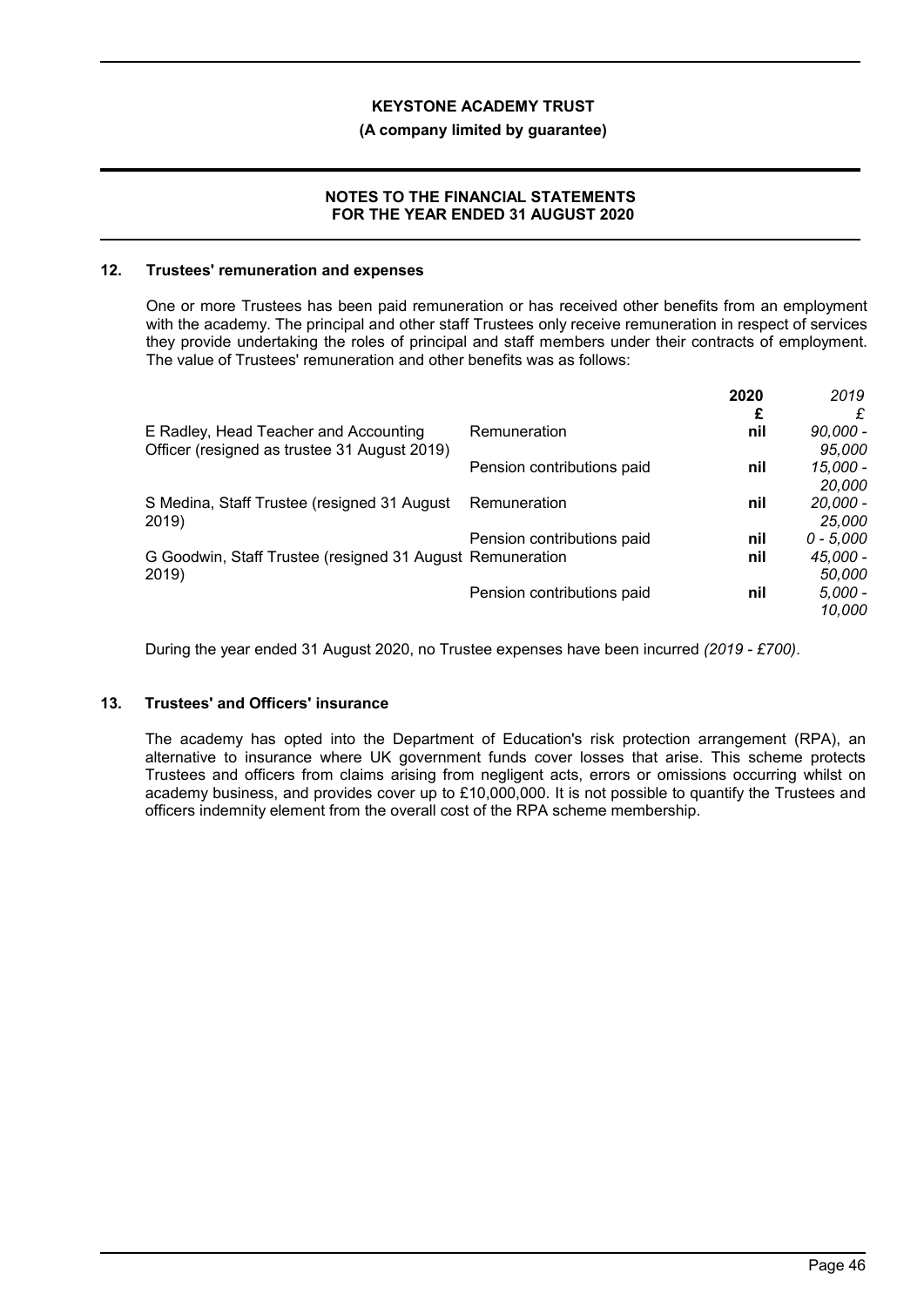## **(A company limited by guarantee)**

#### **NOTES TO THE FINANCIAL STATEMENTS FOR THE YEAR ENDED 31 AUGUST 2020**

## **14. Tangible fixed assets**

|                             | Freehold<br>property<br>£ | Long-term<br>leasehold | <b>Assets</b><br>under<br>property construction<br>£ | <b>Furniture</b><br>and<br>equipment<br>£ | Computer<br>equipment<br>£ | <b>Total</b><br>£ |
|-----------------------------|---------------------------|------------------------|------------------------------------------------------|-------------------------------------------|----------------------------|-------------------|
| <b>Cost or valuation</b>    |                           |                        |                                                      |                                           |                            |                   |
| At 1 September 2019         | 5,584,132                 |                        |                                                      | 63,205                                    | 137,954                    | 5,785,291         |
| Additions                   | 6,373                     | $\blacksquare$         | 333,595                                              | 13,632                                    | 16,921                     | 370,521           |
| Transfer from another trust | 6,226,589                 |                        | $\blacksquare$                                       | 91,605                                    | 160,537                    | 6,478,731         |
| Transfer on conversion      | 3,175,000                 | 2,045,000              | $\blacksquare$                                       | 817                                       | 12,403                     | 5,233,220         |
| At 31 August 2020           | 14,992,094                | 2,045,000              | 333,595                                              | 169,259                                   | 327,815                    | 17,867,763        |
| <b>Depreciation</b>         |                           |                        |                                                      |                                           |                            |                   |
| At 1 September 2019         | 648,886                   |                        | $\blacksquare$                                       | 47,204                                    | 104,077                    | 800,167           |
| Charge for the year         | 320,010                   | 23,533                 | $\blacksquare$                                       | 17,335                                    | 47,033                     | 407,911           |
| Transfer from another trust | 1,351,416                 |                        | $\blacksquare$                                       | 45,533                                    | 121,922                    | 1,518,871         |
| At 31 August 2020           | 2,320,312                 | 23,533                 | $\blacksquare$                                       | 110,072                                   | 273,032                    | 2,726,949         |
|                             |                           |                        |                                                      |                                           |                            |                   |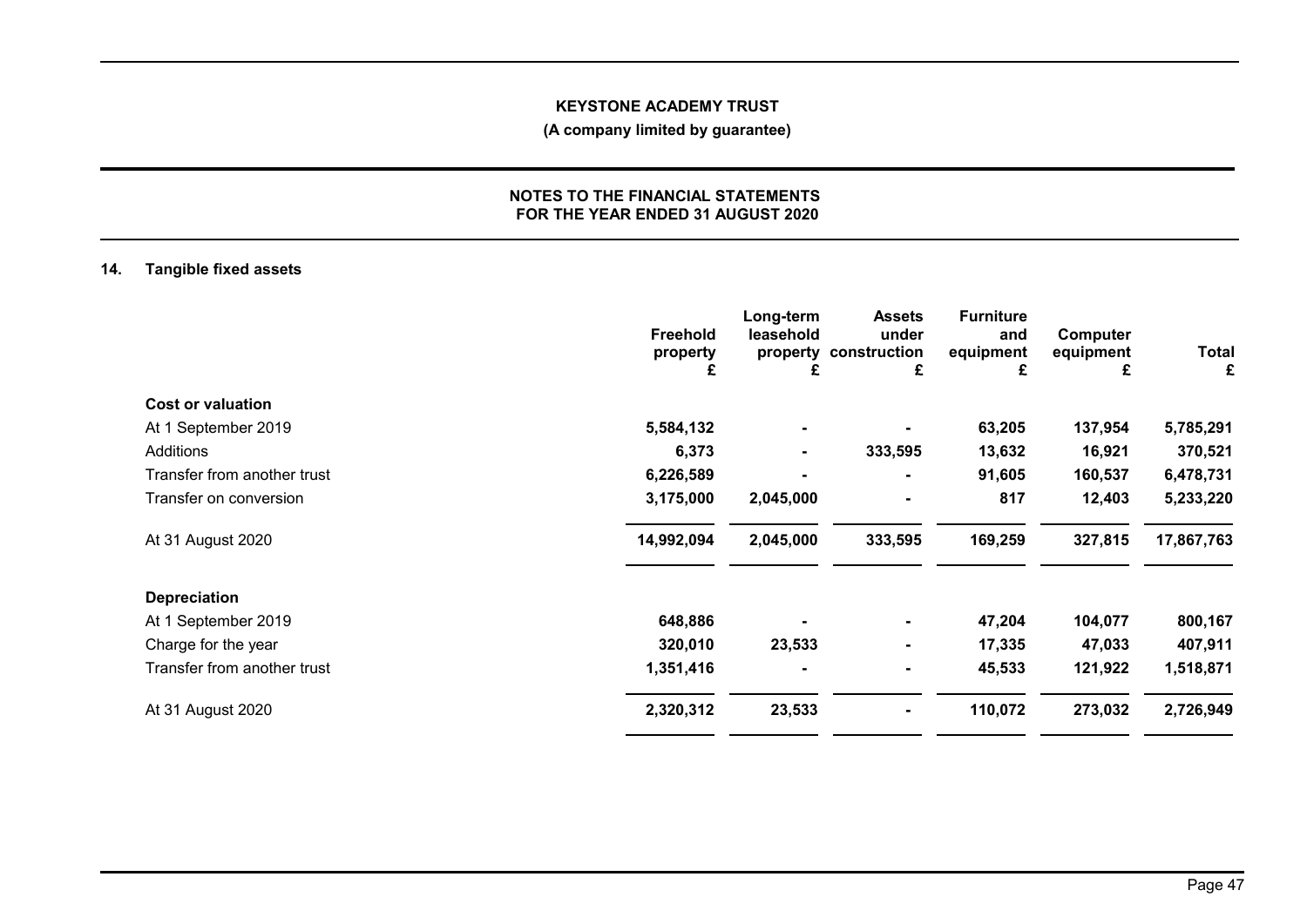#### **(A company limited by guarantee)**

#### **NOTES TO THE FINANCIAL STATEMENTS FOR THE YEAR ENDED 31 AUGUST 2020**

## **14. Tangible fixed assets (continued)**

|                   | Freehold<br>property | Long-term<br>leasehold   | <b>Assets</b><br>under<br>property construction<br>£ | <b>Furniture</b><br>and<br>equipment<br>£ | Computer<br>equipment<br>c | <b>Total</b><br>£ |
|-------------------|----------------------|--------------------------|------------------------------------------------------|-------------------------------------------|----------------------------|-------------------|
| Net book value    |                      |                          |                                                      |                                           |                            |                   |
| At 31 August 2020 | 12,671,782           | 2,021,467                | 333,595                                              | 59,187                                    | 54,783                     | 15,140,814        |
| At 31 August 2019 | 4,935,246            | $\overline{\phantom{a}}$ | $\overline{\phantom{a}}$                             | 16,001                                    | 33,877                     | 4,985,124         |

Included in freehold and leasehold property is land amounting to £2,361,533 which is not depreciated.

The trust's transactions relating to land and buildings included:

- Taking on the freehold of Long Sutton County Primary School upon conversion at a value of £3,175,000 based on a professional valuation;
- Taking on a 125 year lease from Lincolnshire County Council at Thurlby Community Primary School upon conversion at a value of £2,045,000 based on a professional valuation;
- Acquiring the freehold of Tower Road Primary Academy upon transfer into the trust at a net book value of £4,875,173;
- Nursery improvements at Long Sutton County Primary School amounting to £6,373;
- Assets under construction include:
	- Fire safety works at Bourne Westfield Primary Academy (£87,145), Tower Road Primary Academy (£125,975) and Thurlby Community Primary School (£4,129);
	- Nursery works at Bourne Westfield Primary Academy at a value of £5,193;
	- Roofing works at Thurlby Community Primary Academy at a value of £111,153.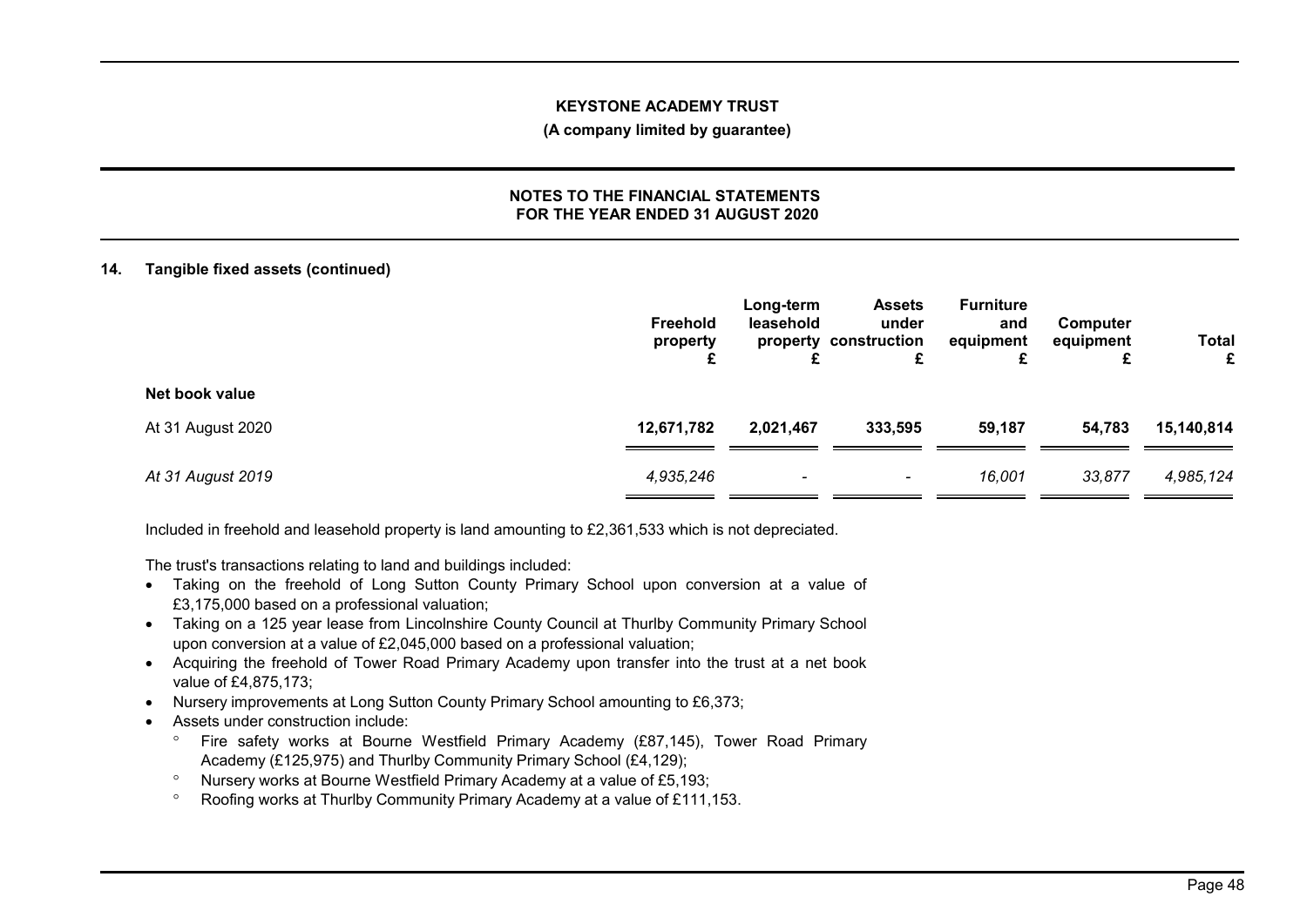## **(A company limited by guarantee)**

## **NOTES TO THE FINANCIAL STATEMENTS FOR THE YEAR ENDED 31 AUGUST 2020**

#### **15. Stocks**

|     |                                                | 2020        | 2019             |
|-----|------------------------------------------------|-------------|------------------|
|     | Uniform and staionery stocks                   | £<br>29,788 | £<br>10,466      |
| 16. | <b>Debtors</b>                                 |             |                  |
|     |                                                | 2020<br>£   | 2019<br>£        |
|     | Due within one year                            |             |                  |
|     | Trade debtors                                  | 51,748      | 127,537          |
|     | Other debtors                                  | 226,934     | 74,130           |
|     | Prepayments and accrued income                 | 315,886     | 56,921           |
|     |                                                | 594,568     | 258,588          |
| 17. | Creditors: Amounts falling due within one year | 2020<br>£   | 2019<br>£        |
|     | Trade creditors                                | 451,978     |                  |
|     | Other taxation and social security             | 181,666     | 48,829<br>39,282 |
|     | Other creditors                                | 42,463      | 70,402           |
|     | Accruals and deferred income                   | 378,110     | 130,882          |
|     |                                                | 1,054,217   | 289,395          |
|     |                                                | 2020        | 2019             |
|     |                                                | £           | £                |
|     | Deferred income at 1 September 2019            | 94,101      | 90,709           |
|     | Resources deferred during the year             | 338,041     | 94,101           |
|     | Amounts released from previous periods         | (94, 101)   | (90, 709)        |
|     |                                                | 338,041     | 94,101           |

Deferred income relates to UIFSM income, rates relief income, teaching school support income, donations and other curriculum income relating to the 2020/21 academic year.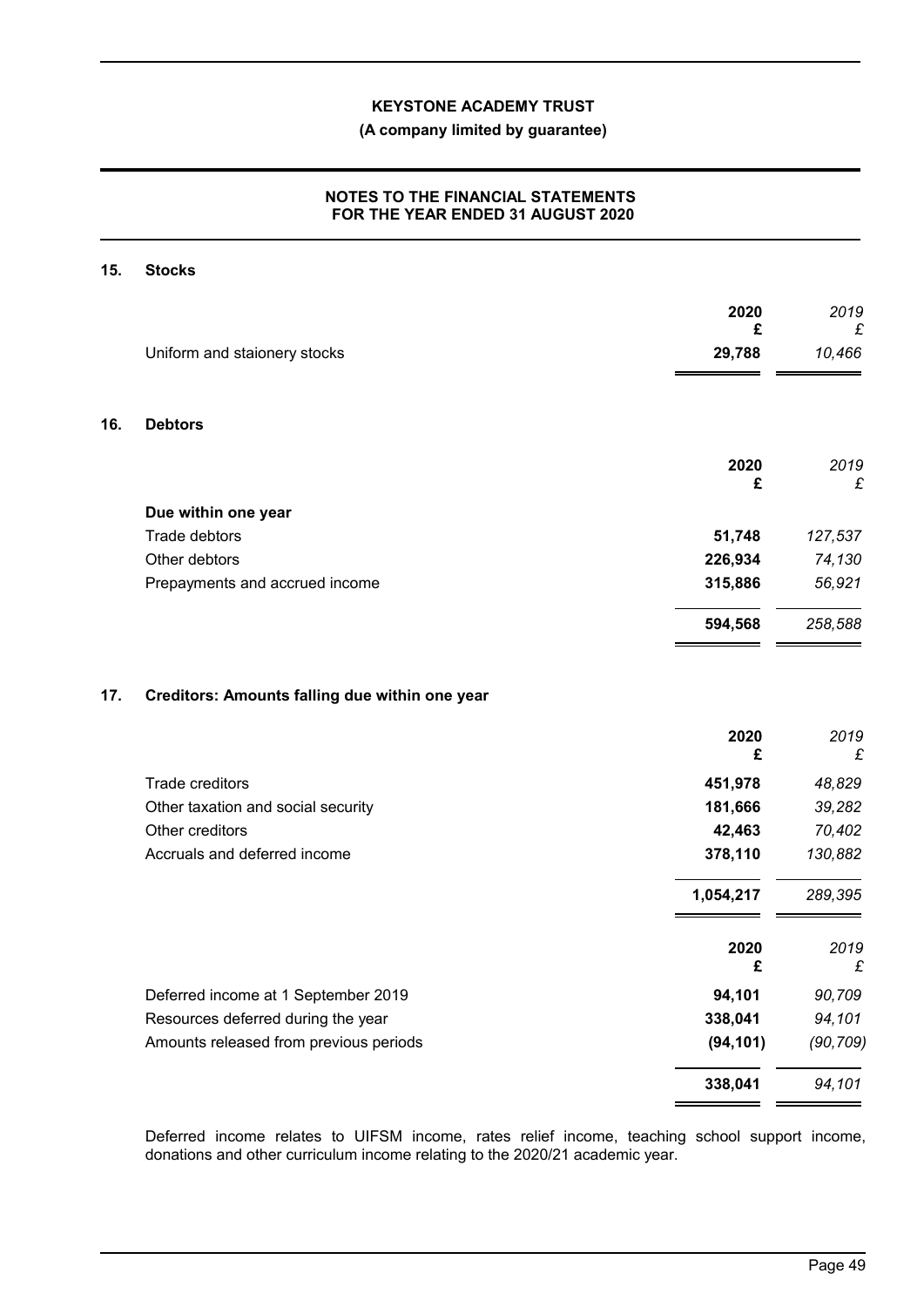**(A company limited by guarantee)**

## **NOTES TO THE FINANCIAL STATEMENTS FOR THE YEAR ENDED 31 AUGUST 2020**

#### **18. Statement of funds**

|                                                              | <b>Balance at 1</b><br><b>September</b><br>2019<br>£ | £           | Income Expenditure<br>£ | <b>Transfers</b><br>in/out<br>£ | Gains/<br>(Losses)<br>£      | <b>Balance at</b><br>31 August<br>2020<br>£ |
|--------------------------------------------------------------|------------------------------------------------------|-------------|-------------------------|---------------------------------|------------------------------|---------------------------------------------|
| <b>Unrestricted</b><br>funds                                 |                                                      |             |                         |                                 |                              |                                             |
| Unrestricted<br>funds                                        | 261,966                                              | 874,616     | (191, 740)              | (124, 144)                      |                              | 820,698                                     |
| Unrestricted<br>fixed assets                                 | 93,970                                               |             | (2,043)                 |                                 |                              | 91,927                                      |
|                                                              | 355,936                                              | 874,616     | (193, 783)              | (124, 144)                      |                              | 912,625                                     |
| <b>Restricted</b><br>general funds                           |                                                      |             |                         |                                 |                              |                                             |
| <b>General Annual</b><br>Grant (GAG)<br>Other                | 341,258                                              | 5,936,196   | (5,836,104)             | 123,446                         |                              | 564,796                                     |
| DfE/ESFA<br>grants<br>Other                                  | 63,860                                               | 1,043,930   | (1,067,888)             |                                 |                              | 39,902                                      |
| government<br>grants                                         |                                                      | 154,570     | (154, 570)              |                                 |                              |                                             |
| Teaching<br>school                                           | 185,141                                              | 351,612     | (285, 981)              |                                 |                              | 250,772                                     |
| Other income                                                 |                                                      | 315,858     | (315, 858)              |                                 |                              |                                             |
| Pension<br>reserve                                           | (1, 172, 000)                                        | (1,818,000) | (461,000)               |                                 | 28,000                       | (3,423,000)                                 |
|                                                              | (581, 741)                                           | 5,984,166   | (8, 121, 401)           | 123,446                         | 28,000                       | (2, 567, 530)                               |
| <b>Restricted</b><br>fixed asset<br>funds                    |                                                      |             |                         |                                 |                              |                                             |
| DfE/ESFA<br>capital grants                                   | 1,002,672                                            | 408,671     | (44, 730)               |                                 |                              | 1,366,613                                   |
| Capital<br>expenditure<br>from GAG<br>Capital<br>expenditure | 202,751                                              | 400,710     | (84, 298)               | 698                             |                              | 519,861                                     |
| from other<br>income                                         | 3,700,353                                            | 9,750,757   | (276, 840)              |                                 | $\qquad \qquad \blacksquare$ | 13,174,270                                  |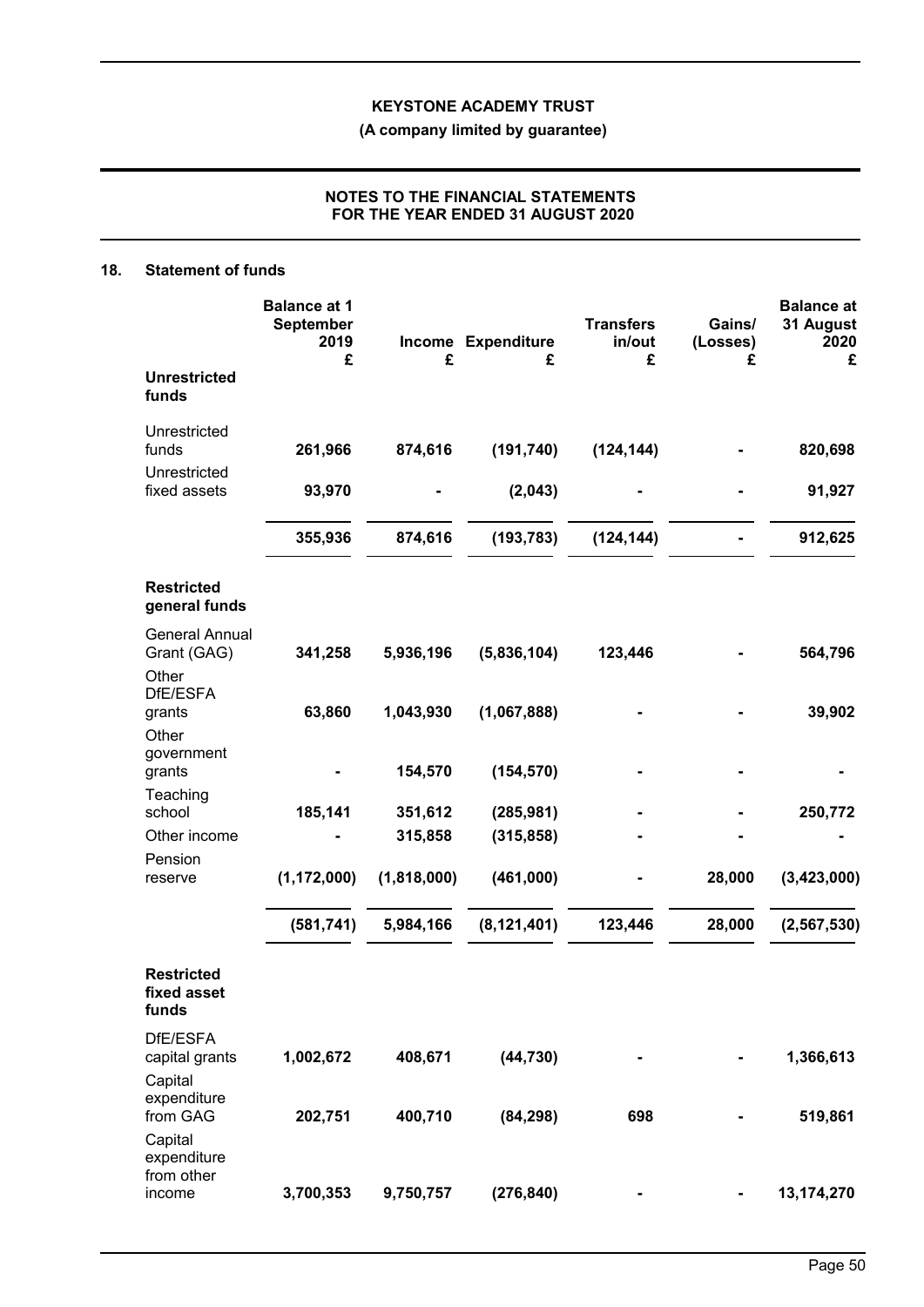#### **(A company limited by guarantee)**

## **NOTES TO THE FINANCIAL STATEMENTS FOR THE YEAR ENDED 31 AUGUST 2020**

#### **18. Statement of funds (continued)**

|                            | <b>Balance at 1</b><br><b>September</b><br>2019<br>£ | £          | <b>Income Expenditure</b><br>£ | <b>Transfers</b><br>in/out<br>£ | Gains/<br>(Losses)<br>£ | <b>Balance at</b><br>31 August<br>2020<br>£ |
|----------------------------|------------------------------------------------------|------------|--------------------------------|---------------------------------|-------------------------|---------------------------------------------|
| <b>Total</b>               | 4,905,776                                            | 10,560,138 | (405, 868)                     | 698                             | $\blacksquare$          | 15,060,744                                  |
| <b>Restricted</b><br>funds | 4,324,035                                            | 16,544,304 | (8,527,269)                    | 124,144                         | 28,000                  | 12,493,214                                  |
| <b>Total funds</b>         | 4,679,971                                            | 17,418,920 | (8,721,052)                    |                                 | 28,000                  | 13,405,839                                  |

The specific purposes for which the funds are to be applied are as follows:

#### Unrestricted funds

Unrestricted funds represent both those resources, as well as funds transferred to the Academy from the Local Authority upon conversion, which may be used towards meeting any of the objects of the Academy at the discretion of the Trustees. These are not currently designated for particular purposes.

#### Restricted Fixed Asset funds

Transfer from Local Authority on conversion represents the assets transferred to the Academy from the Local Authority upon conversion.

Capital expenditure from GAG represents fixed asset expenditure transferred from other restricted income.

#### Restricted Revenue funds

General Annual Grant (GAG) is made up of a number of different funding streams, all of which are used to cover the running costs of the Academy.

Other ESFA Grants, other government grants and other restricted funds represent monies received for specific purposes.

Pension Reserve represents the current deficit balance of the Local Government Pension Scheme (LGPS).

#### **Summary**

The balance on restricted general funds plus unrestricted general funds at 31 August 2020 results in a net surplus of £1,768,095.

Under the funding agreement with the Secretary of State, the academy was not subject to a limit on the amount of GAG it could carry forward at 31 August 2020.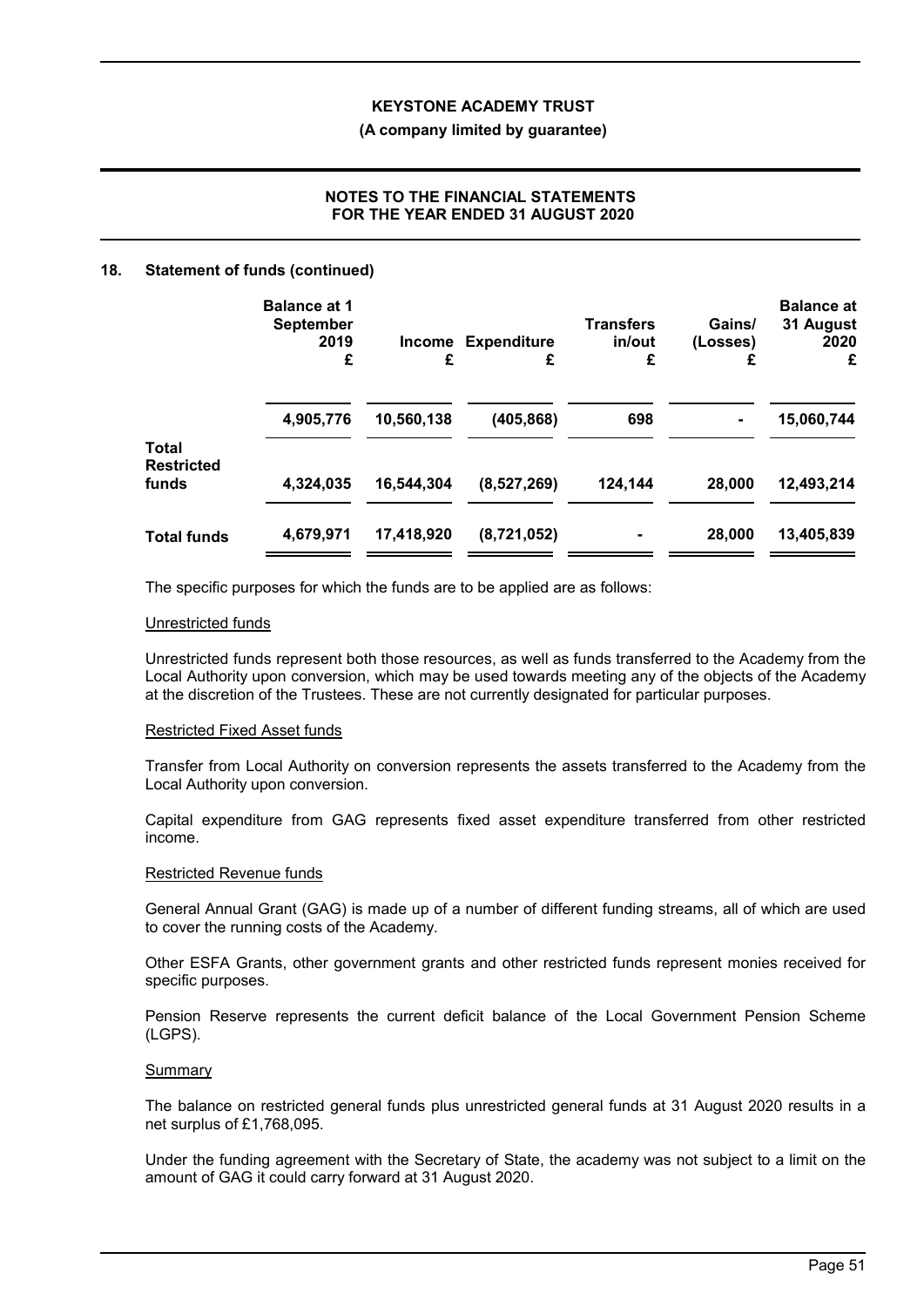## **(A company limited by guarantee)**

## **NOTES TO THE FINANCIAL STATEMENTS FOR THE YEAR ENDED 31 AUGUST 2020**

## **18. Statement of funds (continued)**

#### **Total funds analysis by academy**

Fund balances at 31 August 2020 were allocated as follows:

|                                                    | 2020<br>£   | 2019<br>£     |
|----------------------------------------------------|-------------|---------------|
| Bourne Westfield Primary Academy                   | 906,127     | 697,194       |
| <b>Tower Road Primary Academy</b>                  | 457,411     |               |
| Long Sutton County Primary School                  | 37,502      |               |
| <b>Thurlby Community Primary School</b>            | 55,782      |               |
| <b>Teaching School</b>                             | 250,772     | 185,141       |
| <b>Central Services</b>                            | 60,501      | 63,860        |
| Total before fixed asset funds and pension reserve | 1,768,095   | 946,195       |
| Restricted fixed asset fund                        | 15,060,744  | 4,905,776     |
| Pension reserve                                    | (3,423,000) | (1, 172, 000) |
| Total                                              | 13,405,839  | 4,679,971     |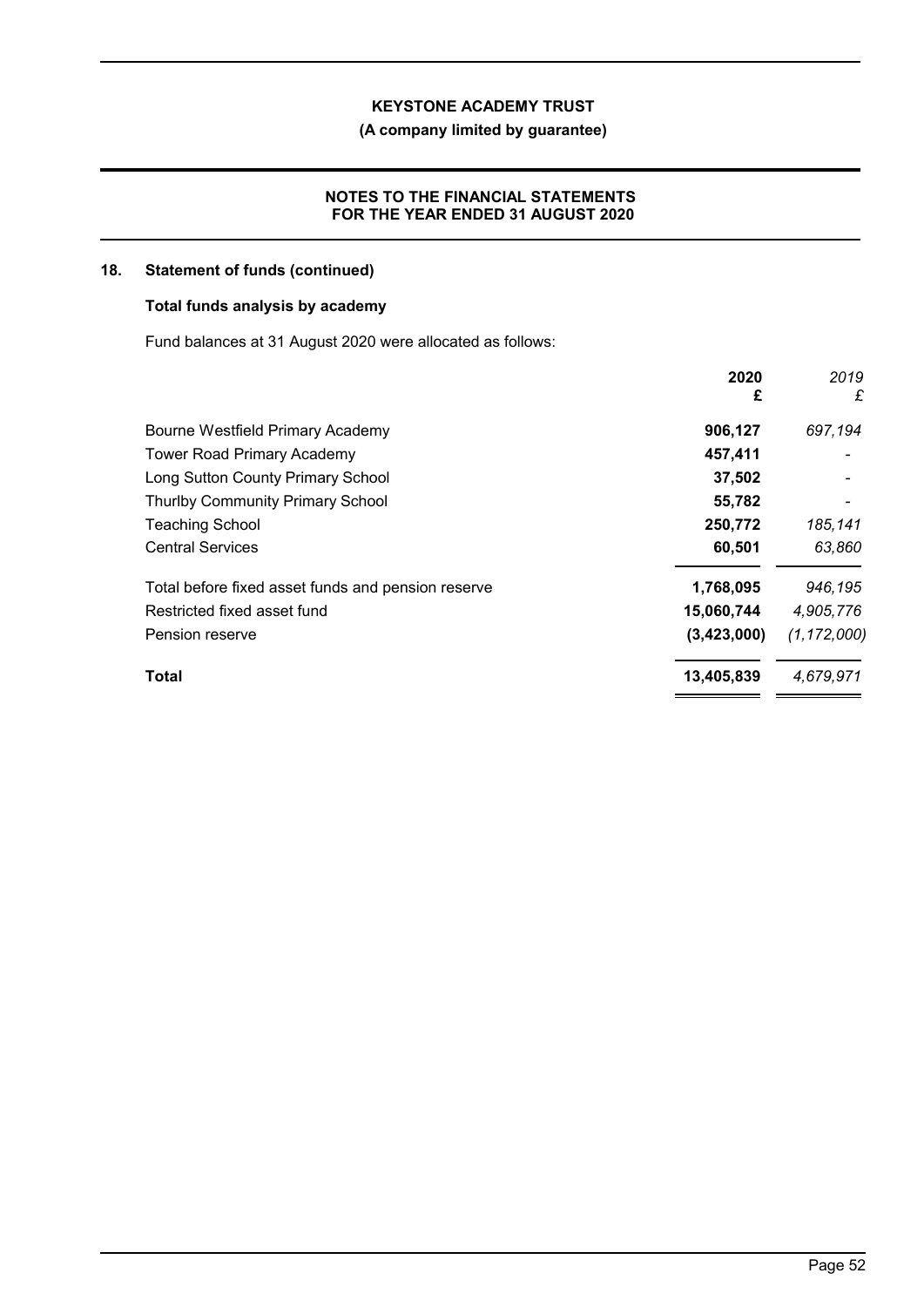## **(A company limited by guarantee)**

## **NOTES TO THE FINANCIAL STATEMENTS FOR THE YEAR ENDED 31 AUGUST 2020**

## **18. Statement of funds (continued)**

## **Total cost analysis by academy**

Expenditure incurred by each academy during the year was as follows:

|                                      | <b>Teaching</b><br>and<br>educational<br>support<br>staff costs<br>£ | <b>Other</b><br>support<br>staff costs<br>£ | <b>Educational</b><br>supplies<br>£ | Other costs<br>excluding<br>depreciation<br>£ | Total<br>2020<br>£ |
|--------------------------------------|----------------------------------------------------------------------|---------------------------------------------|-------------------------------------|-----------------------------------------------|--------------------|
| Bourne Westfield Primary             |                                                                      |                                             |                                     |                                               |                    |
| Academy                              | 2,069,853                                                            | 315,287                                     | 70,252                              | 581,741                                       | 3,037,133          |
| Tower Road Primary Academy           | 1,866,333                                                            | 312,396                                     | 55,023                              | 437,559                                       | 2,671,311          |
| Long Sutton County Primary<br>School | 1,170,163                                                            | 185,660                                     | 28,941                              | 201,578                                       | 1,586,342          |
| <b>Thurlby Community Primary</b>     |                                                                      |                                             |                                     |                                               |                    |
| School                               | 387,544                                                              | 57,602                                      | 10,833                              | 65,305                                        | 521,284            |
| <b>Teaching School</b>               | 49,012                                                               | 10,689                                      |                                     | 226,276                                       | 285,977            |
| Central services                     | 58,411                                                               | 59,499                                      |                                     | 95,227                                        | 213,137            |
| Academy                              | 5,601,316                                                            | 941,133                                     | 165,049                             | 1,607,686                                     | 8,315,184          |

Comparative information in respect of the preceding year is as follows:

|                          | Teaching<br>and<br>educational<br>support staff<br>costs<br>£ | Other<br>support staff<br>costs<br>£ | Educational<br>supplies<br>£ | Other costs<br>excluding<br>depreciation<br>£ | Total<br>2019<br>£ |
|--------------------------|---------------------------------------------------------------|--------------------------------------|------------------------------|-----------------------------------------------|--------------------|
| Bourne Westfield Primary |                                                               |                                      |                              |                                               |                    |
| Academy                  | 1,876,531                                                     | 335,524                              | 72,142                       | 580,891                                       | 2,865,088          |
| <b>Teaching School</b>   | 183,890                                                       | 26,911                               |                              | 164,335                                       | 375,136            |
| Central services         | 13,649                                                        | 18,298                               |                              | 117,591                                       | 149,538            |
| Academy                  | 2,074,070                                                     | 380,733                              | 72,142                       | 862,817                                       | 3,389,762          |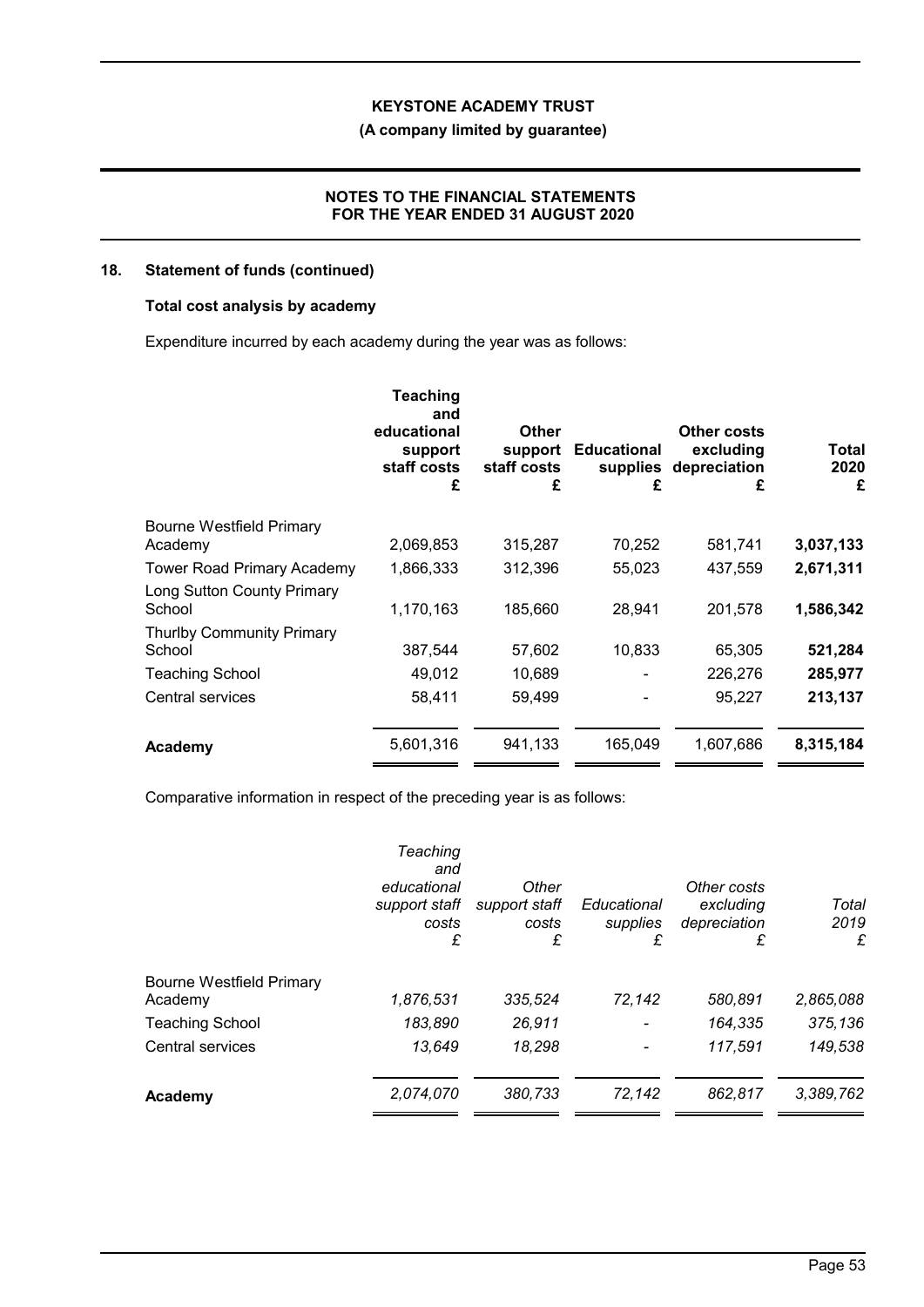## **(A company limited by guarantee)**

## **NOTES TO THE FINANCIAL STATEMENTS FOR THE YEAR ENDED 31 AUGUST 2020**

## **18. Statement of funds (continued)**

Comparative information in respect of the preceding year is as follows:

|                                           | <b>Balance</b> at<br>1 September<br>2018<br>£ | Income<br>£ | Expenditure<br>£ | <b>Transfers</b><br>in/out<br>£ | Gains/<br>(Losses)<br>£ | <b>Balance</b> at<br>31 August<br>2019<br>£ |
|-------------------------------------------|-----------------------------------------------|-------------|------------------|---------------------------------|-------------------------|---------------------------------------------|
| <b>Unrestricted</b><br>funds              |                                               |             |                  |                                 |                         |                                             |
| Unrestricted<br>funds                     | 159,815                                       | 369,962     | (267, 811)       |                                 |                         | 261,966                                     |
| Unrestricted<br>fixed assets              | 96,013                                        |             | (2,043)          |                                 |                         | 93,970                                      |
|                                           | 255,828                                       | 369,962     | (269, 854)       |                                 |                         | 355,936                                     |
| <b>Restricted</b><br>general funds        |                                               |             |                  |                                 |                         |                                             |
| <b>General Annual</b><br>Grant (GAG)      | 227,209                                       | 2,089,871   | (1,991,766)      | 15,944                          |                         | 341,258                                     |
| Other<br>DfE/ESFA<br>grants<br>Other      |                                               | 480,278     | (416, 418)       |                                 |                         | 63,860                                      |
| government<br>grants                      |                                               | 25,203      | (25, 203)        |                                 |                         |                                             |
| Teaching<br>school                        | 123,732                                       | 436,545     | (375, 136)       |                                 |                         | 185,141                                     |
| Other income                              |                                               | 164,385     | (164, 385)       |                                 |                         |                                             |
| Pension<br>reserve                        | (621,000)                                     |             | (147,000)        |                                 | (404,000)               | (1, 172, 000)                               |
|                                           | (270, 059)                                    | 3,196,282   | (3, 119, 908)    | 15,944                          | (404,000)               | (581, 741)                                  |
| <b>Restricted</b><br>fixed asset<br>funds |                                               |             |                  |                                 |                         |                                             |
| DfE/ESFA<br>capital grants<br>Capital     | 1,005,050                                     | 49,846      | (36, 280)        | (15, 944)                       |                         | 1,002,672                                   |
| expenditure<br>from GAG                   | 233,907                                       |             | (31, 156)        |                                 |                         | 202,751                                     |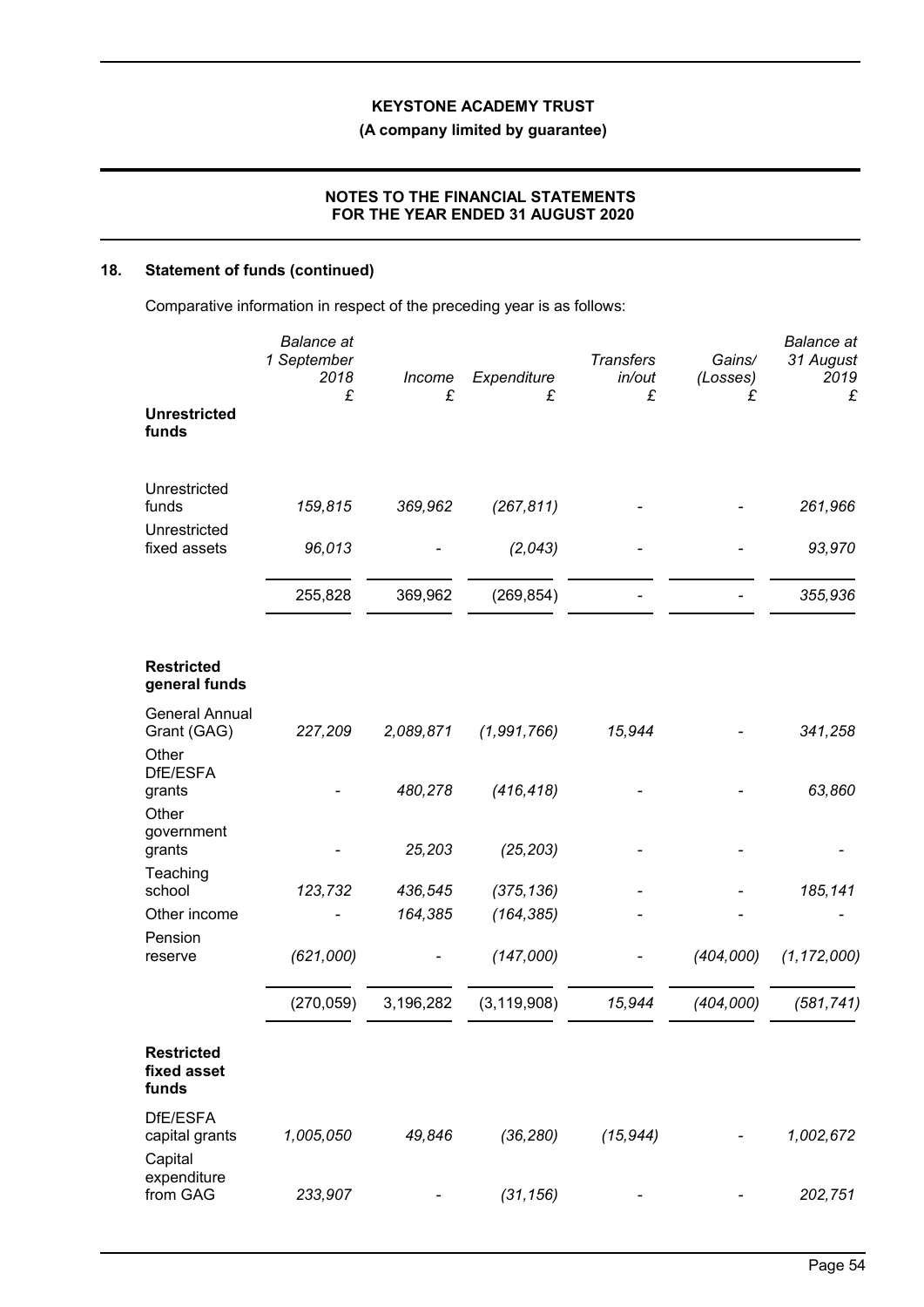**(A company limited by guarantee)**

## **NOTES TO THE FINANCIAL STATEMENTS FOR THE YEAR ENDED 31 AUGUST 2020**

## **18. Statement of funds (continued)**

|                                      | <b>Balance</b> at<br>1 September<br>2018<br>£ | Income<br>£ | Expenditure<br>£ | <b>Transfers</b><br>in/out<br>£ | Gains/<br>(Losses)<br>£ | <b>Balance</b> at<br>31 August<br>2019<br>£ |
|--------------------------------------|-----------------------------------------------|-------------|------------------|---------------------------------|-------------------------|---------------------------------------------|
| Capital<br>expenditure<br>from other |                                               |             |                  |                                 |                         |                                             |
| income                               | 3,756,618                                     | 9,100       | (65, 365)        |                                 |                         | 3,700,353                                   |
|                                      | 4,995,575                                     | 58,946      | (132, 801)       | (15, 944)                       |                         | 4,905,776                                   |
| Total<br><b>Restricted</b>           |                                               |             |                  |                                 |                         |                                             |
| funds                                | 4,725,516                                     | 3,255,228   | (3, 252, 709)    |                                 | (404,000)               | 4,324,035                                   |
| <b>Total funds</b>                   | 4,981,344                                     | 3,625,190   | (3, 522, 563)    |                                 | (404,000)               | 4,679,971                                   |

## **19. Analysis of net assets between funds**

**Analysis of net assets between funds - current period**

|                                        | Unrestricted<br>funds<br>2020<br>£ | <b>Restricted</b><br>funds<br>2020<br>£ | <b>Restricted</b><br>fixed asset<br>funds<br>2020<br>£ | <b>Total</b><br>funds<br>2020<br>£ |
|----------------------------------------|------------------------------------|-----------------------------------------|--------------------------------------------------------|------------------------------------|
| Tangible fixed assets                  | 91,927                             |                                         | 15,048,887                                             | 15,140,814                         |
| Current assets                         | 820,698                            | 1,846,205                               | 75,339                                                 | 2,742,242                          |
| Creditors due within one year          |                                    | (990, 735)                              | (63, 482)                                              | (1,054,217)                        |
| Provisions for liabilities and charges | ۰                                  | (3,423,000)                             | $\blacksquare$                                         | (3,423,000)                        |
| <b>Total</b>                           | 912,625                            | (2,567,530)                             | 15,060,744                                             | 13,405,839                         |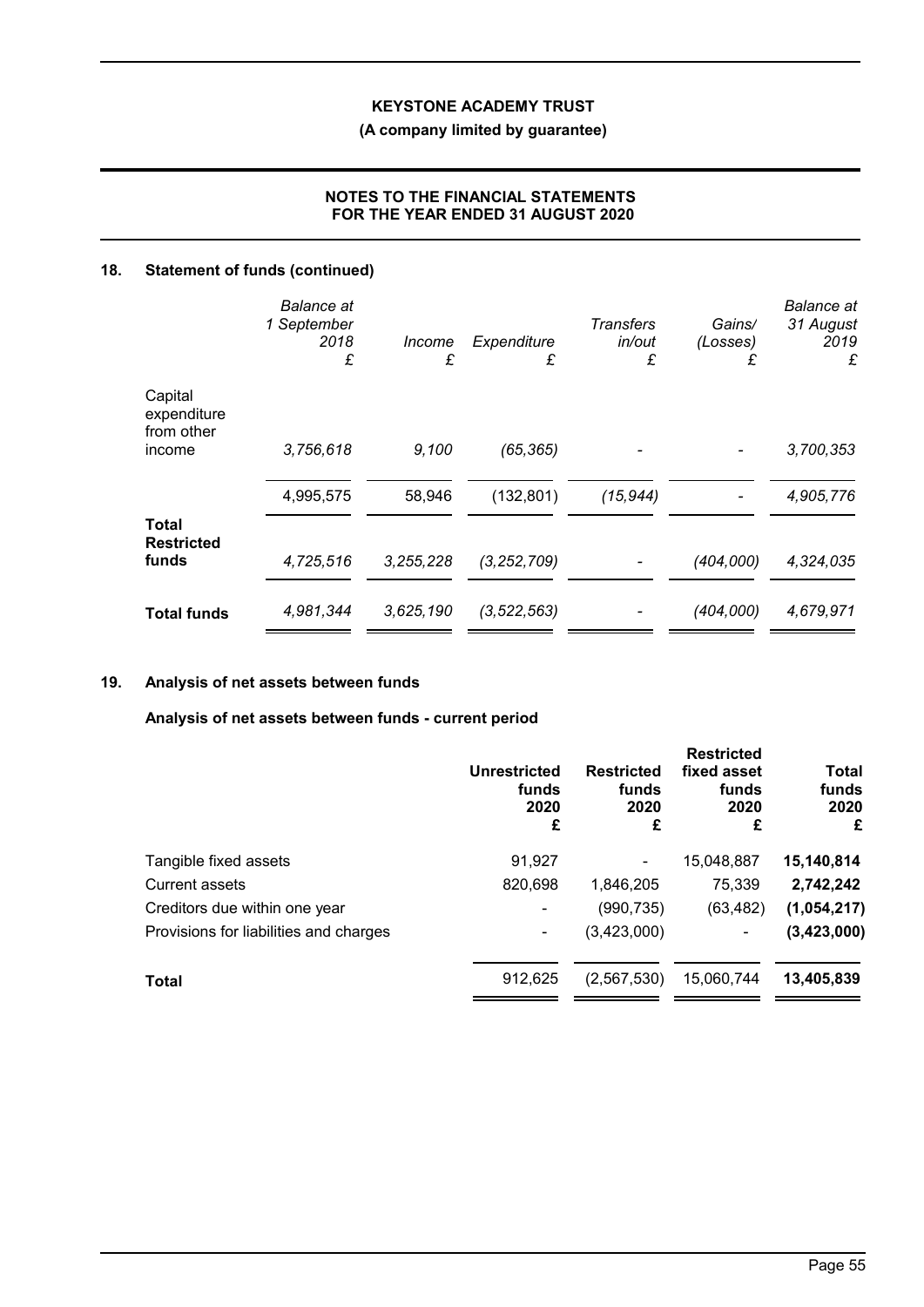## **(A company limited by guarantee)**

## **NOTES TO THE FINANCIAL STATEMENTS FOR THE YEAR ENDED 31 AUGUST 2020**

## **19. Analysis of net assets between funds (continued)**

### **Analysis of net assets between funds - prior period**

|                                        |              |               | Restricted  |               |
|----------------------------------------|--------------|---------------|-------------|---------------|
|                                        | Unrestricted | Restricted    | fixed asset | Total         |
|                                        | funds        | funds         | funds       | funds         |
|                                        | 2019         | 2019          | 2019        | 2019          |
|                                        | £            | £             | £           | £             |
| Tangible fixed assets                  | 93,970       |               | 4,891,154   | 4,985,124     |
| Current assets                         | 266,918      | 874,702       | 14,622      | 1,156,242     |
| Creditors due within one year          | (4, 952)     | (284, 443)    | ٠           | (289, 395)    |
| Provisions for liabilities and charges | ٠            | (1, 172, 000) |             | (1, 172, 000) |
| Total                                  | 355,936      | (581, 741)    | 4,905,776   | 4,679,971     |
|                                        |              |               |             |               |

## **20. Reconciliation of net income to net cash flow from operating activities**

|                                                                              | 2020<br>£     | 2019<br>£  |
|------------------------------------------------------------------------------|---------------|------------|
| Net income for the period (as per Statement of financial activities)         | 8,697,868     | 102,627    |
| <b>Adjustments for:</b>                                                      |               |            |
| Depreciation                                                                 | 407,911       | 134,844    |
| Capital grants from DfE and other capital income                             | (364, 996)    | (58, 946)  |
| Defined benefit pension scheme obligation inherited                          | (1, 425)      | (1,646)    |
| Defined benefit pension scheme cost less contributions payable               | 404,000       | 128,000    |
| Defined benefit pension scheme finance cost                                  | 57,000        | 19,000     |
| Increase in stocks                                                           | (19, 322)     | (175)      |
| Increase in debtors                                                          | (335,980)     | (100, 941) |
| Increase in creditors                                                        | 764,822       | 55,779     |
| Net (loss)/gain on assets and liabilities from Local Authority on conversion | (4,700,794)   |            |
| Net (loss)/gain on assets and liabilities upon transfer from another trust   | (4, 229, 749) |            |
| Net cash provided by operating activities                                    | 679,335       | 278,542    |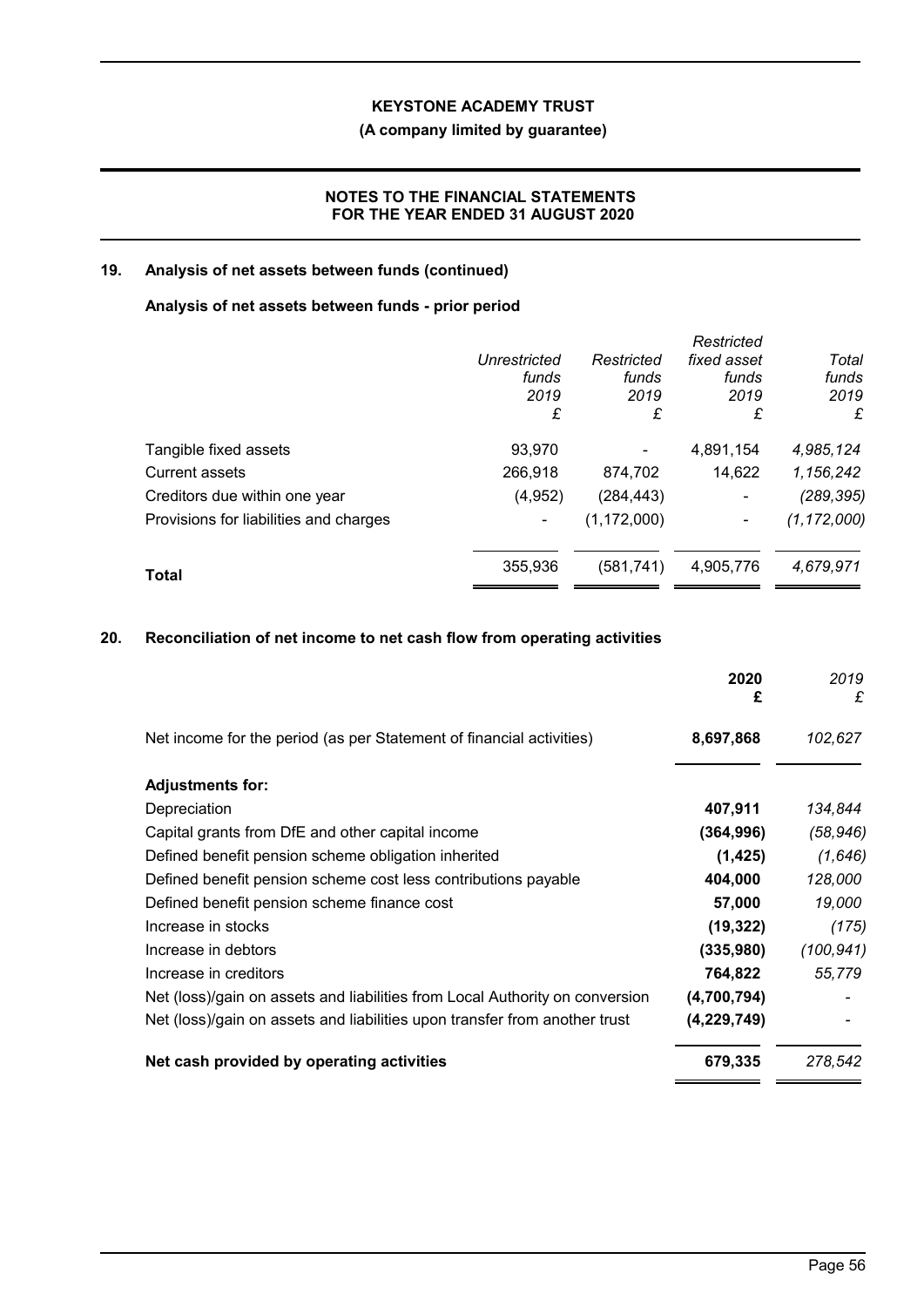## **(A company limited by guarantee)**

## **NOTES TO THE FINANCIAL STATEMENTS FOR THE YEAR ENDED 31 AUGUST 2020**

### **21. Cash flows from investing activities**

|                                                    | 2020<br>£  | 2019<br>£ |
|----------------------------------------------------|------------|-----------|
| Dividends, interest and rents from investments     | 1,425      | 1.646     |
| Purchase of tangible fixed assets                  | (370, 521) | (28, 380) |
| Capital grants from DfE group                      | 364,996    | 49,846    |
| Capital funding received from sponsors and others  |            | 9,100     |
| Cash transferred on conversion to an academy trust | 94,285     |           |
| Cash transferred upon transfer from another trust  | 461,178    |           |
| Net cash provided by investing activities          | 551,363    | 32.212    |
|                                                    |            |           |

## **22. Analysis of cash and cash equivalents**

|                                 | 2020      | 2019    |
|---------------------------------|-----------|---------|
| Cash in hand                    | 2,117,886 | 887,188 |
| Total cash and cash equivalents | 2,117,886 | 887.188 |

## **23. Analysis of changes in net debt**

|                          | At 1<br><b>September</b><br>2019<br>£ |           | At 31<br><b>Cash flows August 2020</b><br>£ |
|--------------------------|---------------------------------------|-----------|---------------------------------------------|
| Cash at bank and in hand | 887,188                               | 1,230,698 | 2,117,886                                   |
|                          | 887,188                               | 1,230,698 | 2,117,886                                   |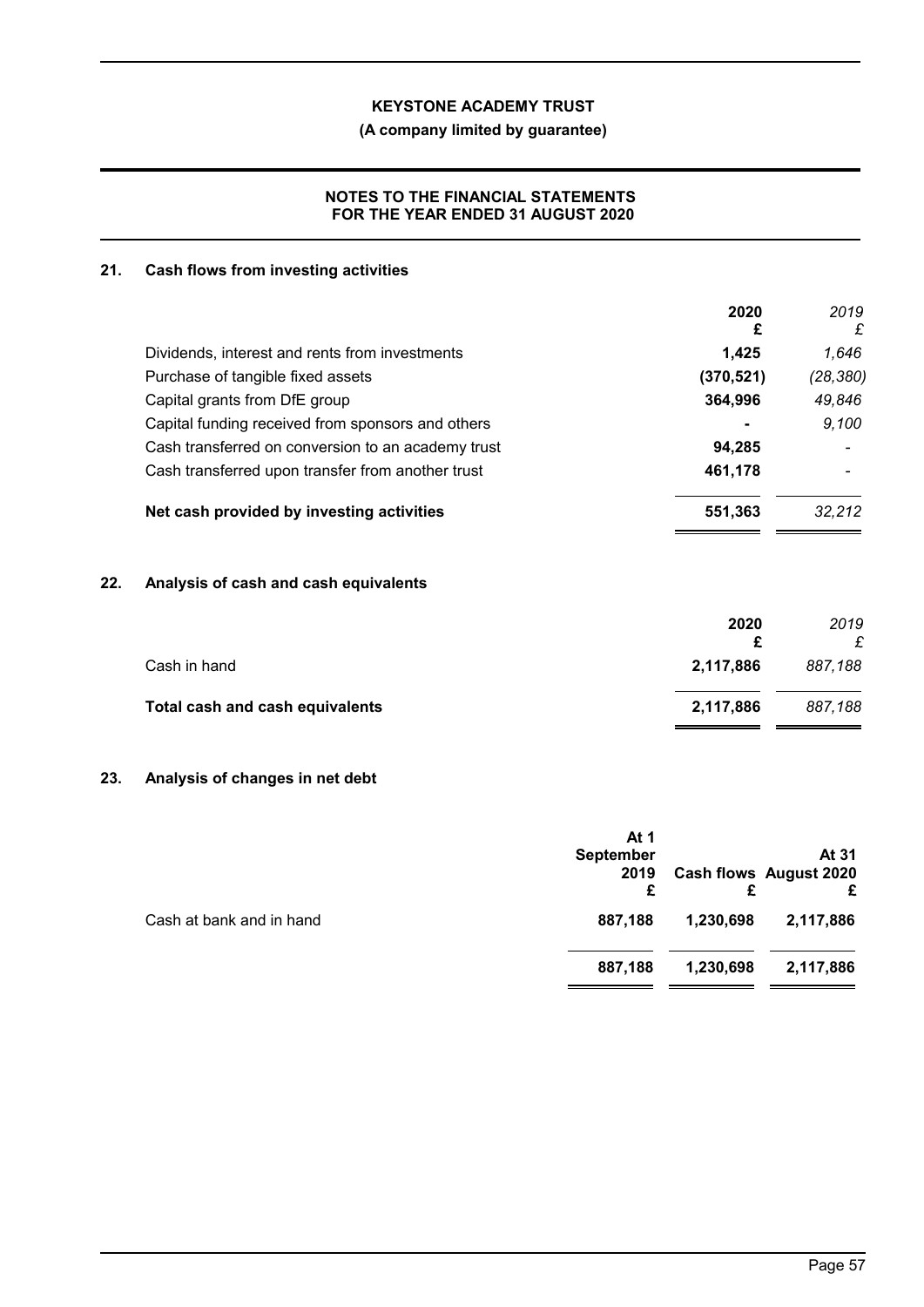#### **(A company limited by guarantee)**

#### **NOTES TO THE FINANCIAL STATEMENTS FOR THE YEAR ENDED 31 AUGUST 2020**

#### **24. Conversion to an academy trust**

On 1 November 2019 Long Sutton County Primary School converted to academy trust status under the Academies Act 2010 and all the operations and assets and liabilities were transferred to Keystone Academy Trust from Lincolnshire County Council for £NIL consideration.

The transfer has been accounted for as a combination that is in substance a gift. The assets and liabilities transferred were valued at their fair value and recognised in the Balance sheet under the appropriate heading with a corresponding net amount recognised as a net gain in the Statement of financial activities as Income from Donations and Capital Grants - transfer from local authority on conversion.

The following table sets out the fair values of the identifiable assets and liabilities transferred and an analysis of their recognition in the Statement of financial activities.

|                                                             | <b>Unrestricted</b><br>funds<br>£ | <b>Restricted</b><br>funds<br>£ | <b>Restricted</b><br>fixed asset<br>funds<br>£ | Total<br>funds<br>£ |
|-------------------------------------------------------------|-----------------------------------|---------------------------------|------------------------------------------------|---------------------|
| <b>Tangible fixed assets</b>                                |                                   |                                 |                                                |                     |
| Freehold land and buildings                                 |                                   |                                 | 3,175,000                                      | 3,175,000           |
| Other tangible fixed assets                                 |                                   |                                 | 11,579                                         | 11,579              |
| <b>Current assets</b>                                       |                                   |                                 |                                                |                     |
| Cash - representing budget surplus on<br>LA funds           | 104.268                           |                                 |                                                | 104,268             |
| Cash - representing budget surplus on<br>other school funds | 37,778                            |                                 |                                                | 37,778              |
| <b>Non-current liabilities</b>                              |                                   |                                 |                                                |                     |
| LGPS pension (deficit)                                      |                                   | (565,000)                       |                                                | (565,000)           |
| Net assets/(liabilities)                                    | 142,046                           | (565,000)                       | 3,186,579                                      | 2,763,625           |

On 1 January 2020 Thurlby Community Primary School converted to academy trust status under the Academies Act 2010 and all the operations and assets and liabilities were transferred to Keystone Academy Trust from Lincolnshire County Council for £NIL consideration.

The transfer has been accounted for as a combination that is in substance a gift. The assets and liabilities transferred were valued at their fair value and recognised in the Balance sheet under the appropriate heading with a corresponding net amount recognised as a net gain in the Statement of financial activities as Income from Donations and Capital Grants - transfer from local authority on conversion.

The following table sets out the fair values of the identifiable assets and liabilities transferred and an analysis of their recognition in the Statement of financial activities.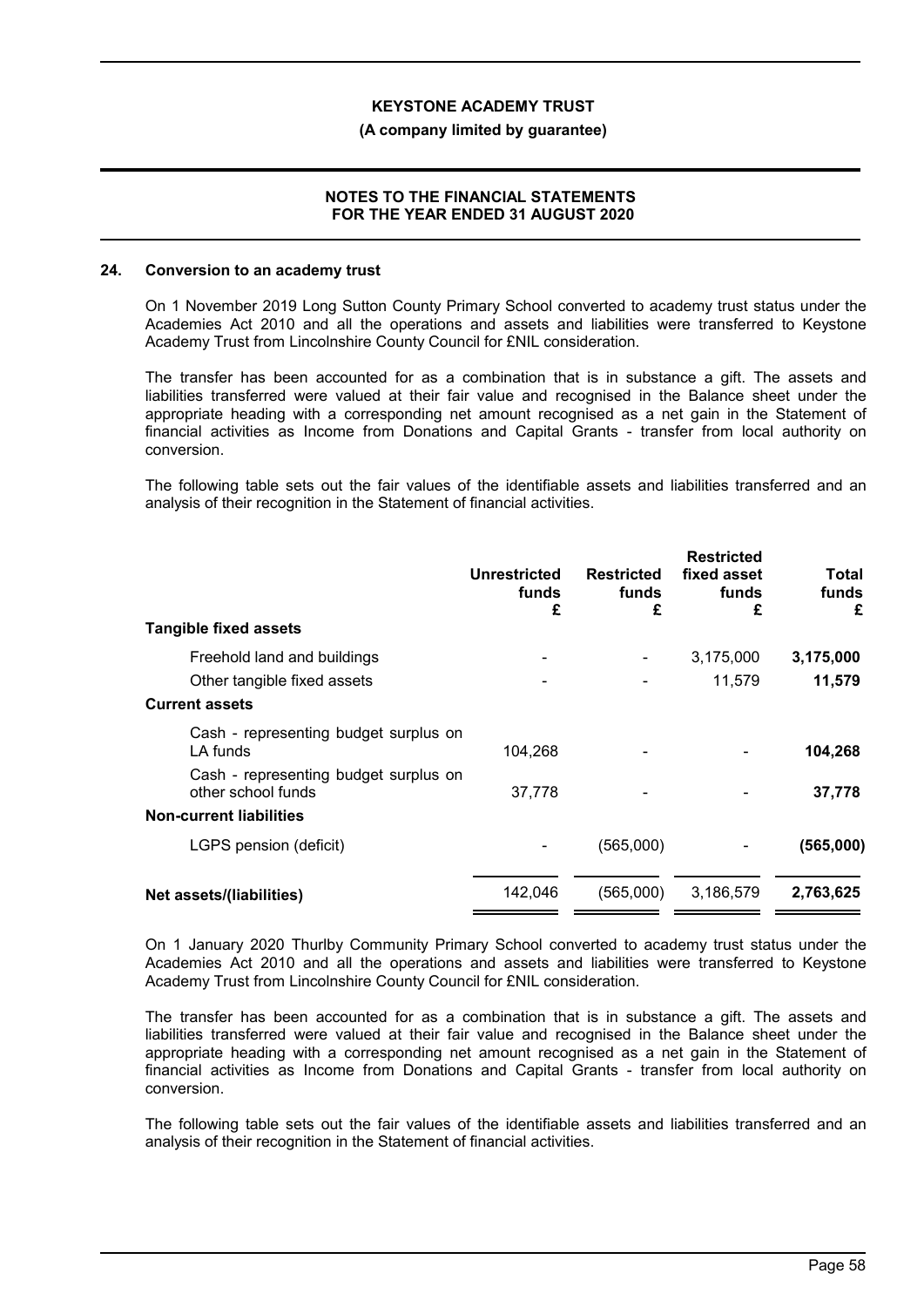#### **(A company limited by guarantee)**

#### **NOTES TO THE FINANCIAL STATEMENTS FOR THE YEAR ENDED 31 AUGUST 2020**

#### **24. Conversion to an academy trust (continued)**

| Unrestricted<br>funds<br>£                      | <b>Restricted</b><br>funds<br>£ | <b>Restricted</b><br>fixed asset<br>funds<br>£ | Total<br>funds<br>£ |
|-------------------------------------------------|---------------------------------|------------------------------------------------|---------------------|
|                                                 |                                 |                                                |                     |
|                                                 |                                 | 2,045,000                                      | 2,045,000           |
|                                                 |                                 | 1,641                                          | 1,641               |
|                                                 |                                 |                                                |                     |
| Cash - representing budget surplus on<br>14,284 |                                 |                                                | 14,284              |
|                                                 |                                 |                                                |                     |
|                                                 | (86,000)                        |                                                | (86,000)            |
| 14,284                                          | (86,000)                        | 2,046,641                                      | 1,974,925           |
|                                                 |                                 |                                                |                     |

#### **25. Pension commitments**

The academy's employees belong to two principal pension schemes: the Teachers' Pension Scheme England and Wales (TPS) for academic and related staff; and the Local Government Pension Scheme (LGPS) for non-teaching staff, which is managed by Lincolnshire County Council. Both are multiemployer defined benefit schemes.

The latest actuarial valuation of the TPS related to the period ended 31 March 2016 and of the LGPS 31 March 2019.

Contributions amounting to £11,143 were payable to the schemes at 31 August 2020 *(2019 - £ -)* and are included within creditors.

#### **Teachers' Pension Scheme**

The Teachers' Pension Scheme (TPS) is a statutory, contributory, defined benefit scheme, governed by the Teachers' Pension Scheme Regulations 2014. Membership is automatic for full-time teachers in academies. All teachers have the option to opt-out of the TPS following enrolment.

The TPS is an unfunded scheme to which both the member and employer makes contributions, as a percentage of salary - these contributions are credited to the Exchequer. Retirement and other pension benefits are paid by public funds provided by Parliament.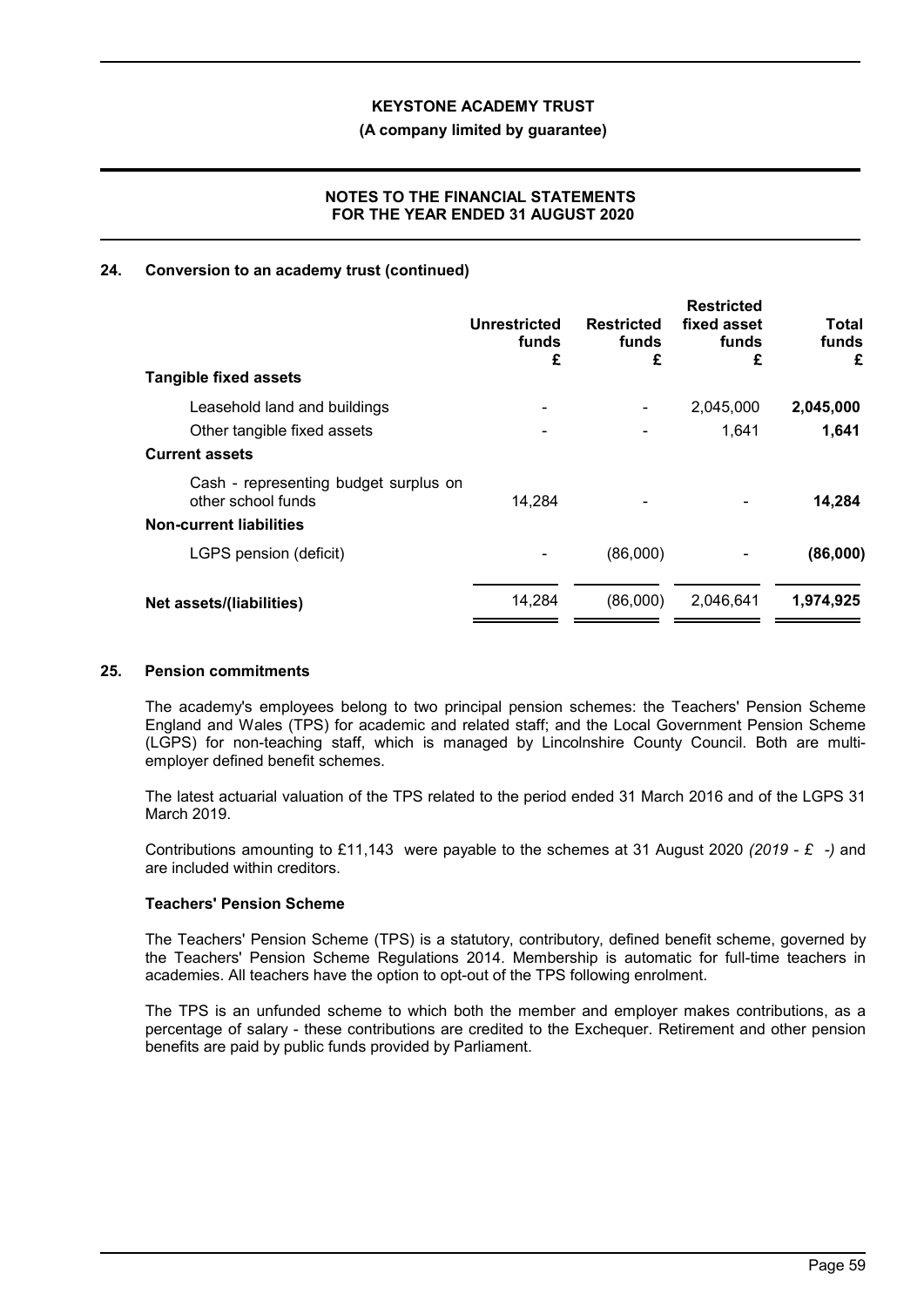#### **(A company limited by guarantee)**

#### **NOTES TO THE FINANCIAL STATEMENTS FOR THE YEAR ENDED 31 AUGUST 2020**

#### **25. Pension commitments (continued)**

#### **Valuation of the Teachers' Pension Scheme**

The Government Actuary, using normal actuarial principles, conducts a formal actuarial review of the TPS in accordance with the Public Service Pensions (Valuations and Employer Cost Cap) Directions 2014 published by HM Treasury every 4 years. The aim of the review is to specify the level of future contributions. Actuarial scheme valuations are dependent on assumptions about the value of future costs, design of benefits and many other factors. The latest actuarial valuation of the TPS was carried out as at 31 March 2016. The valuation report was published by the Department for Education on 5 March 2019. The key elements of the valuation and subsequent consultation are:

- employer contribution rates set at 23.68% of pensionable pay (including a 0.08% administration levy)
- total scheme liabilities (pensions currently in payment and the estimated cost of future benefits) for service to the effective date of £218,100 million and notional assets (estimated future contributions together with the notional investments held at the valuation date) of £196,100 million, giving a notional past service deficit of £22,000 million
- the SCAPE rate, set by HMT, is used to determine the notional investment return. The current SCAPE rate is 2.4% above the rate of CPI, assumed real rate of return is 2.4% in excess of prices and 2% in excess of earnings. The rate of real earnings growth is assumed to be 2.2%. The assumed nominal rate of return including earnings growth is 4.45%.

The next valuation result is due to be implemented from 1 April 2023.

The employer's pension costs paid to TPS in the year amounted to £730,681 *(2019 - £204,694)*.

A copy of the valuation report and supporting documentation is on the Teachers' Pensions website (https://www.teacherspensions.co.uk/news/employers/2019/04/teachers-pensions-valuation-report.aspx).

Under the definitions set out in FRS 102, the TPS is an unfunded multi-employer pension scheme. The academy has accounted for its contributions to the scheme as if it were a defined contribution scheme. The academy has set out above the information available on the scheme.

#### **Local Government Pension Scheme**

The LGPS is a funded defined benefit pension scheme, with the assets held in separate trusteeadministered funds. The total contribution made for the year ended 31 August 2020 was £464,000 *(2019 - £160,000)*, of which employer's contributions totalled £368,000 *(2019 - £124,000)* and employees' contributions totalled £ 96,000 *(2019 - £36,000)*. The agreed contribution rates for future years are 19.5 per cent for employers and various per cent for employees.

As described in note 24 the LGPS obligation relates to the employees of the academy, who were the employees transferred as part of the conversion from the maintained school and new employees who were eligible to, and did, join the Scheme in the year. The obligation in respect of employees who transferred on conversion represents their cumulative service at both the predecessor school and the academy at the balance sheet date.

Parliament has agreed, at the request of the Secretary of State for Education, to a guarantee that, in the event of academy closure, outstanding Local Government Pension Scheme liabilities would be met by the Department for Education. The guarantee came into force on 18 July 2013.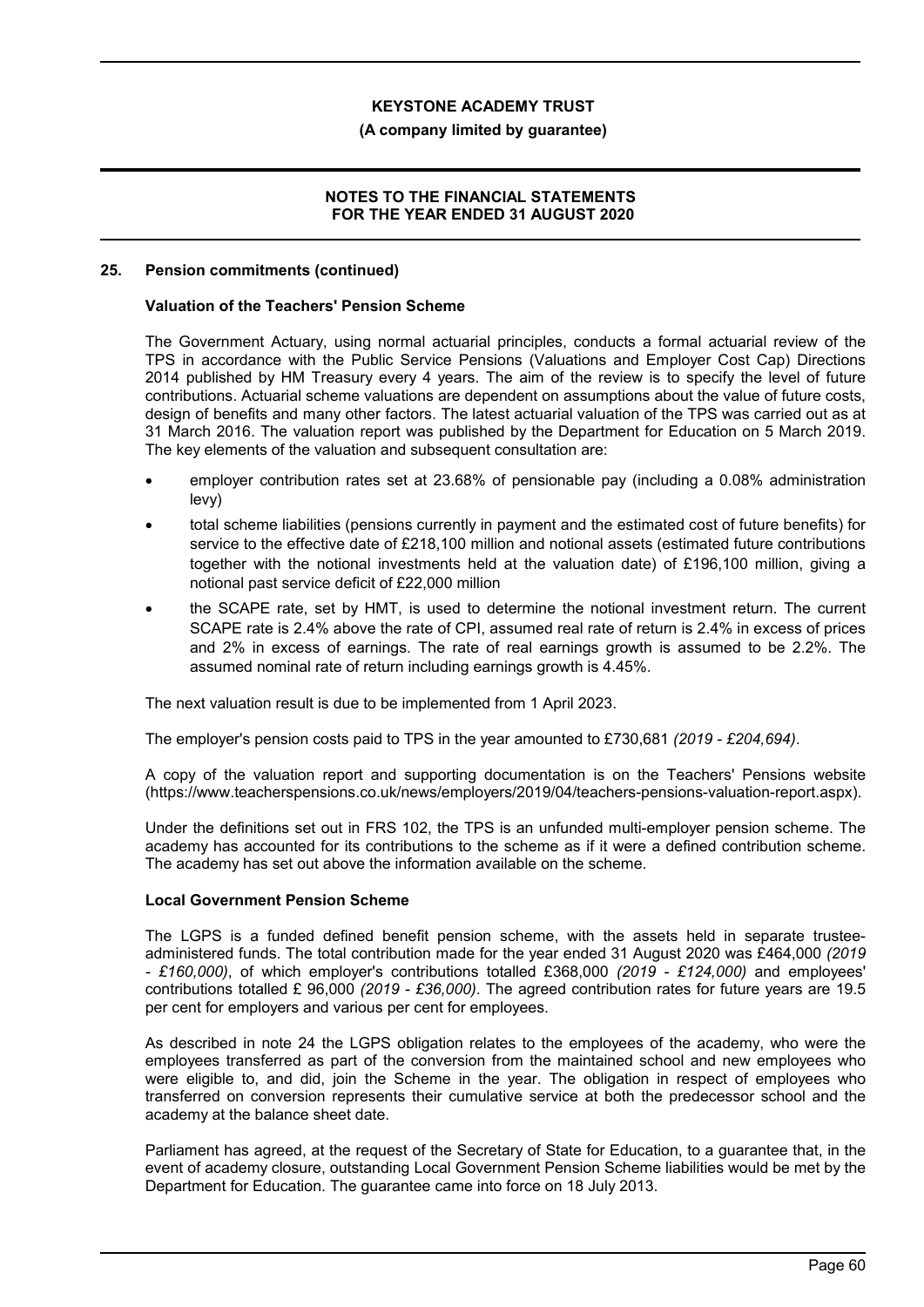### **(A company limited by guarantee)**

## **NOTES TO THE FINANCIAL STATEMENTS FOR THE YEAR ENDED 31 AUGUST 2020**

## **25. Pension commitments (continued)**

#### **Principal actuarial assumptions**

|                                                    | 2020 | 2019 |
|----------------------------------------------------|------|------|
|                                                    | %    | %    |
| Rate of increase in salaries                       | 2.7  | 2.7  |
| Rate of increase for pensions in payment/inflation | 2.3  | 2.3  |
| Discount rate for scheme liabilities               | 1.9  | 1.9  |
| Inflation assumption (CPI)                         | 2.3  | 2.3  |
| Commutation of pensions to lump sums               | 50   | 50   |

The current mortality assumptions include sufficient allowance for future improvements in mortality rates. The assumed life expectations on retirement age 65 are:

|                      | 2020<br><b>Years</b> | 2019<br>Years |
|----------------------|----------------------|---------------|
| Retiring today       |                      |               |
| Males                | 21.2                 | 21.2          |
| Females              | 23.5                 | 23.5          |
| Retiring in 20 years |                      |               |
| Males                | 22.5                 | 22.5          |
| Females              | 25.2                 | 25.2          |
|                      |                      |               |

#### **Sensitivity analysis**

|                                        | 2020 | 2019 |
|----------------------------------------|------|------|
|                                        | £000 | £000 |
| Discount rate -0.1%                    | 204  | 79   |
| Mortality assumption - 1 year increase | 319  | 119  |

## **Share of scheme assets**

The academy's share of the assets in the scheme was:

|                                     | 2020<br>£ | 2019<br>£ |
|-------------------------------------|-----------|-----------|
| Equities                            | 3,144,000 | 1,321,000 |
| Corporate bonds                     | 911,000   | 290,000   |
| Property                            | 456,000   | 181,000   |
| Cash and other liquid assets        | 45,000    | 18,000    |
| <b>Total market value of assets</b> | 4,556,000 | 1,810,000 |
|                                     |           |           |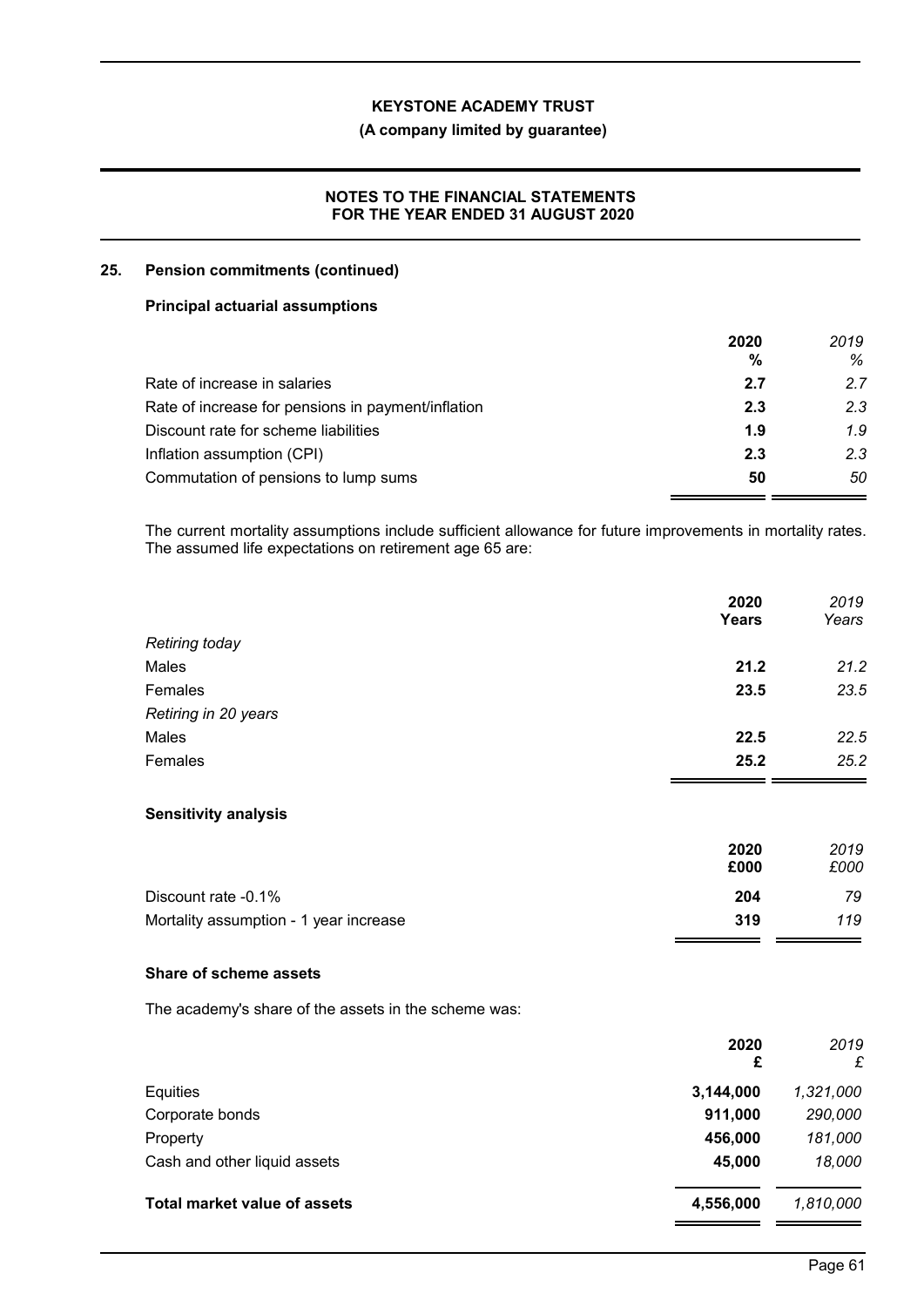## **(A company limited by guarantee)**

## **NOTES TO THE FINANCIAL STATEMENTS FOR THE YEAR ENDED 31 AUGUST 2020**

#### **25. Pension commitments (continued)**

The actual return on scheme assets was £(144,000) *(2019 - £99,000)*.

The amounts recognised in the Statement of financial activities are as follows:

|                                                                  | 2020<br>£      | 2019<br>£ |
|------------------------------------------------------------------|----------------|-----------|
| Current service cost                                             | (772,000)      | (237,000) |
| Past service cost                                                | $\blacksquare$ | (15,000)  |
| Interest income                                                  | 83,000         | 46,000    |
| Interest cost                                                    | (140,000)      | (65,000)  |
| Total amount recognised in the Statement of financial activities | (829,000)      | (271,000) |

Changes in the present value of the defined benefit obligations were as follows:

|                                                        | 2020<br>£ | 2019<br>£ |
|--------------------------------------------------------|-----------|-----------|
| At 1 September                                         | 2,982,000 | 2,181,000 |
| Conversion of academy trusts                           | 1,434,000 |           |
| Transferred in on existing academies joining the trust | 2,851,000 |           |
| Current service cost                                   | 772,000   | 237,000   |
| Interest cost                                          | 140,000   | 65,000    |
| Employee contributions                                 | 96,000    | 36,000    |
| Actuarial (gains)/losses                               | (255,000) | 457,000   |
| Benefits paid                                          | (41,000)  | (9,000)   |
| Past service costs                                     |           | 15,000    |
| At 31 August                                           | 7,979,000 | 2,982,000 |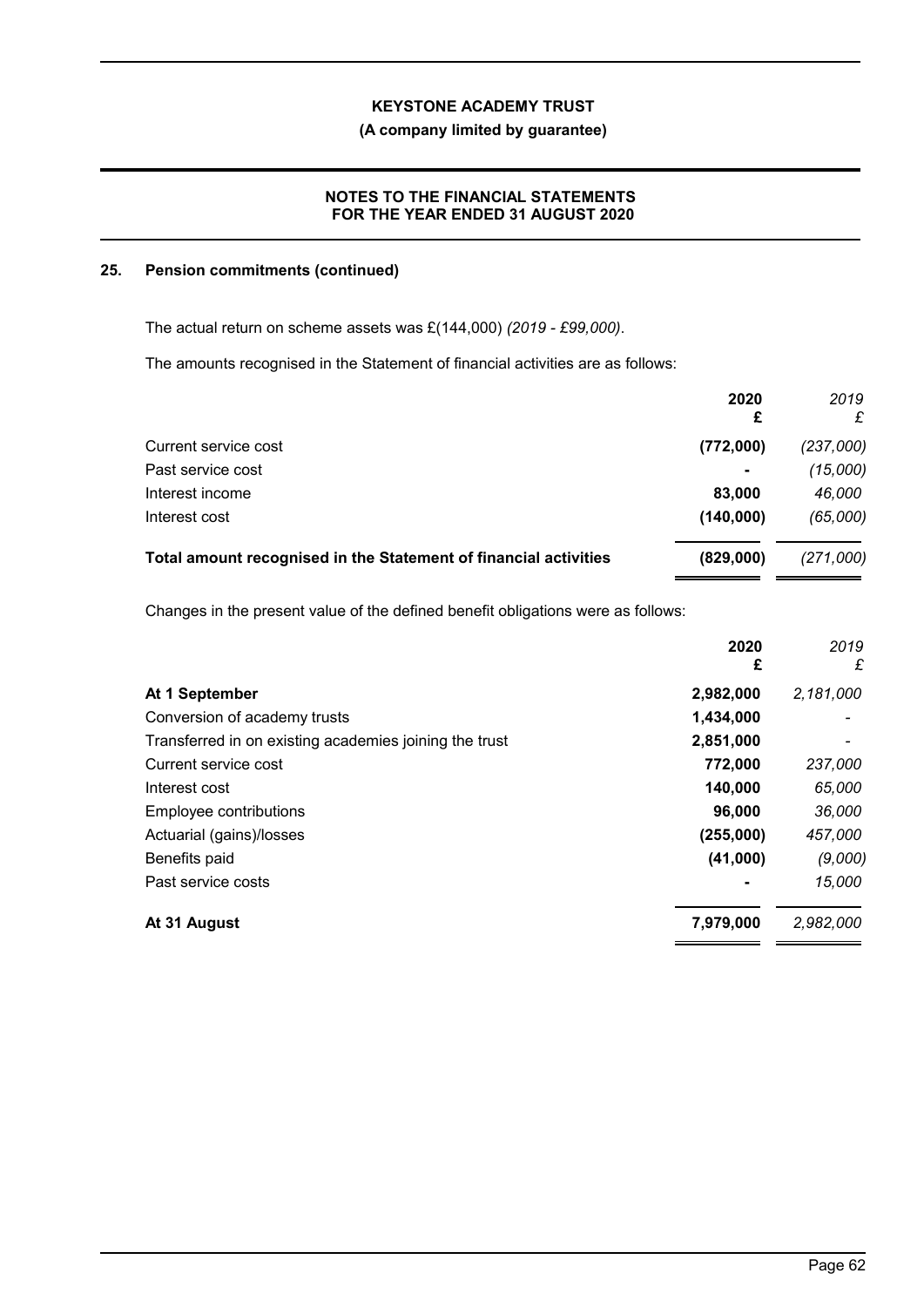#### **(A company limited by guarantee)**

### **NOTES TO THE FINANCIAL STATEMENTS FOR THE YEAR ENDED 31 AUGUST 2020**

#### **25. Pension commitments (continued)**

Changes in the fair value of the academy's share of scheme assets were as follows:

|                                                        | 2020<br>£ | 2019<br>£ |
|--------------------------------------------------------|-----------|-----------|
| At 1 September                                         | 1,810,000 | 1,560,000 |
| Conversion of academy trusts                           | 783,000   |           |
| Transferred in on existing academies joining the trust | 1,684,000 |           |
| Interest income                                        | 83,000    | 46,000    |
| Actuarial (losses)/gains                               | (227,000) | 53,000    |
| <b>Employer contributions</b>                          | 368,000   | 124,000   |
| <b>Employee contributions</b>                          | 96,000    | 36,000    |
| Benefits paid                                          | (41,000)  | (9,000)   |
| At 31 August                                           | 4,556,000 | 1,810,000 |

#### **26. Operating lease commitments**

At 31 August 2020 the academy had commitments to make future minimum lease payments under noncancellable operating leases as follows:

| 2020<br>£ | 2019<br>£ |
|-----------|-----------|
| 39,357    | 30,341    |
| 118,846   | 110,276   |
| 328,209   | 355,279   |
| 486,412   | 495,896   |
|           |           |

## **27. Members' liability**

Each member of the charitable company undertakes to contribute to the assets of the company in the event of it being wound up while he/she is a member, or within one year after he/she ceases to be a member, such amount as may be required, not exceeding £10 for the debts and liabilities contracted before he/she ceases to be a member.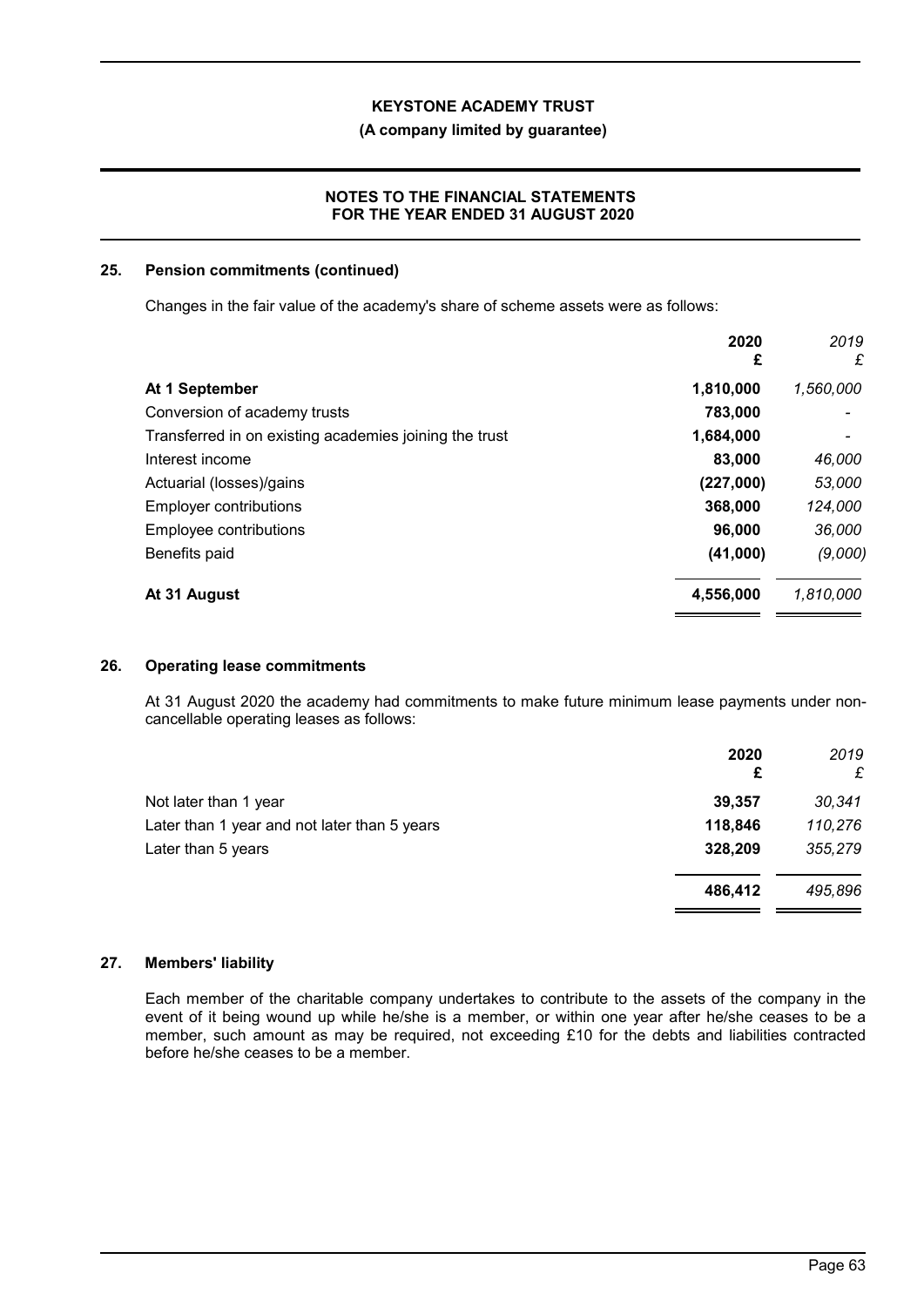#### **(A company limited by guarantee)**

#### **NOTES TO THE FINANCIAL STATEMENTS FOR THE YEAR ENDED 31 AUGUST 2020**

#### **28. Related party transactions**

Owing to the nature of the academy and the composition of the Board of Trustees being drawn from local public and private sector organisations, transactions may take place with organisations in which the trustees have an interest. All transactions involving such organisations are conducted in accordance with the requirements of the Academies Financial Handbook, including notifying the ESFA of all transactions made on or after 1 April 2019 and obtaining their approval where required, and with the academy's financial regulations and normal procurement procedures relating to connected and related party transactions.

No related party transactions took place in the period of account, other than certain trustees' remuneration and expenses already disclosed in note 12.

#### **29. Transfer of existing academies into the academy**

#### **Tower Road Academy (Primary)**

|                                       | Value<br>reported by<br>transferring<br>trust<br>£ | <b>Transfer in</b><br>recognised<br>£ |
|---------------------------------------|----------------------------------------------------|---------------------------------------|
| <b>Tangible fixed assets</b>          |                                                    |                                       |
| Freehold property                     | 4,875,173                                          | 4,875,173                             |
| Furniture and equipment               | 46,072                                             | 46,072                                |
| Computer equipment                    | 38,615                                             | 38,615                                |
| <b>Current assets</b>                 |                                                    |                                       |
| Debtors due within one year           | 110,951                                            | 110,951                               |
| Cash at bank and in hand              | 461,178                                            | 461,178                               |
| <b>Liabilities</b>                    |                                                    |                                       |
| Creditors due within one year         | (135, 240)                                         | (135, 240)                            |
| <b>Pensions</b>                       |                                                    |                                       |
| Pensions - pension scheme assets      | 1,684,000                                          | 1,684,000                             |
| Pensions - pension scheme liabilities | (2,851,000)                                        | (2,851,000)                           |
| <b>Net assets</b>                     | 4,229,749                                          | 4,229,749                             |